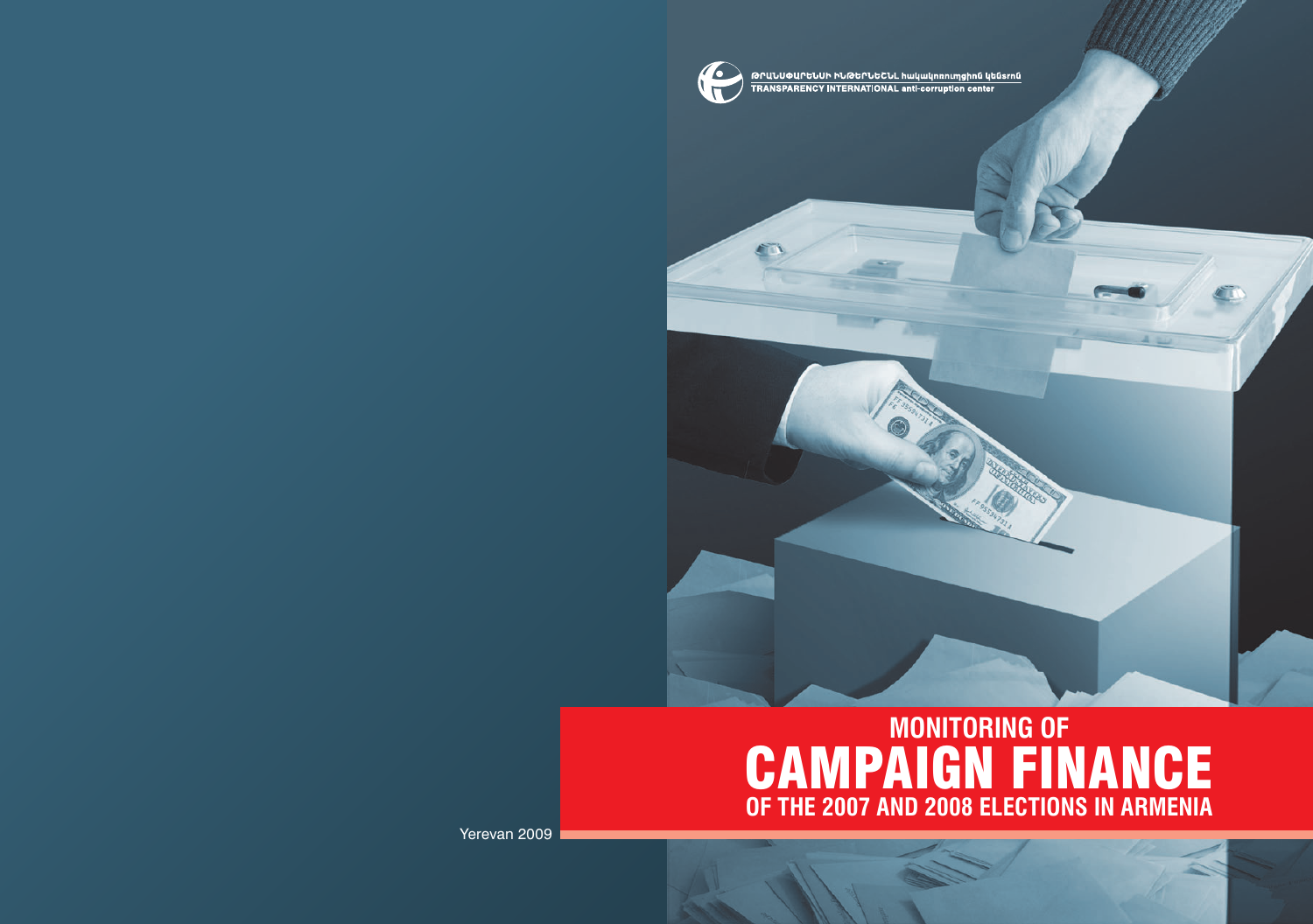# **MONITORING OF CAMPAIGN FINANCE** OF THE 2007 AND 2008 ELECTIONS IN ARMENIA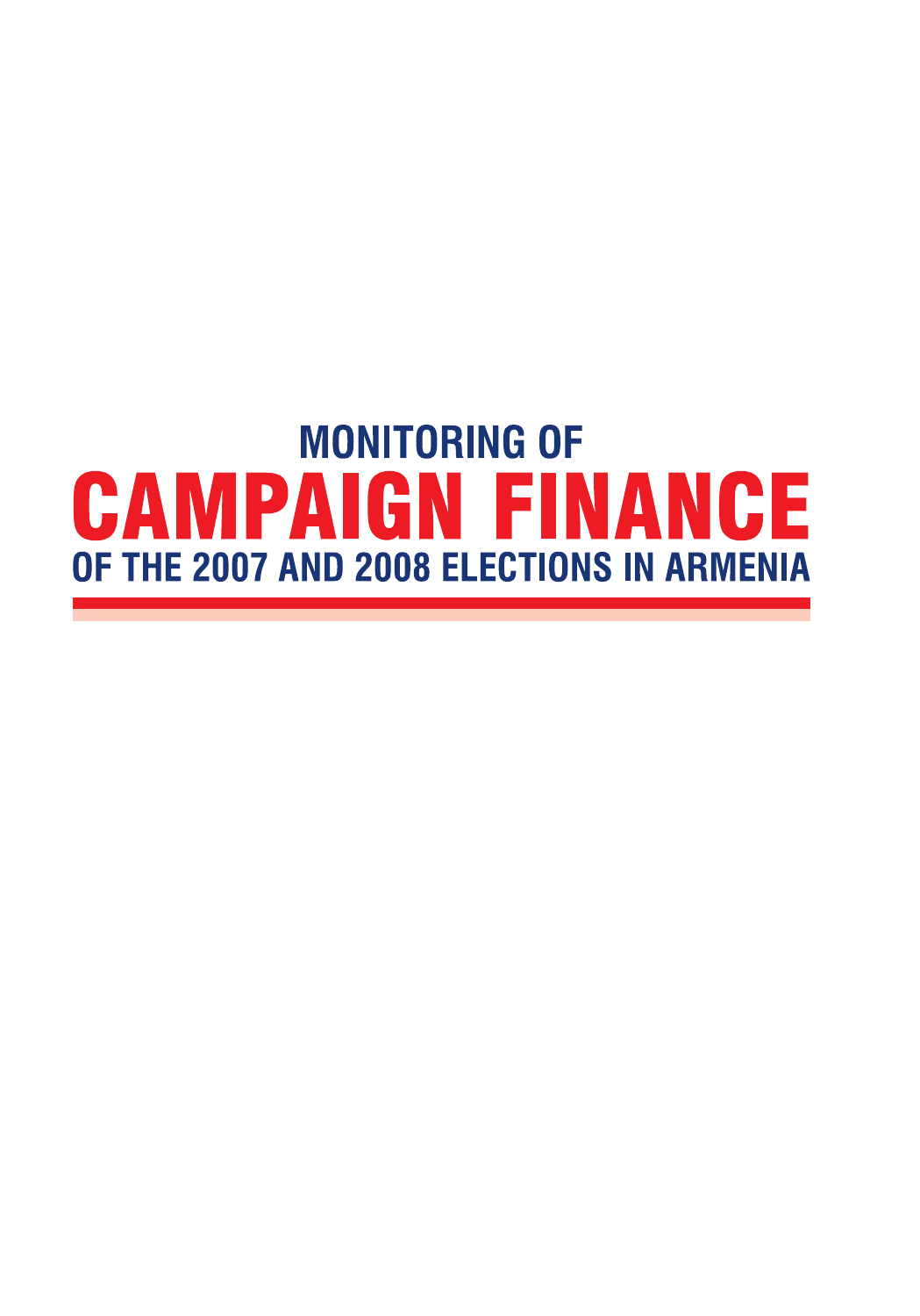

This publication was supported within the grant provided by Human Rights and Governance Grant Program OSI

IFES has supported and advised the Transparency International Anti-corruption Center in Armenia since 2008, including on the present project, with funding provided by the United States Agency for International Development (USAID). The views expressed in this report are those of Center and do not necessarily reflect the official policy or position of IFES.

**Address:** 6, Aygestan 9th Street Yerevan 0025, Armenia **Phone:** (37410) 569910, 553069 **Fax:** (37410) 571399 **Email:** info@transparency.am **Website:** www.transparency.am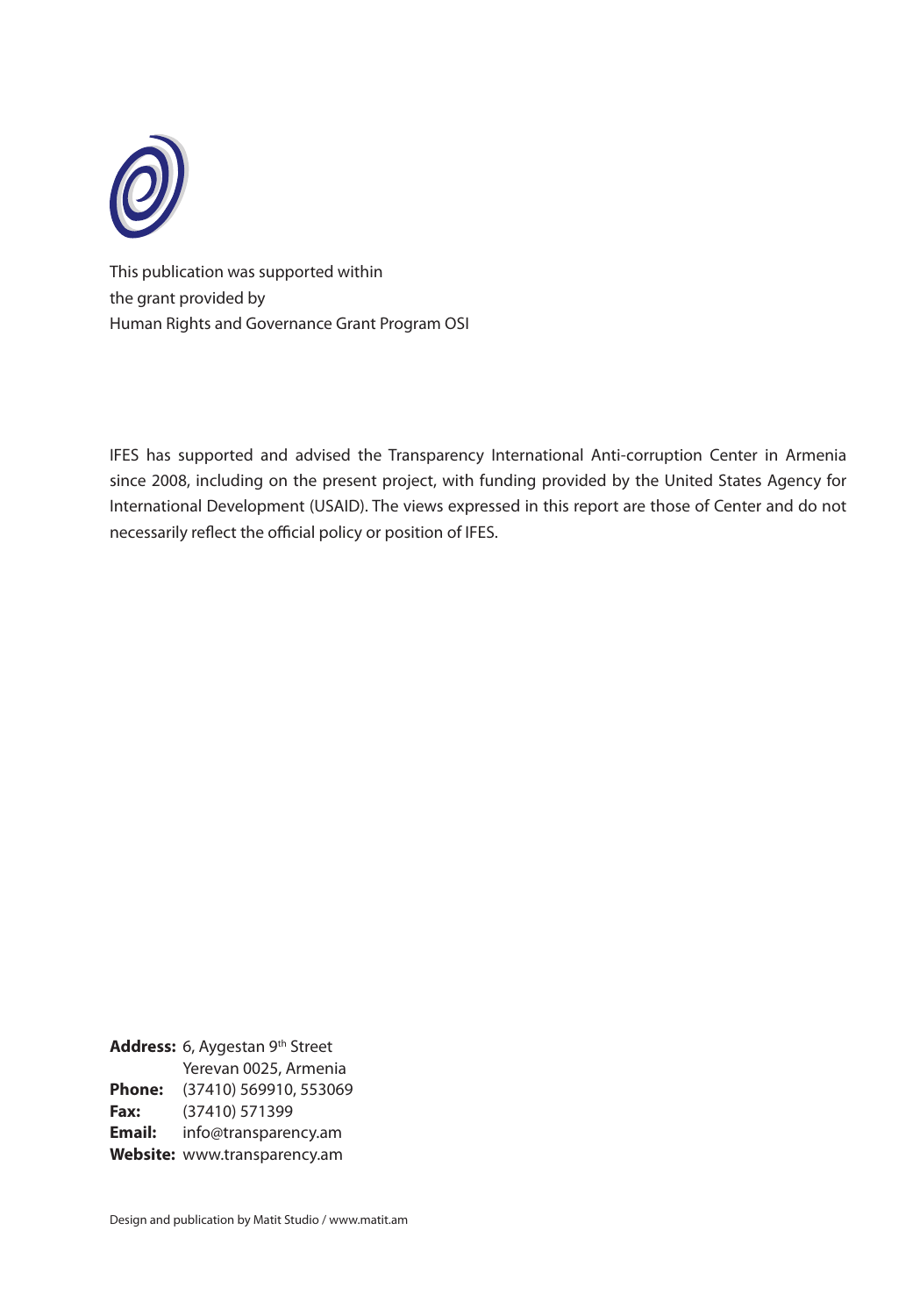# **INTRODUCTION**

Electoral campaign finance, especially practices of abuse of administrative resources, is among the most problematic areas of the electoral process in Armenia. Analysis of the conduct of national and local elections by Transparency International Anticorruption Center (TIAC) and other local NGOs, as well as some international experts since 2003 revealed that money, rather than ideologies and programs, is the most decisive factor in defining the outcomes of the Armenian elections. Illegal use of vast financial resources by the ruling elite and big businesses, which are converged with the former, along with various forms of financial and political pressure imposed on opposition parties, has seriously distorted the results of elections for more than a decade.

Meanwhile, Armenia has obligations related to electoral campaign finance within a number of international conventions or membership commitments listed below. In this regard, one should first mention the Document of the Copenhagen Meeting of the Conference on the Human Dimension of the Conference on Security and Cooperation in Europe (currently, Organization for Security and Cooperation in Europe) adopted on June 29, 1990. It requires from the participating States to "*ensure that law and public policy work to permit political campaigning to be conducted in a fair and free atmosphere in which neither administrative action, violence nor intimidation bars the parties and the candidates from freely presenting their views and qualifications, or prevents the voters from learning and discussing them or from casting their vote free of fear of retribution"* (see Point 7.7).

On April 8, 2003, at its 835<sup>th</sup> meeting of the Ministers' Deputies the Council of Europe Committee of Ministers adopted Recommendation (2003)4 to member states on common rules against corruption in the funding of political parties and electoral campaigns. The Recommendation contains a set of rules (16 Articles) which should serve as guidelines for public and private support of political parties and candidates, donations from domestic and foreign donors, electoral campaign expenditure and transparency of funding.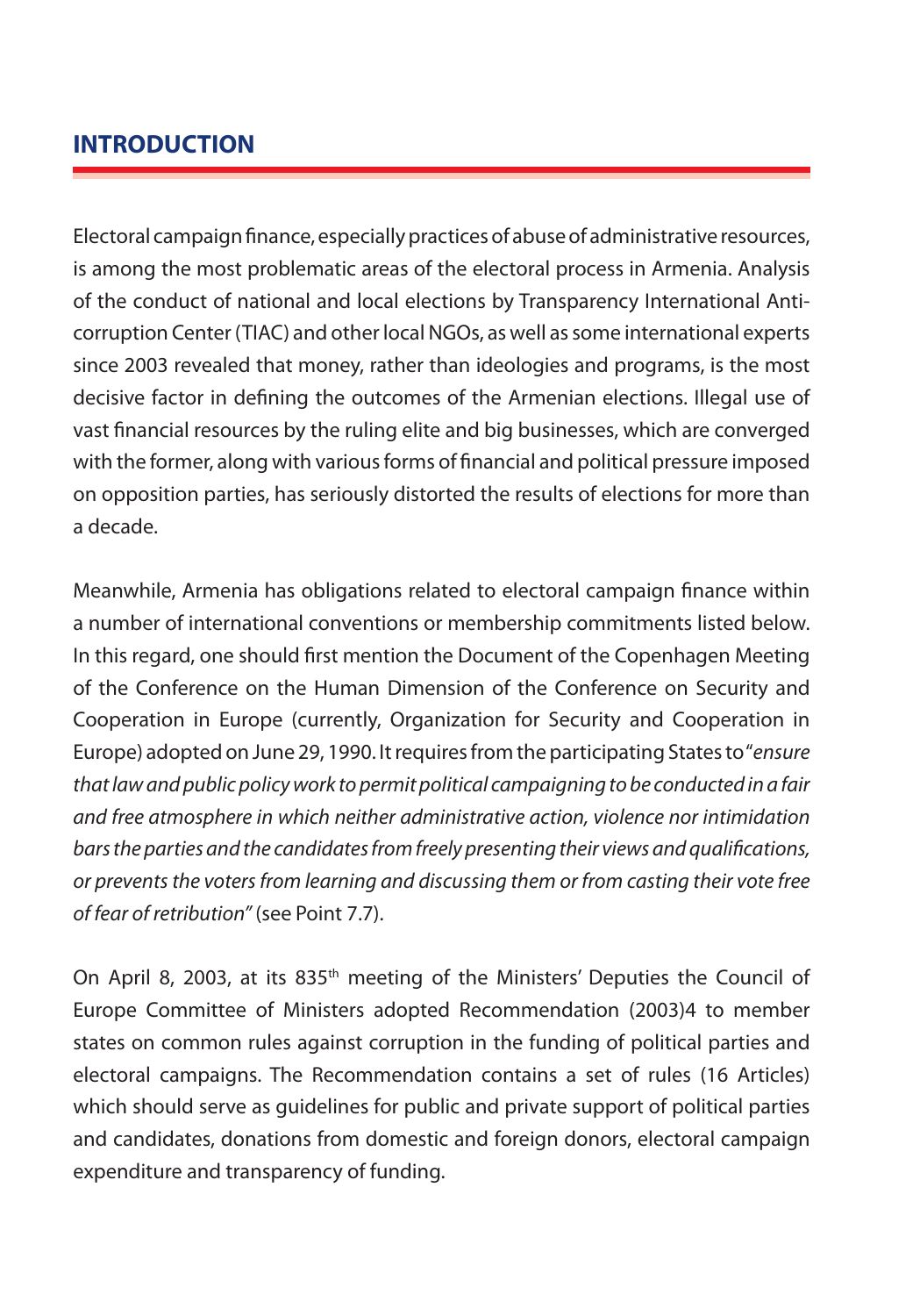#### **4** Introduction

Secondly, the United Nations Convention against Corruption states that: "*Each State Party shall also consider taking appropriate legislative and administrative measures, consistent with the objectives of this Convention and in accordance with the fundamental principles of its domestic law, to enhance transparency in the funding of candidatures for elected public office and, where applicable, the funding of political parties*" (see Paragraph 3, Article 7).

Finally, the European Neighborhood Policy European Union/Armenia Action Plan also calls the Armenian Government to take measures aimed to "*establish clear and transparent rules on party financing*" (see Paragraph 4.1.1).

TIAC<sup>1</sup> conducted the monitoring of election campaign finance during the 2003 and the 2007 parliamentary, as well as the 2008 presidential elections in Armenia. The goal of that monitoring was to disclose and analyze manifestations and causes of corruption in campaign finance, promote transparency and accountability of political actors, identify shortcomings of the electoral regulatory framework and its enforcement process. The organization's monitoring projects funded by the Open Society Institute were carried out in March - June 2003, November - June 2007, and January – April 2008. The 2003 findings are presented on TIAC website (see http:// www.transparency.am/publications.php?offset=20).

This publication summarizes the experience of TIAC in monitoring campaign finance and abuse of administrative resources in 2007 and 2008. In addition to the introductory part, the following chapters are included in the publication: a) **background information,** b) **regulatory framework,** c) **applied methodology,** d) **monitoring findings** and e) **conclusion and recommendations**. The comparison of official and monitoring data for the 2007 parliamentary elections is introduced in **Appendix 1,** while the relevant information on the 2008 presidential elections is presented in **Appendix 2**.

<sup>1</sup> Before February 2008, the organization was called the Center for Regional Development/ Transparency International Armenia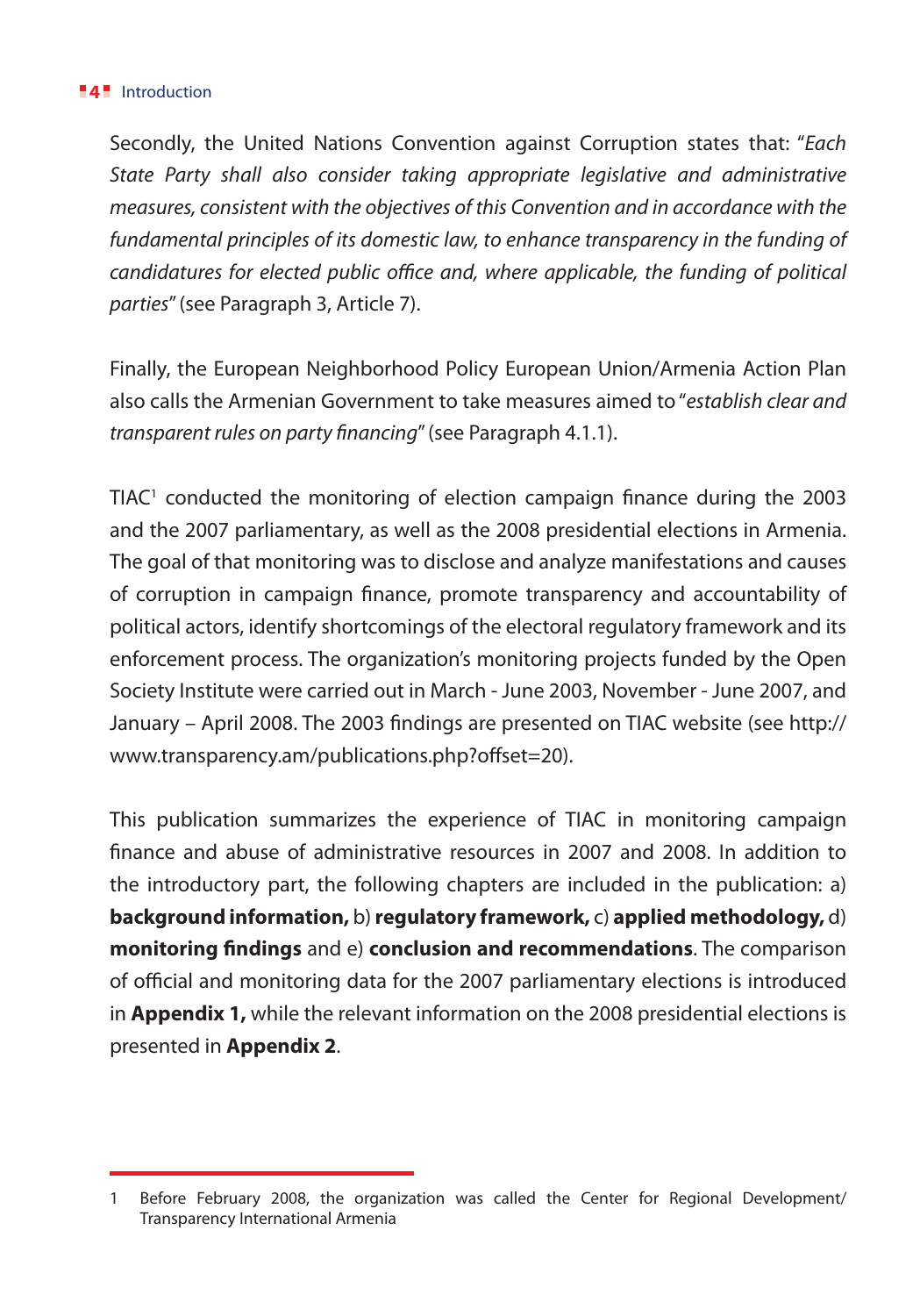## *2007 Parliamentary Elections*

The elections of the Parliament (the National Assembly) were held on May 12, 2007 to elect 131 members for a five-year term. According to Article 95 of the Electoral Code, out of those 131 seats, 90 were elected on the national proportional party or bloc list<sup>2</sup>. The remaining 41 seats were filled by the majoritarian, first-past-the-post vote in single-mandate constituencies. Twenty-two parties and one bloc ran for the proportional list and 119 candidates - for the majoritarian contest.

The election campaign officially started on April 8, 2007. The general atmosphere during the parliamentary elections was relatively calm compared to the next year's presidential elections. All applied parties and one bloc were registered by the CEC, and only one out of all majoritarian candidates was refused to be registered because of the incomplete documentation package. Meanwhile, for the first time during these elections the possibility to vote out of country (in the Armenian embassies and consulates) was eliminated<sup>3</sup>. Another negative sign was that none of the members of the Central Electoral Committee (CEC) or any of 41 Territorial Electoral Commissions (TECs) nominated by opposition parties was elected as chair, deputy chair and secretary of those commissions.

The conduct of campaign was positively assessed by the Election Observation Mission (EOM) of the Organization for Security and Cooperation in Europe/Office for Democratic Institutions and Human Rights (OSCE/DDIHR) due to their observation of permissive environment for campaigning, especially, for the proportional contest, adherence of publicly owned media to legal requirements concerning allocation of

<sup>2</sup> According to Paragraph 2 of Article 115 of the Electoral Code, only those parties gain seats in the National Assembly which pass the threshold of 5% of the valid votes, while for the blocs the threshold is 7%.

<sup>3</sup> See the Law on Making Changes and Amendments to the Electoral Code of the Republic of Armenia enforced on March 24, 2007 in *Official Bulletin of the Republic of Armenia* N15(539), March 14, 2007.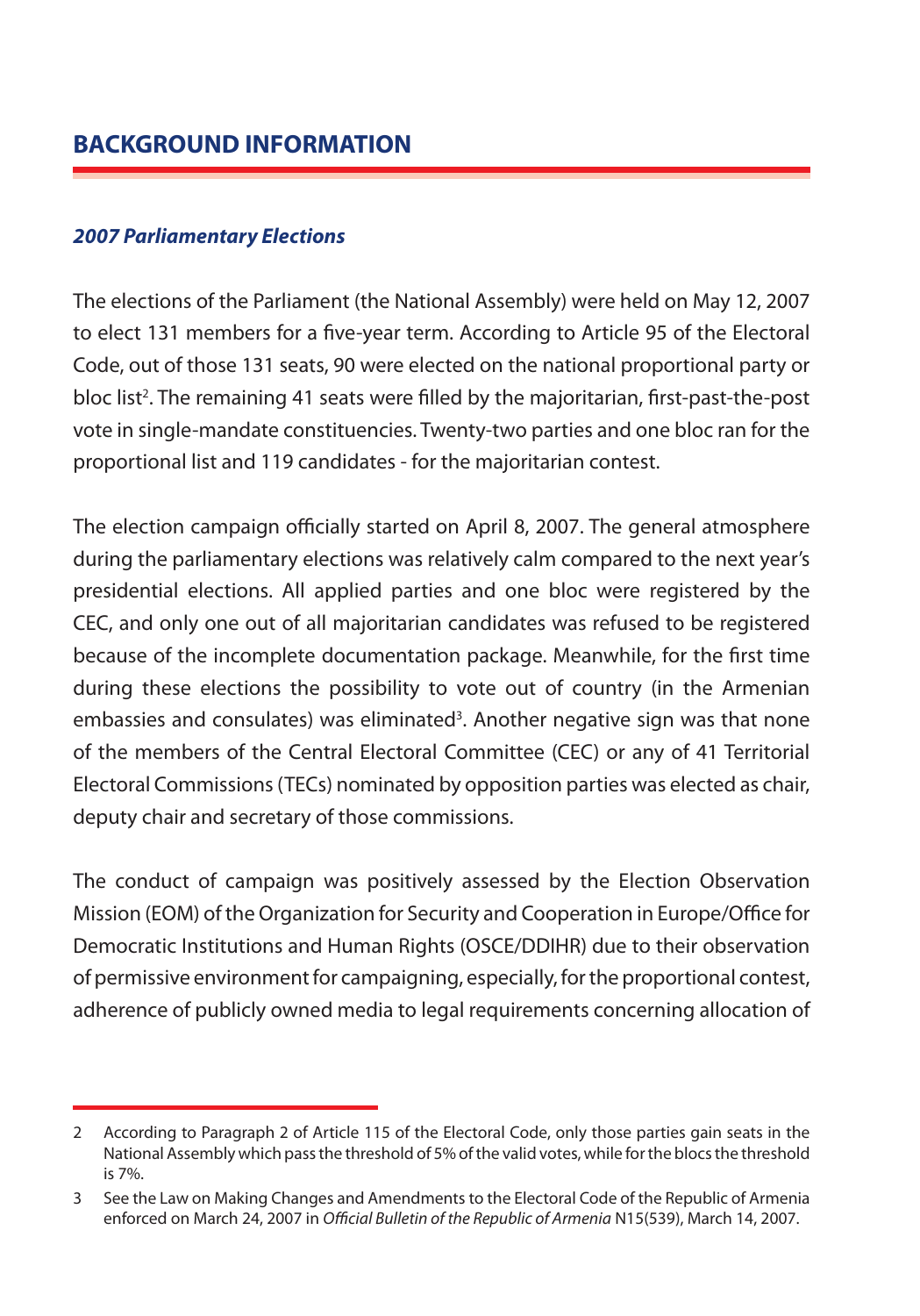free airtime during the official campaign period, etc.<sup>4</sup>. International observers did not consider some violent episodes detected by local observers prior and during the official campaign period as incidents having a serious impact on the overall electoral environment. Meanwhile, local observers detected not only violence but also impeded campaigning, early campaigning, vote-buying, media bias, etc.<sup>s</sup>.

On the other hand, the EOM report mentioned that the commemoration of the 15<sup>th</sup> anniversary of the Armenian Army<sup>6</sup> sponsored by the Ministry of Defense (headed by Serzh Sargsyan, leader of the Republican Party of Armenia since March 26, 2007) and launched prior to the official start of the campaign converged with the campaign of the Republican Party. The report states about evident merging of the party's image with the symbols and accomplishments of the Army<sup>7</sup>, which was an obvious violation of one of the requirements of the 1990 OSCE Copenhagen Document (see Paragraph 5.4) requiring separation of the State and the governing party. Another important observation made by international observers was the overwhelming dominance of billboards and campaign posters of the Republican Party and the Prosperous Armenia Party over those of other parties<sup>8</sup>. There were also references to the cases of refusals from advertising agencies to provide billboard spaces to opposition parties. Particularly, the Heritage Party and the Country of Law Party had the written copies of refusal letters received from three agencies<sup>9</sup>.

Another critical observation of the international observers concerned problems of media coverage of campaigning. The results of the OSCE/ODIHR EOM monitoring of seven Yerevan-based TV stations, two radio stations and four daily newspapers

<sup>4</sup> See *The Republic of Armenia Parliamentary Elections 12 May 2007 OSCE/ODIHR Election Observation Mission Report, Warsaw, 10 September 2007* (www.osce.org/documents/html/pdftohtml/26169\_ en.pdf\_s.html)

<sup>5</sup> See www.iyc.am/docs/Report\_eng.doc, www.hcav.am/Downloads/HCA\_Vanadzor\_Election\_ Report\_Parliament\_2007.pdf, www.asparez.am/news/archive/archive-4-feb-2008.htm and www.ypc.am/Old/Downlowds/Reports/report-2007-eng.pdf

<sup>6</sup> The events linked to the commemoration of the 15th anniversary of the Armenian Army started on January 28, 2007 and lasted until May 9, 2007.

<sup>7</sup> See *The Republic of Armenia Parliamentary Elections 12 May 2007 OSCE/ODIHR Election Observation Mission Report, Warsaw, 10 September 2007*, p.12 (www.osce.org/documents/html/pdftohtml/26169\_ en.pdf\_s.html)

<sup>8</sup> *Ibid.*, p. 12

<sup>9</sup> *Ibid.*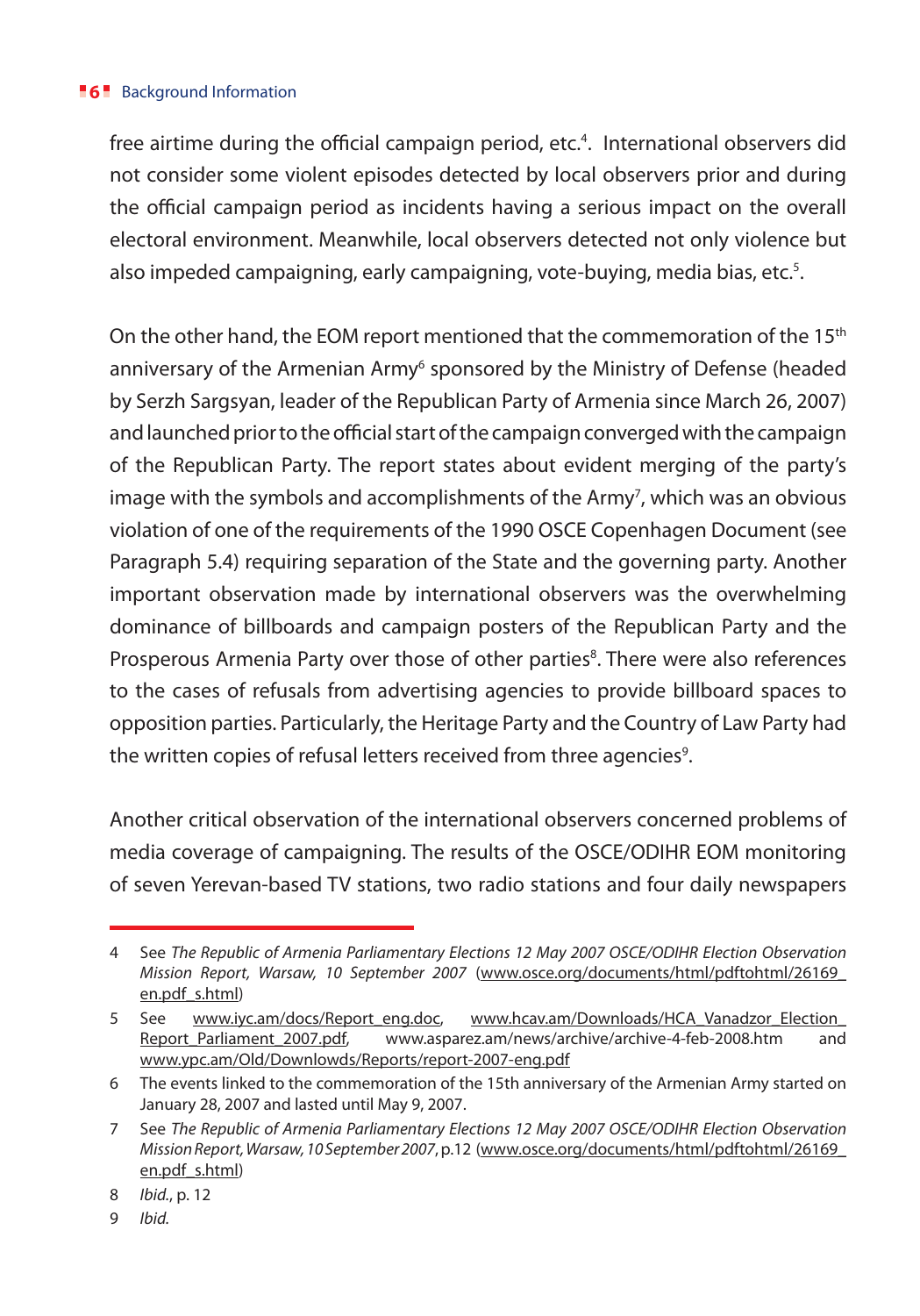showed that, taking advantage from the absence of regulation for campaigning before the official start of the campaign, certain TV channels - ALM, Kentron and Hrazdan - aired political materials with promotional materials for some parties – the People's Party, the Prosperous Armenia Party and the United Labor Party<sup>10</sup>. They also revealed a disproportionately high portion of political information devoted in the newscasts to the government and three political parties – the Republican Party, Prosperous Armenia Party and the Armenian Revolutionary Federation Dashnaktsutyun<sup>11</sup>. Most of the reporting about election contestants on TV channels (both public and private) was biased, with positive sign towards pro-governmental parties and negative – towards opposition ones<sup>12</sup>.

During the 2007 elections, the CEC received numerous complaints from parties, candidates or individual citizens on campaign violations related to allocation of places for campaign posters, time of broadcasting campaign ads on Public TV, rejections to provide halls for meetings with voters, TV coverage of activities of public officials registered as candidates, etc.13. All complaints were given the response in the form of the letter of the CEC Chairman Mr. Garegin Azaryan, but not in the form of the CEC official decisions. International observers concluded with this regard that though the CEC was handling the complaints "*with overall transparency, some of its official responses*  were not sufficiently reasoned<sup>"14</sup>. They also asserted noticeable lack of initiative from the side of CEC and TECs, which took actions only upon the receipt of a formal complaint, but did not initiate any review of actions of subordinate electoral commissions<sup>15</sup>.

As demonstrated by **Table 1,** only five parties passed the 5% barrier and thus received seats in the National Assembly (NA) in 2007. Out of 90 seats allocated for the parties/blocs participating in the proportional list contest, the Republican Party obtained 41, the Prosperous Armenia Party – 18, the Armenian Revolutionary

12 Ibid.

<sup>10</sup> Ibid., p. 16

<sup>11</sup> Ibid.

<sup>13</sup> See www.elections.am/images/docs/dimum.htm

<sup>14</sup> See *The Republic of Armenia Parliamentary Elections 12 May 2007 OSCE/ODIHR Election Observation Mission Report, Warsaw, 10 September 2007*, p. 20 (www.osce.org/documents/html/pdftohtml/26169\_ en.pdf\_s.html)

<sup>15</sup> Ibid.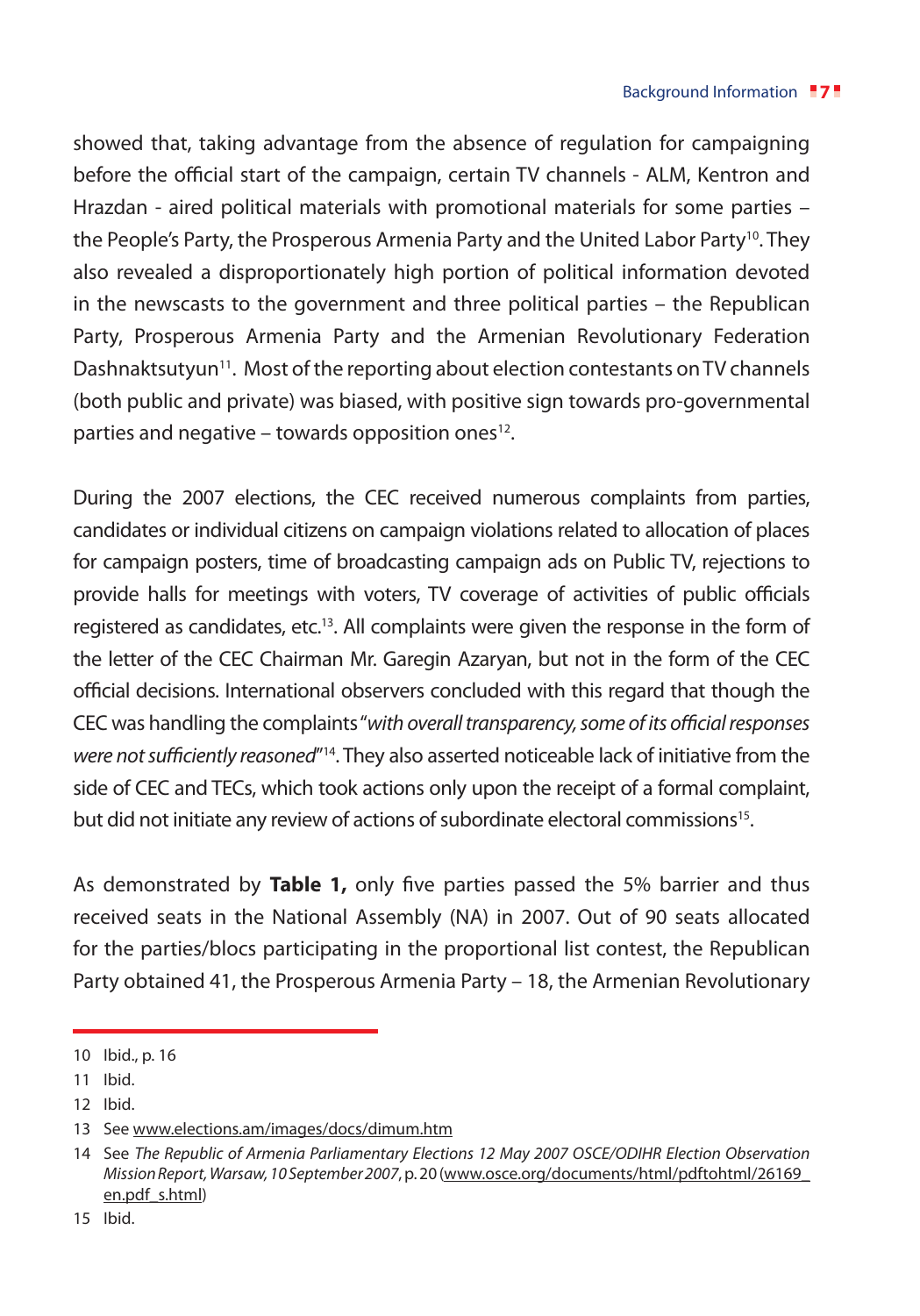Federation Dashnaktutyun Party – 16, the Country of Law Party - 8 and the Heritage Party – 7 seats. The Republican Party also dominated in the majoritarian contest, receiving 23 out of 41 seats, gaining 64 seats out of total 131 and therefore becoming the dominant political force in the Parliament.

|     | <b>Parties/Blocs</b>                             | Number and Percentage of Votes <sup>16</sup> |
|-----|--------------------------------------------------|----------------------------------------------|
| 1.  | Republican Party of Armenia                      | 458,258 (33.54%)                             |
| 2.  | Prosperous Armenia Party                         | 204,483 (14.97%)                             |
| 3.  | Armenian Revolutionary Federation Dashnaktsutyun | 177,907 (13.02%)                             |
| 4.  | Country of Law Party                             | 95,324 (6.98%)                               |
| 5.  | Heritage Party                                   | 81,048 (5.93%)                               |
| 6.  | <b>United Labor Party</b>                        | 59,271 (4.34%)                               |
| 7.  | New Times Party                                  | 49,864 (3.65%)                               |
| 8.  | <b>National Unity Party</b>                      | 47,060 (3.44%)                               |
| 9.  | People's Party                                   | 37,044 (2.71%)                               |
| 10. | <b>Alliance Party</b>                            | 32,943 (2.41%)                               |
| 11. | People's Party of Armenia                        | 22,762 (1.67%)                               |
| 12. | <b>Republic Party</b>                            | 22,288 (1.63%)                               |
| 13. | Impeachment Bloc                                 | 17,475 (1.28%)                               |
| 14. | Communist Party of Armenia                       | 8,792 (0.64%)                                |
| 15. | <b>National Democratic Party</b>                 | 8,556 (0.63%)                                |
| 16. | Democratic Path Party                            | 8,351 (0.61%)                                |
| 17. | <b>National Accord Party</b>                     | 4,199 (0.31%)                                |
| 18. | Democratic Party of Armenia                      | 3,686 (0.27%)                                |
| 19. | Christian Popular Renaissance Party              | 3,433 (0.25%)                                |
| 20. | United Liberal National Party                    | 2,739 (0.2%)                                 |
| 21. | Marxist Party of Armenia                         | 2,660 (0.19%)                                |
| 22. | Youth Party of Armenia                           | 2,291 (0.17%)                                |
| 23. | Social Democratic Hnchak Party                   | 989 (0.07%)                                  |

#### **Table 1. Final Results of the 2007 Parliamentary Elections.**

The results of the parliamentary elections were questioned by the opposition parties and media because of numerous violations and falsifications during the whole electoral process. Three CEC members representing opposition parties (the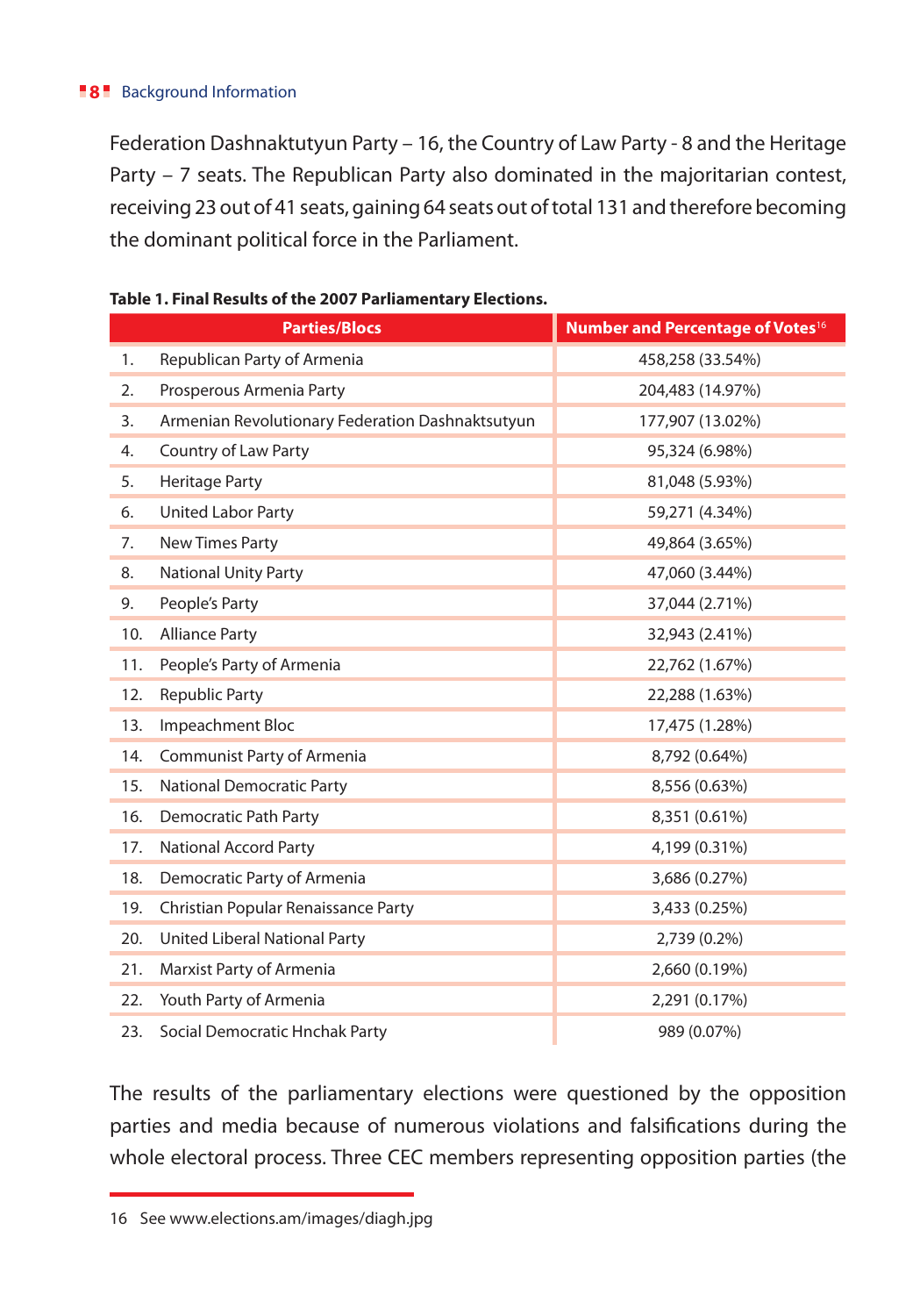Justice Alliance<sup>17</sup>, the Country of Law Party and the National Unity Party) refused to sign the protocols of preliminary and final results of elections. On May 26, 2007, the Country of Law, the New Times and the Republic parties, as well as the Impeachment Bloc, separately appealed to the Constitutional Court (CC) against the results of the proportional list contest.

The CC decided to have joint hearings on all the appeals. Its Decision SDO-703 from June 10 upheld the final election results<sup>18</sup>. Besides those complaints on proportional list contest, there were three more complaints on the majoritarian one (two - from candidates from the Country of Law Party and one from the independent candidate affiliated to the opposition). On June 12, 2007, both candidates from the Country of Law Party withdrew their appeals claiming that they did not trust the CC; and on June 29, 2007, the CC ruled against the independent candidate by its decision SDO-70419.

The Final Report of EOM of OSCE/ODIHR stated that the 2007 elections demonstrated improvement compared to previous elections and were conducted largely in accordance with the OSCE commitments and other international standards for democratic elections<sup>20</sup>. The changes in the Electoral Code, enhanced transparency of the CEC performance (e.g. providing a schedule for regular press briefings and posting key information on its web-site) and creation of a central computerized voter register were listed as evidences of positive developments.

Nevertheless, the Report also mentioned that a number of issues were still not sufficiently addressed (e.g. electoral campaign regulation, performance of

<sup>17</sup> Justice Alliance bloc was formed just before the 2003 parliamentary elections to unite the forces of nine opposition parties: the People's Party of Armenia, the Republic Party, the National Democratic Union, the National Democratic Party, the National Democratic Alliance, the Democratic Party of Armenia, the Union for Constitutional Right, the Social-Democratic Hnchak Party and the Social-Democratic Party of Armenia. The bloc was on the second place among all proportional contestants in 2003, but failed to run a united opposition in 2007 and its former members competed either separately or did not participate in parliamentary elections.

<sup>18</sup> See www.concourt.am/english/decisions/common/index.htm

<sup>19</sup> Ibid.

<sup>20</sup> See www.osce.org/documents/html/pdftohtml/26169\_en.pdf\_s.html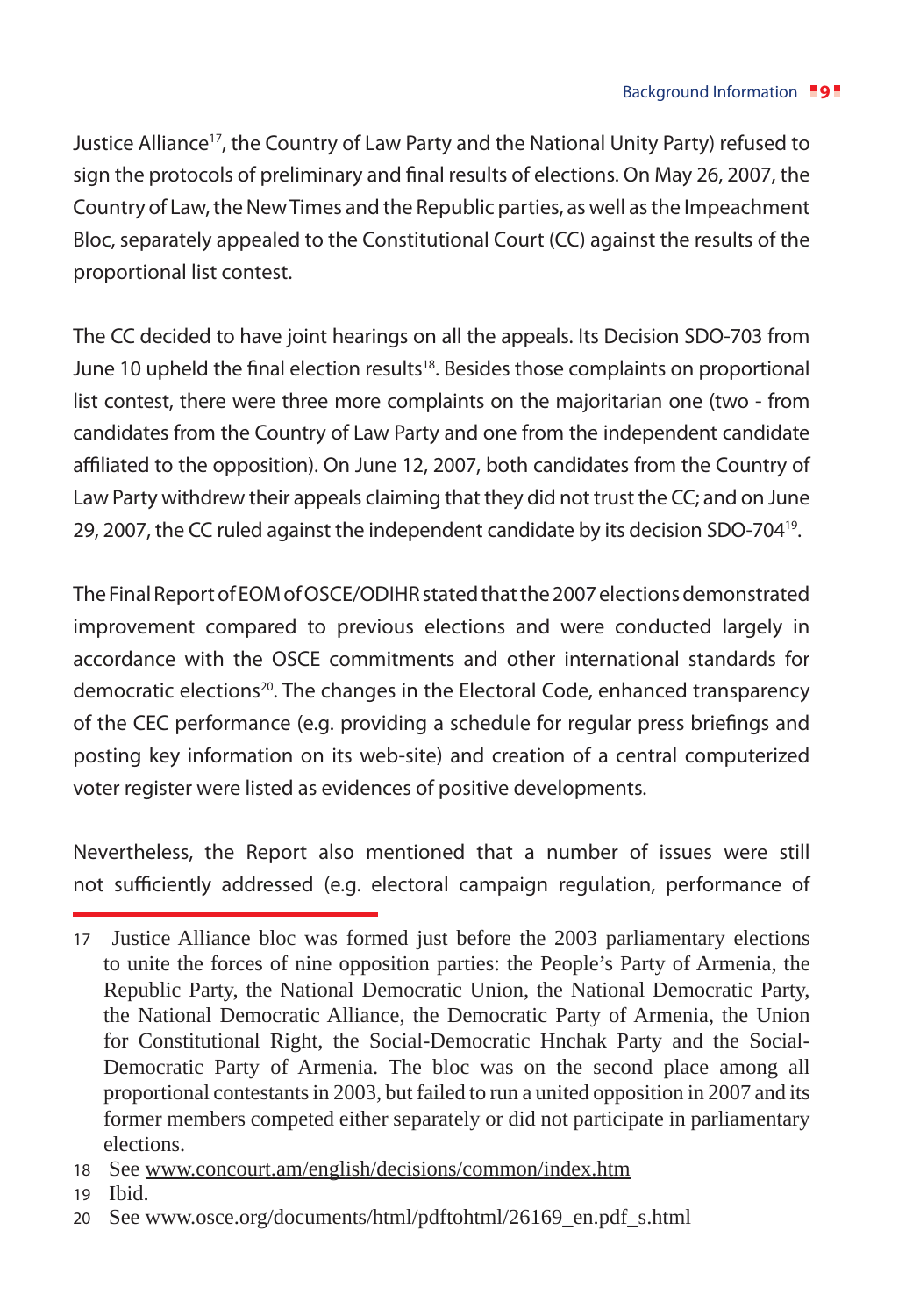electoral commissions, especially, during the vote count and tabulation, lack of implementation of sanctions for vote buying, etc.). In addition, local NGOs - It's Your Choice and Helsinki Citizens' Assembly Vanadzor Office - also revealed a number of violations related to the voting day such as incorrect voters' lists, open voting, infringement of rights of observers and proxies, etc. $21$ 

## *2008 Presidential Elections*

The presidential elections were held on February 19, 2008. Seven candidates were nominated by parties: Artur Baghdasaryan, leader of the Country of Law Party; Artashes Geghamyan, leader of the National Unity Party; Tigran Karapetyan, leader of the People's Party; Aram Harutyunyan, leader of the National Accord Party; Vahan Hovhannisyan, one of the leaders of the Armenian Revolutionary Federation Dashnaktsutyun Party and then Vice-Speaker of the NA; Vazgen Manukyan, leader of the National Democratic Union, and Serzh Sargsyan, then Prime-Minister and leader of the Republican Party of Armenia. Two other candidates, Arman Melikyan, the former Minister of Foreign Affairs of Nagorno Karabagh and Levon Ter-Petrossyan, the first President of Armenia, were self-nominated.

The 2008 campaign was characterized by sharp competition between governmental and pro-governmental camps and oppositional forces. Media reported about many cases of harassing and intimidating opposition supporters, collecting residents' passports to ensure "right" voting, giving promises to pay residents' utility bills for supporting Serzh Sargsyan, bribing voters, creating obstacles to citizens to attend opposition candidates' meetings, attacking oppositional candidates' local campaign offices, etc.22.

Section C of Chapter IX in the OSCE/ODIHR EOM Final Report on the 2008 presidential elections was devoted to the role of the state and local-self government in the

<sup>21</sup> See www.iyc.am/docs/Report\_eng.doc and www.hcav.am/Downloads/HCA\_Vanadzor\_Election\_ Report\_Parliament\_2007.pdf

<sup>22</sup> See www.transparency.am/monitor\_archive\_2008.php?month=1+2008&offset=10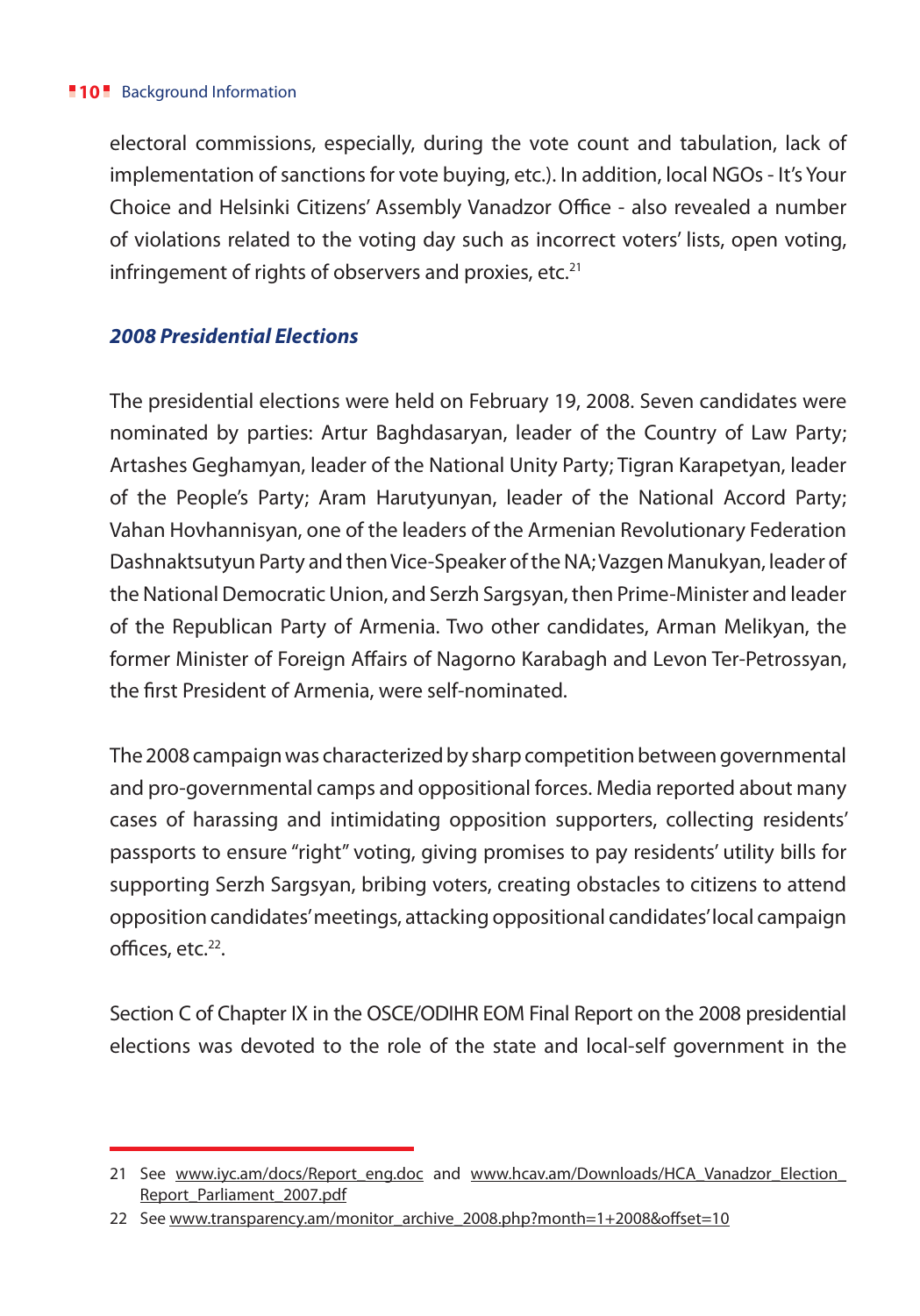campaign $23$ . In that section international observers noted many occasions when public officials were campaigning in favor of Mr. Sargsyan, without taking leave of absence (e.g. mayors of Gyumri, Armavir or Odzun) or they were accompanying him at his campaign events (e.g. governors of Syunik and Lori Marzes, and mayors of cities of Yerevan and Vanadzor), as well as attendance of public sector (especially, school teachers) and local government employees at Mr. Sargsyan's rallies.

International observers also paid special attention to the controversy connected with Mr. Sargsyan's campaigning while performing his official duties as the Prime Minister of Armenia and the leader of the Republican Party of Armenia, dominant political force in the ruling coalition, with the largest faction in the NA. Additionally, they pointed to the fact that Mr. Sargsyan "*enjoyed a de facto campaign advantage over his rivals through the favorable media coverage he received in carrying out his official duties*…"24.

As a conclusion, the EOM observers stated that "*The favorable treatment afforded to Prime Minister Sargsyan is incompatible with the legal requirements for the State to create equal campaign conditions and for officials to refrain from using authority to influence citizens' free will. It also led to a significant blurring of the separation between State and political party interests. These factors conflict with Armenia's commitments under paragraphs 5.4, 7.6 and 7.7 of the 1990 OSCE Copenhagen Document*"25.

In 2008, local NGOs and oppositional media repeatedly mentioned the facts of abuse of administrative, media, financial and human resources by candidates holding high level positions and revealed a lot of the campaign related problems similar to those detected during the 2007 elections – media bias, early campaigning, impeded campaigning, vote buying, etc.26.It should be however noted that this time all observed violations were spread much wider than during the parliamentary elections.

25 *Ibid.*

<sup>23</sup> *The Republic of Armenia Presidential Election February 19 OSCE/ODIHR Election Observation Mission Report Warsaw 30 May 2008*, pp. 11-12 (www.osce.org/documents/html/pdftohtml/31397\_en.pdf. html)

<sup>24</sup> *Ibid.*, p. 12

<sup>26</sup> See www.ypc.am/downloads/Elections\_report-2008-eng.pdf, www.asparez.am/news/archive/ archive-4-feb-2008.htm and www.hcav.am/Downloads/Elections Report Presidential elections. pdf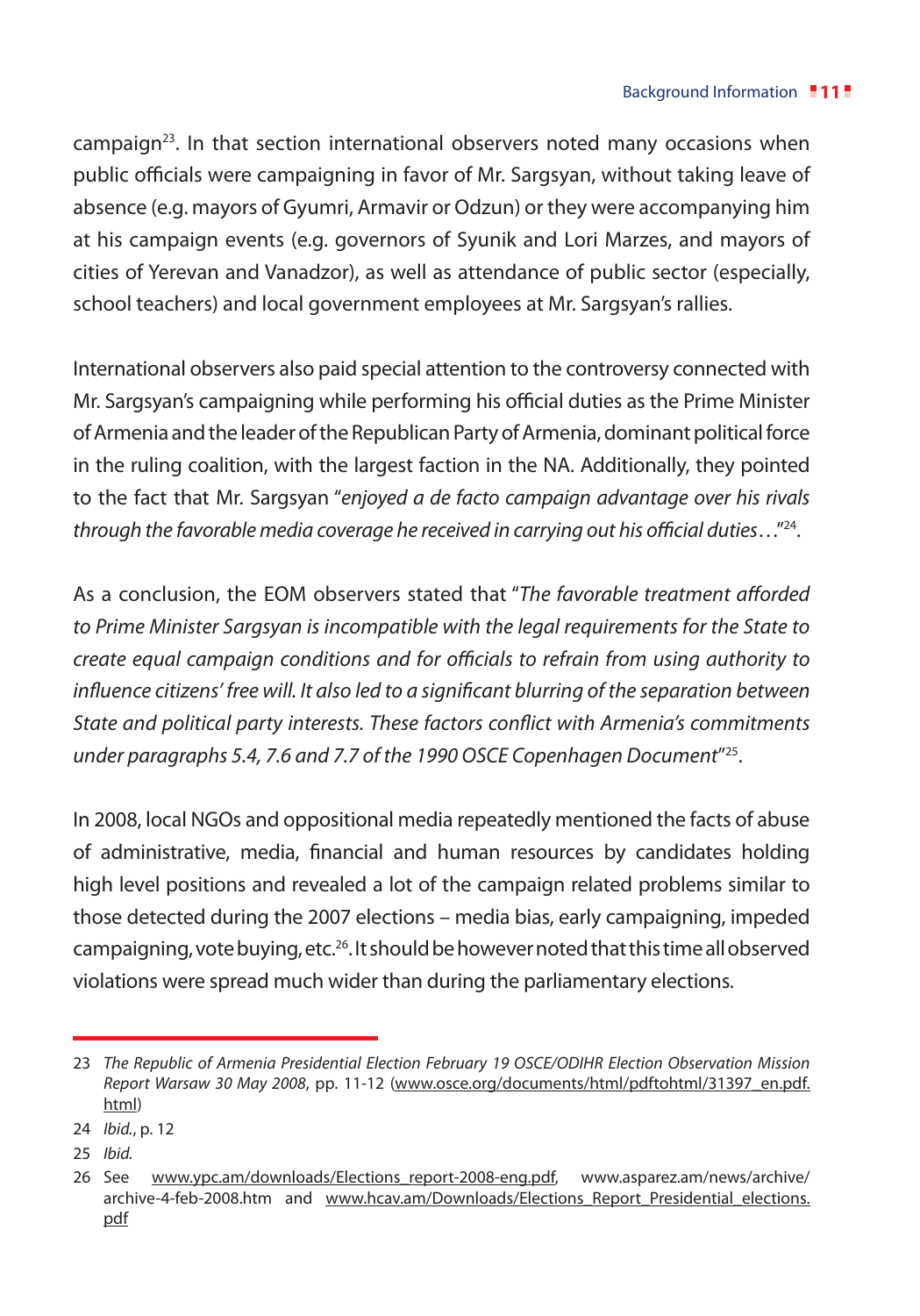On February 24, 2008, the CEC announced final results of elections: Serzh Sargsyan (862,369 votes), Levon Ter-Petrossyan (351,222), Artur Baghdasaryan (272,427), Vahan Hovhannisyan (100,966), Vazgen Manukyan (21,075), Tigran Karapetyan (9,792), Artashes Geghamyan (7,524), Arman Melikyan (4,399), and Aram Harutiunyan (2,892). According to the CEC official statement, Serzh Sargsyan won the election with 52.8% of the vote, while Levon Ter-Petrossyan and Artur Baghdasaryan received 21.5% and 16.7%, respectively $27$ .

Several days after elections, Artur Baghdasaryan stated that the legitimacy of the election was under question because of many irregularities<sup>28</sup>. The fourth-placed candidate Vahan Hovhannisyan stepped down as Deputy Speaker of Parliament referring to election irregularities (though his party did not dispute the election results)<sup>29</sup>. The fifth-placed candidate Vazgen Manukyan also claimed that election violations had occurred, whereas Levon Ter-Petrossian declared about widespread falsifications and violations during elections and appealed to the CC seeking to invalidate the election results. The case was also filed by the sixth-placed candidate Tigran Karapetyan, but the CC rejected both cases on March 8, 2008<sup>30</sup>.

According to media, the incidents during the voting day of February 19 ranged from irregularities in the voters' lists, ballot stuffing and "carousel" voting to throwing out local observers or proxies of opposition candidates from polling stations or even beating them<sup>31</sup>. Local observers such as It's Your Choice, "Asparez" Journalists' Club from Gyumri and Helsinki Citizens' Assembly Vanadzor Office also pointed to a variety of violations such as open voting, voting instead of disabled, presence of unauthorized persons in the voting centers, limiting the rights of proxies and observers, vote buying, forcing the proxies to leave the voting centers, etc.<sup>32</sup>

29 See www.azg.am/EN/2008022603

<sup>27</sup> See www.elections.am/Presidential.aspx

<sup>28</sup> See *Haykakan Zhamanak* daily, February 27, 2008

<sup>30</sup> See the CC Decision DCC-736 from March 8, 2008 on www.concourt.am/english/decisions/common/ index.htm#2008

<sup>31</sup> See www.transparency.am/monitor\_archive\_2008.php?month=2+2008

<sup>32</sup> See www.iyc.am/docs/final%20report%20eng.doc, http://www.asparez.am/news/archive/archive-4-feb-2008.htm and www.hcav.am/Downloads/Report\_Presidential\_elections.pdf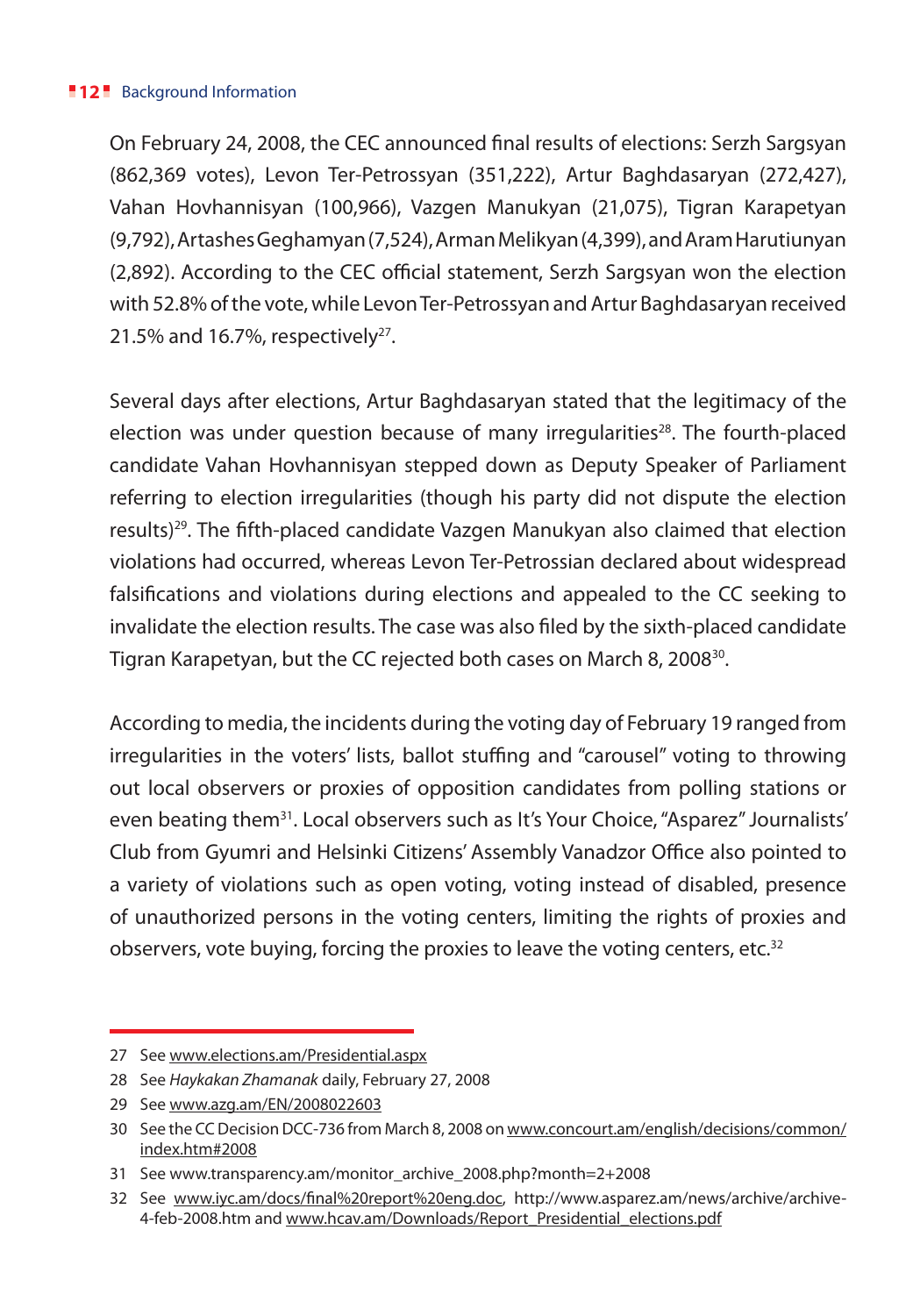International observers were more critical on the conduct of elections than in 2007. They specifically noted that "*While the 2008 presidential elections mostly met OSCE commitments and international standards in the pre-election period and during voting hours, serious challenges to some commitments did emerge, especially after election day. This displayed an insufficient regard for standards essential to democratic elections and devalued overall election process. In particular, the vote count demonstrated deficiencies of accountability and transparency, and complaints and appeals procedures were not fully effective*"33.

During nine days following the elections, supporters of Levon Ter-Petrossian organized peaceful demonstrations on the Opera Square in Yerevan to protest against falsified elections. In early morning of March 1, 2008, the national police and military forces brutally dispersed the protesters. Later that day, clashes between the police forces and the demonstrators gathered in front of Miasnikyan's monument and the French Embassy resulted in the death of ten persons. On March 1, 2008, President Kocharyan declared a state of emergency in Yerevan for a period of twenty days which was endorsed by the NA the same day to establish inter alia the ban on meetings, rallies, demonstrations, marches and other mass events<sup>34</sup>.

On March 17, 2008, in the course of an extraordinary session, the NA adopted "The Law on Amending and Supplementing the Republic of Armenia Law on Conducting Meetings, Assemblies, Rallies and Demonstrations" to keep the ban on meetings and rallies after lifting the state of emergency<sup>35</sup>. Around 150 opposition leaders and activists were arrested; criminal cases were filed against them including 4 members of NA. Most of the arrested people were sentenced to different terms of imprisonment (from 1 to 6 years)<sup>36</sup>. More than a year passed, but the trials of many political prisoners are still going on and Armenia is still experiencing the worst ever crisis with democracy and human rights.

<sup>33</sup> See *The Republic of Armenia Presidential Election February 19 OSCE/ODIHR Election Observation Mission Report Warsaw 30 May 200*, p. 1 (www.osce.org/documents/html/pdftohtml/31397\_en.pdf.html)

<sup>34</sup> See the Presidential Decree NH-35-N from March 1, 2008 in Hayastani Hanrapetutyun daily, March 4, 2008 (which was not published in Official Bulletin of Republic of Armenia).

<sup>35</sup> See *Official Bulletin of Republic of Armenia* 17(607), March 19, 2008.

<sup>36</sup> See www.a1plus.am or www.armenialiberty.org archives for details about trials of opposition activists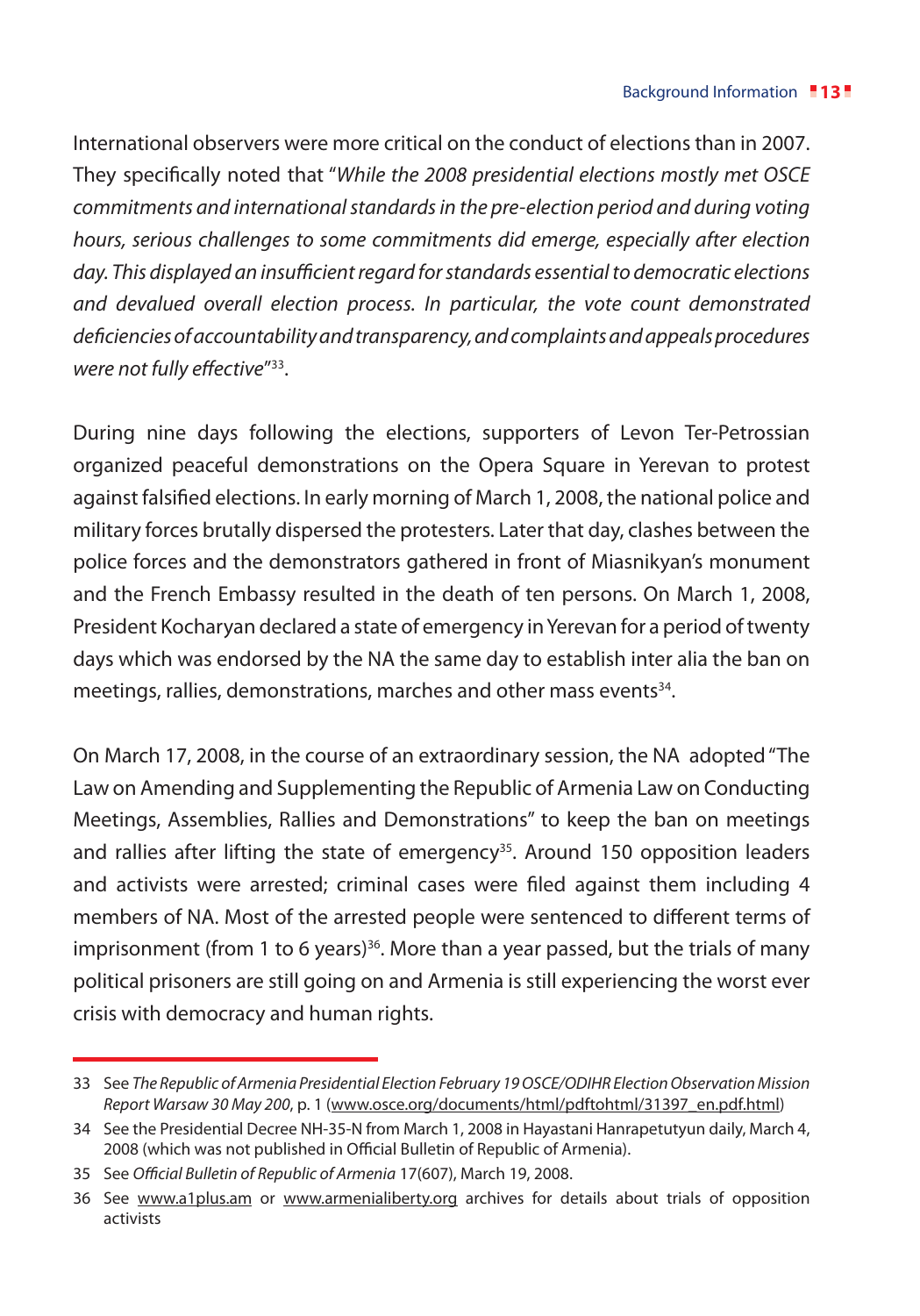#### **14** Background Information

International community reacted to brutal post-election developments in Armenia by numerous statements and resolutions specifically expressing great concerns on the human rights situation in the country. In particular, statements were made by Mr. Sean McCormack, spokesman for the US State Department<sup>37</sup>, Mr. Heikki Talvitie, on behalf of Ilkka Kanerva, OSCE Chairman-in-Office and Minister of Foreign Affairs of Finland at that period<sup>38</sup>, Mr. Ban Ki-moon, UN Secretary General<sup>39</sup>, the Slovenian Government, on behalf of the European Union's Presidency<sup>40</sup>, etc.

The post-election developments and their consequences were on the agenda of the Parliamentary Assembly of Council of Europe (PACE) Spring 2008, Fall 2008 and Winter 2009 sessions. The suspension of the voting right of Armenia was put under question by the European parliamentarians. Their concerns were reflected in the following resolutions - PACE Resolution 1609<sup>41</sup>, April 17, 2008, PACE Resolution 1620, June 25, 200842 and PACE Resolution 1643, January 27, 200943.

Particularly, the Resolution 1609 demanded to have "…*an independent, transparent and credible inquiry into the events of 1 March and the circumstances that led to them*…", urgent release of "…*the persons detained on seemingly artificial and politically motivated charges or who did not personally commit any violent acts or serious offences in connection with them*…" (see Point 12.1) and to revoke "…*the amendments recently adopted by the National Assembly to the Law on Conducting Meetings, Assemblies, Rallies and Demonstrations… in line with the recommendations of the Venice Commission*…" (see Point 12.3). Not much progress has been made since then by the Armenian authorities to follow those recommendations, and the PACE will again go back to the situation in the country.

43 See assembly.coe.int/Mainf.asp?link=/Documents/AdoptedText/ta09/ERES1643.htm

<sup>37</sup> See www.armenialiberty.org/armeniareport/report/en/2008/03/CAAAB13F-E294-4D1E-A947- 1956C488DA4F.asp

<sup>38</sup> See www.armenialiberty.org/armeniareport/report/en/2008/03/2F9DD741-4FC7-4597-8AC8- A03748F1DE7A.asp

<sup>39</sup> See www.un.org/apps/news/printnews.asp?nid=25823

<sup>40</sup> See www.armenialiberty.org/armeniareport/report/en/2008/03/F51B8727-39E0-49C1-AF24- 8B3C04322AF8.asp

<sup>41</sup> See assembly.coe.int/Main.asp?link=/Documents/AdoptedText/ta08/ERES1609.htm

<sup>42</sup> See assembly.coe.int/Main.asp?link=/Documents/AdoptedText/ta08/ERES1620.htm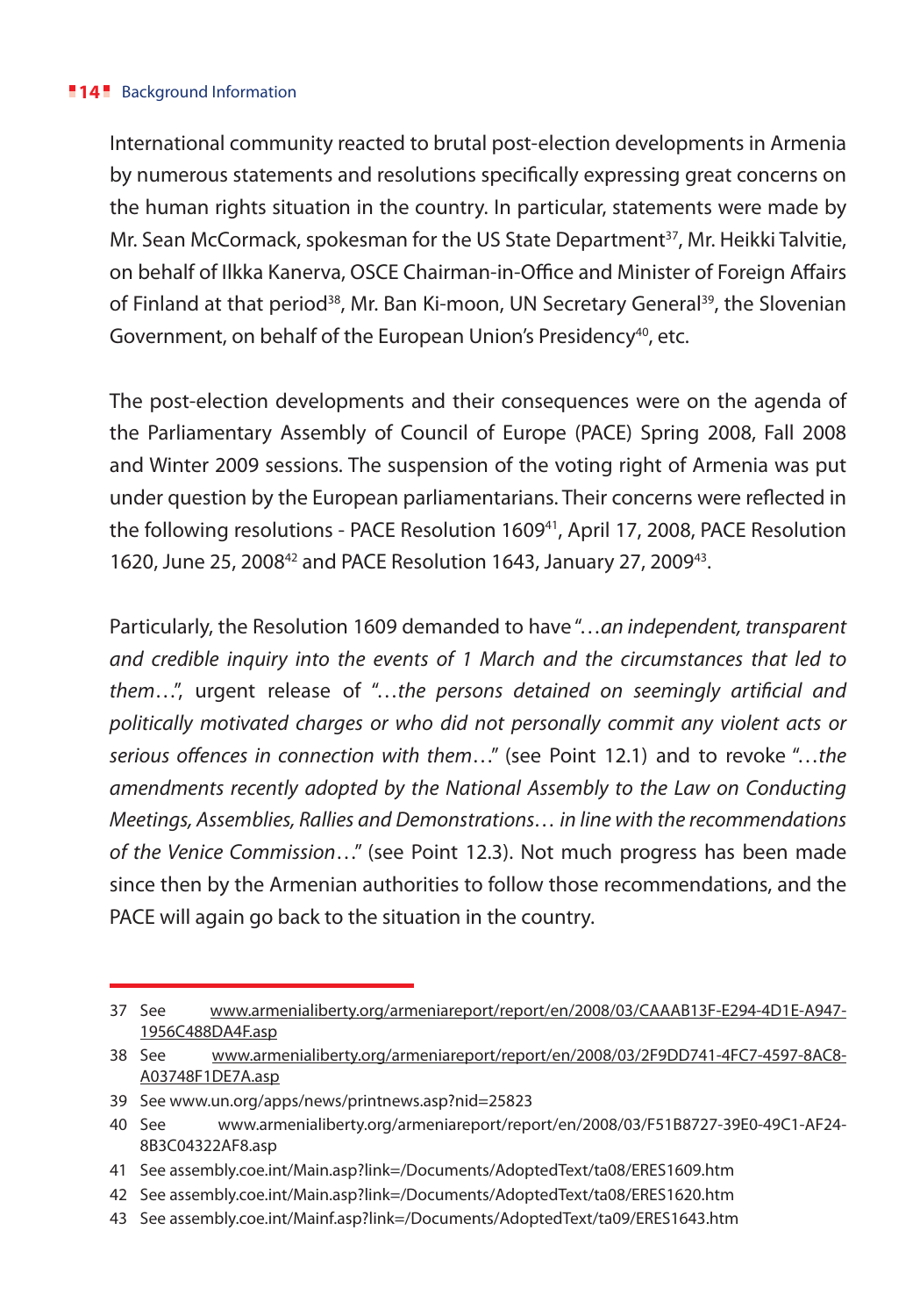The post-election crisis in the country dropped country's ranking with respect to human rights and political freedoms. As mentioned in the US Department of State 2008 Human Rights Report: Armenia, "*The government's human rights record deteriorated significantly during the year, with authorities and their agents committing numerous human rights abuses, particularly in connection with the presidential elections and the government's suppression of demonstrations that followed.*"44

Another relevant source is the Armenia Chapter in the recent Human Rights Watch 2009 World Report, according to which "*Armenia experienced one of its most serious civil and political rights crises since independence when security forces used excessive force on March 1 against opposition demonstrators protesting the results of February 2008 presidential election*."45. The Freedom House also reflected on the situation in Armenia in its "Freedom in the World 2009: Setbacks and Resilience" overview essay46. It is noted on Page 14 that "*Armenia's political rights rating declined from 5 to 6 due to the inability of the opposition to successfully compete for political power in 2008 presidential election, as well as the violent dispersal of opposition protesters and continued detention of more than 100 people arrested in the aftermath of the voting.*"47.

On March 11, 2009, the Millennium Challenge Corporation (MCC) left the suspension of the funding for roads within the Armenia Compact in place because "*…it [the government] has failed over several years to address concerns raised not only by MCC and other US Government agencies, but the international community as well. It's now incumbent upon the government of Armenia to restore the Board's confidence to its commitment to democracy and good governance.*"48. The initial suspension in June 2008 was motivated by unresolved problems with the human rights and civil liberties, and the recent decision was determined by insufficient progress with resolution of those problems.

<sup>44</sup> See *"2008 Human Rights report: Armenia"* of the Bureau of Democracy, Human Rights and Labor of the US Department of State, p. 1 (www.state.gov/g/drl/rls/hrrpt/2008/eur/119066.htm)

<sup>45</sup> See *"World Report 2009: Armenia Events of 2008"* of the Human Rights Watch, p. 1 (www.hrw.org/en/ node/79227)

<sup>46</sup> The detailed country reports will be available in late Spring 2009

<sup>47</sup> See www.freedomhouse.org/uploads/fiw09/FIW09\_OverviewEssay\_Final.pdf

<sup>48</sup> See www.mcc.gov/press/releases/documents/release-031109-board.php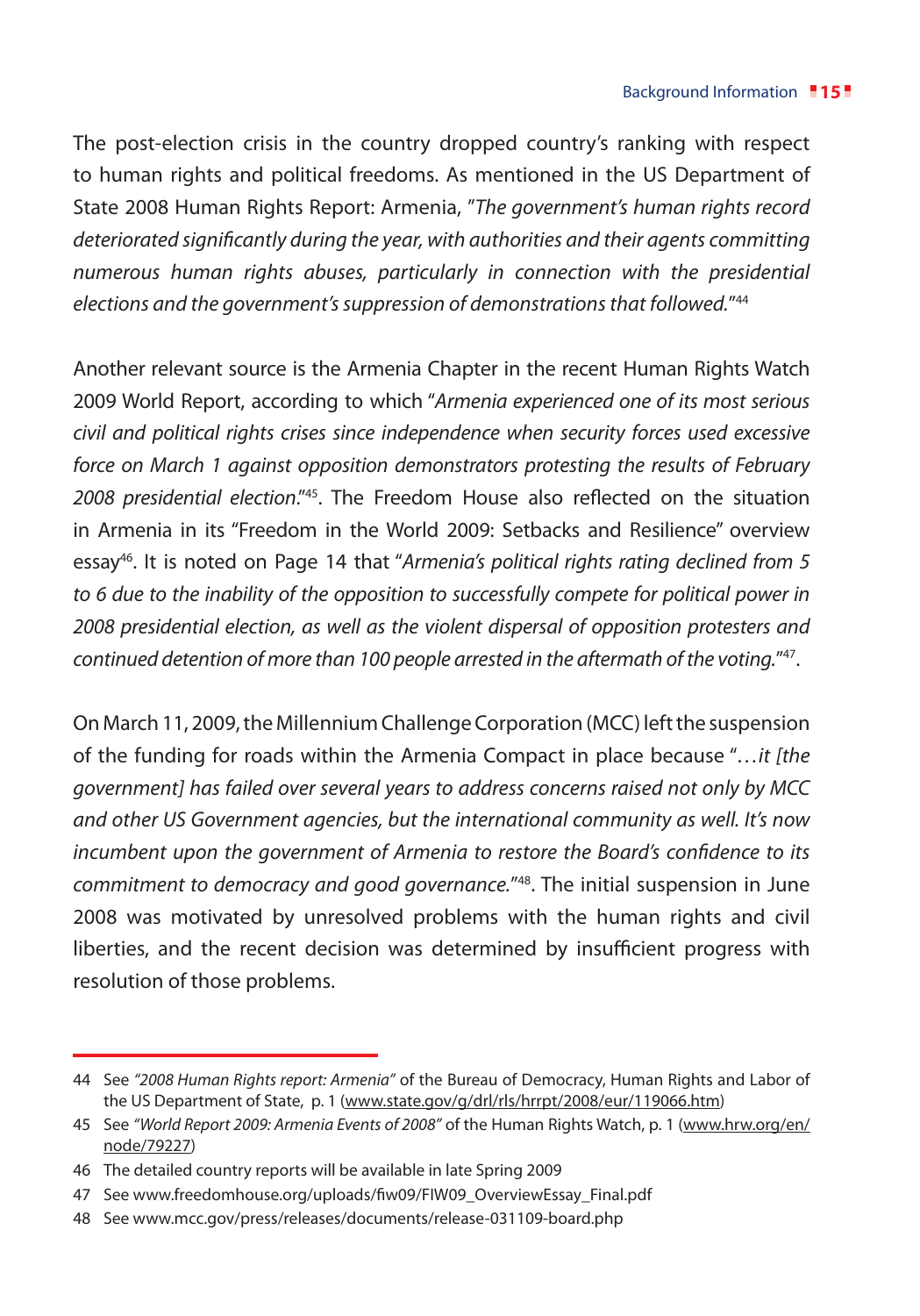Conceptually, the legal regulation of campaign finance and use of administrative resources can be categorized into four related components – **pre-election campaign**, **abuse of administrative resources** during the campaign, **financing of the pre-election campaign**, and **control and reporting of campaign activities**, **incomes and expenses**. The main principles and provisions related to these components are presented in the first part of the Armenian Electoral Code (Chapters 1-12, which include Articles 1 to 63.2). Provisions that are specific to particular type of elections (presidential, parliamentary or local self-government) contain in the second part of the Code (Chapters 13-30.6, Articles 64-138.18). In addition, there are also provisions in other laws and codes that regulate certain aspects of the electoral processes. Among those legal acts are the Law on Television and Radio, the Law on the Charter of the National Council on Television and Radio, the Law on Parties, the Criminal Code and the Code on Administrative Offences. etc<sup>49</sup>.

#### *Pre-election campaign*

Chapter 4 of the Electoral Code (see Articles 18-23) lays out the major principles of campaigning and use of administrative resources during pre-election campaign. The most important principle spelled out explicitly in Article 18 is the freedom of carrying out campaign by the individual citizens and political parties. This freedom is guaranteed by the state, which also ensures support for campaigning to all participating candidates and parties on equal basis by providing them with premises to carry out campaign events free of charge. The state also requires allocation of equal amount of broadcast time and space on state-owned TV and radio companies and newspapers. Other important provisions of Article 18 are setting the timelines of the campaign, defining the forms of campaign, prohibiting any forms and types of promises (money, food, securities, goods or services) to voters by candidates and parties, defining the procedures of regulation of campaign activities by electoral commissions, and regulating campaigning by candidates, who are under arrest.

<sup>49</sup> The mentioned legal acts underwent numerous changes since their adoption, which can be tracked through IRTEK legal database.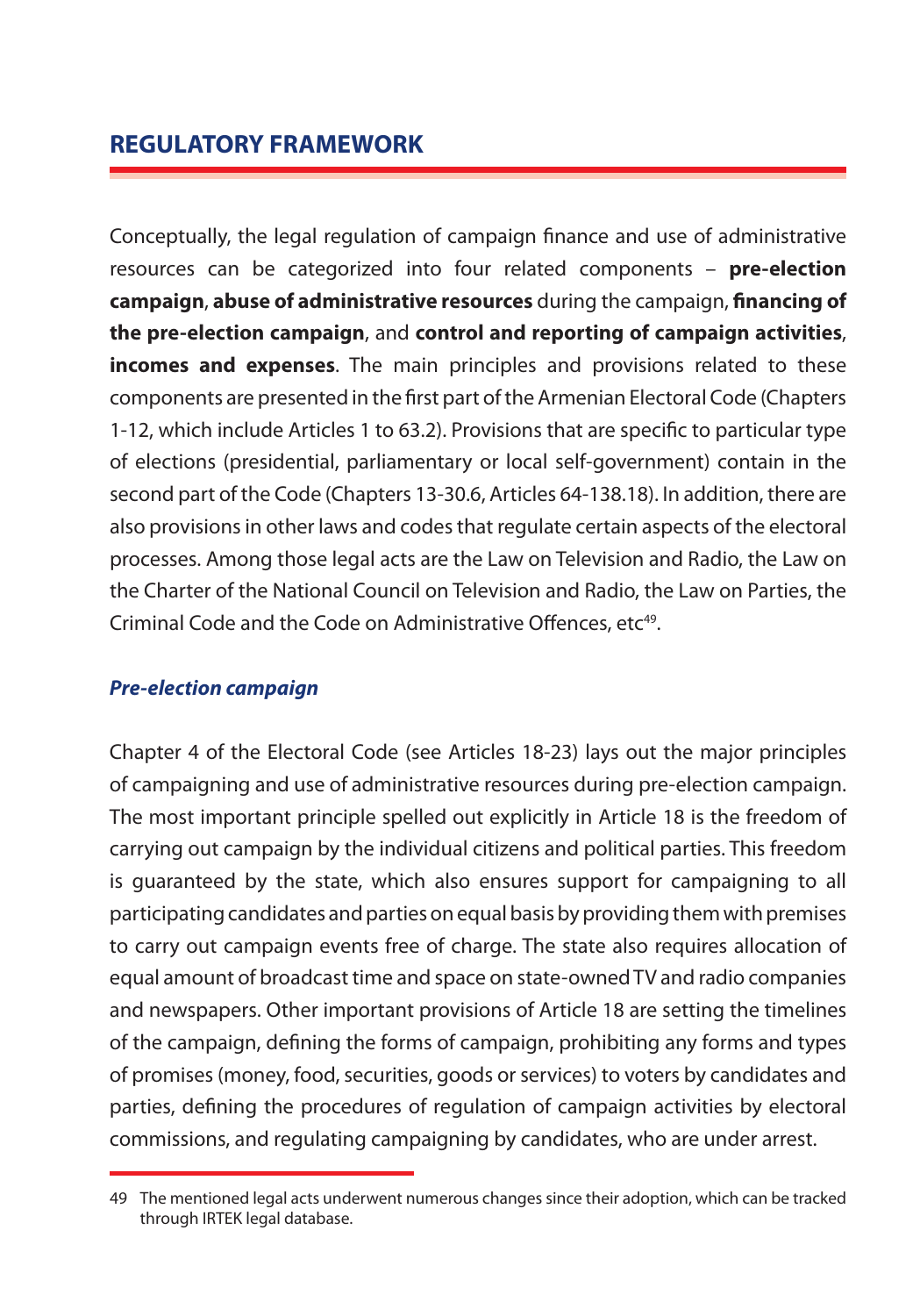Article 18 regulates the timelines of campaigning: pre-election campaign starts the next day after the deadline for the registration of the candidates and parties for the electoral contest and ends one day before the voting day. Campaigning on the voting day and the day before the voting day is forbidden.

Another important provision of Article 18 is the definition of campaign activities. Paragraph 6 of the mentioned Article defines the types of the campaign activities such as campaigning in mass media, meetings, public discussions, rallies, demonstrations, marches, dissemination of print, audio- and visual materials. The provision could be helpful in categorizing campaign expenses. Paragraph 7 of the same Article explicitly prohibits individual candidates and parties rendering or making personally or on their behalf promises to voters related to money, food, goods, services or other benefits.

The state also guarantees equal treatment of electoral contestants in using media resources (see Article 20). The requirement to provide equal treatment applies not only to the publicly owned media outlets, but also to the media outlets of any ownership, with the exception of newspapers established by political parties (see paragraphs 3, 4, 5 and 10 of Article 20). Paragraph 4 of Article 20 contains another important provision for campaign finance - during national elections. Public TV and Public Radio are required to publicly announce their rates for one minute of broadcast not later than 10 days after the announcement of elections. The next paragraph extends this requirement on other TV and radio-companies, as well. Paragraph 6 of the same Article contains another important provision. It defines the forms of campaign in mass media: public discussions, round table discussions, press conferences, interviews, political ads and "other forms, not prohibited by law".

In addition to the Electoral Code, the regulation of campaigning in media is provided by Article 11 of the Law on Television and Radio. Article 11 repeats the requirements set in Paragraphs 3, 4 and 5 of Article 20 of the Electoral Code on guaranteeing equal opportunities by TV and radio companies to elections contestants and publicly announcing the rate for one minute of broadcast time, as well as the ban set by Article 18 of the Electoral Code on campaigning on the voting day and the day before voting day. In addition to the announcement of the rate, Article 11 also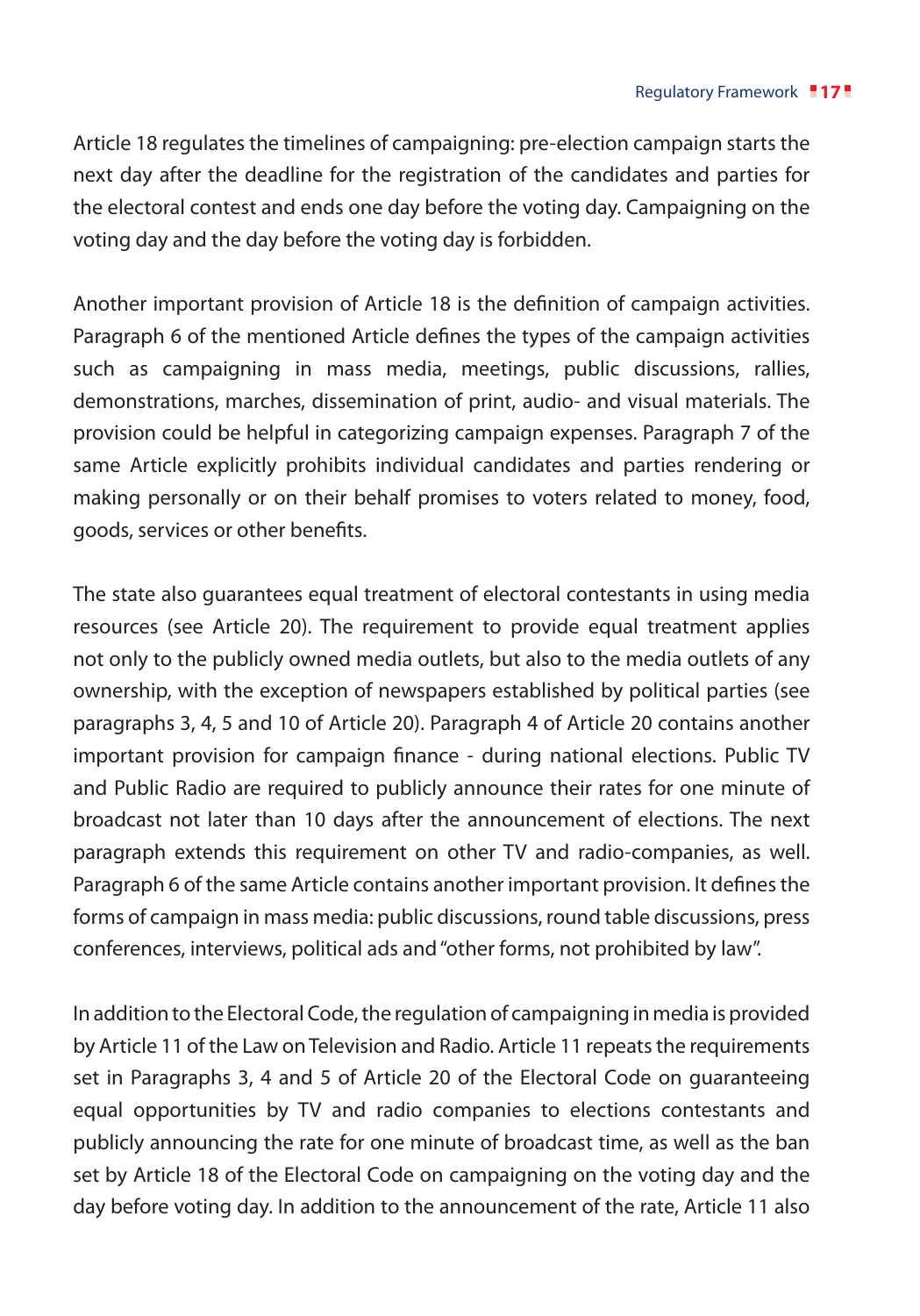#### **18** Regulatory Framework

requires from TV and radio companies to publicly announce about other conditions of provision of broadcast time. The Article 11 obliges ensuring fair and equal opportunities for all contestants in the TV and radio companies' news programs by providing impartial and neutral coverage of campaign activities during such programs. Article also provides that all free of charge and paid (from pre-election funds) campaign-related programs, ads and other products on TV and radio should be accompanied by "election campaign" caption on TV and at least three times reminder about the purpose of the program on radio.

Article 21 of the Electoral Code regulates the use of posters, billboards and other campaign print materials. Paragraphs 1 and 2 of the Article refer to ensuring equal right for all political parties and candidates to freely publish and disseminate campaign print materials and allocation of special places within the territory of the community for posting the print materials, whereas Paragraphs 6 and 7 concern requirement for print materials to contain information about the organizations and individuals who are responsible for the publication, as well as the printing company and number of printed copies and ban on disseminating anonymous print materials, respectively. Additionally, Paragraph 3 of Article 22 requires that organization which has conducted the poll on the ratings of candidates and parties should submit, among other data, information on political party (bloc) or candidate who ordered the poll as well as on source of funding of the publication of the poll results.

Several provisions on campaign specific to particular types of elections are contained in the second part of the Electoral Code. In particular, Article 81 provides that each presidential candidate has the right to use free of charge up to 60 minutes of broadcast time on Public TV and up to 120 minutes on Public Radio. Also, he/she can purchase up to 120 and 180 minutes of broadcast time to use for campaign purposes from Public TV and Public Radio, respectively. Paragraph 4.1 of the same Article defines the respective amounts of free and paid broadcast time on Public TV and Public Radio in the case of the second round of presidential elections. Each of two candidates in this case has the right for up to 15 and 25 minutes free of charge and 25, as well as 35 minutes for charge broadcast time on Public TV and Public Radio, respectively.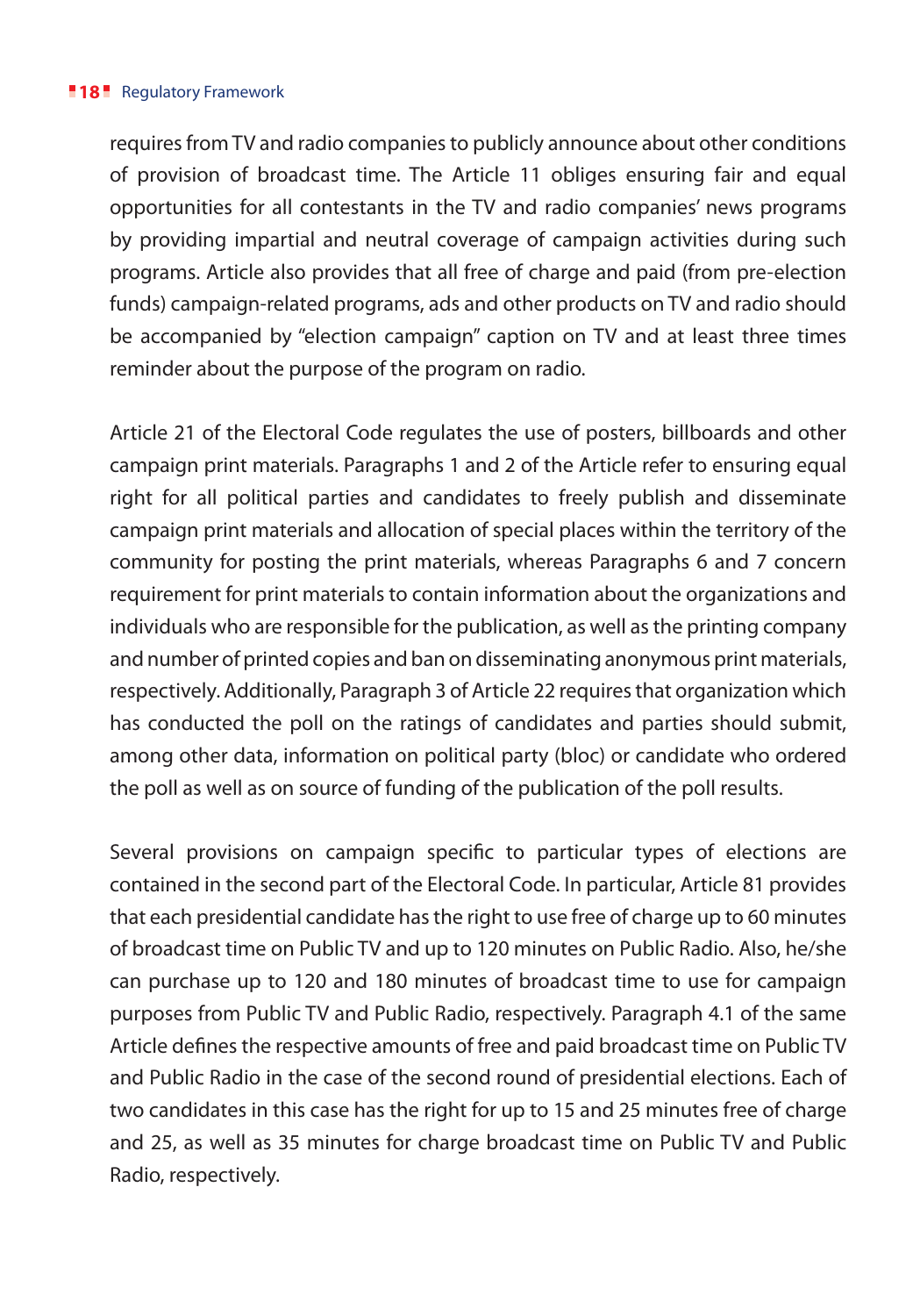Article 113 of the Code obliges that political parties and blocs participating on the proportional list contest of parliamentary elections have the right for the same amount of free and paid broadcast time on Public TV and Public Radio as the presidential candidates during the first round of presidential elections. Finally, Article 138.15 of the Code extends the regulations for campaign to the Yerevan City Council elections campaign. Paragraphs 4 and 5 of that Article define the maximum amount of broadcast time for parties participating at the Yerevan elections: "free" - 30 and 50 minutes and "paid" - 50 and 80 minutes for Public TV and Public Radio, accordingly.

#### *Abuse of administrative resources*

A number of provisions in the Electoral Code are aimed to prevent abuse of administrative resources during elections. For example, Paragraph 4 of Article 18 prohibits state and municipal institutions and their employees, as well as members of the CC, judges, military, police and national security officers, from campaigning and disseminating any type of campaign materials while performing their official duties. Paragraph 2 of Article 22 of the Code contains very important provision - it prohibits the employees of state and municipal institutions, as well as staff members of those media outlets established by state or municipal institutions, to use their powers for creating unequal conditions among candidates or influence on the free expression of the will of the citizens.

Article 22.1 defines the limitations on the electoral campaign for those candidates who hold political or discretionary positions or are employed by state, civil or municipal institutions. Such candidates do not have right to:

- 1) conduct campaign while performing their official duties or abuse their position to get advantage during the elections;
- 2) use for campaign purposes the premises, transportation means, human and material resources given to them to perform their official duties, with the exception of means necessary for the protection of high-ranking public officials stipulated by the Law on Ensuring the Security of Persons Subject to Special State Protection.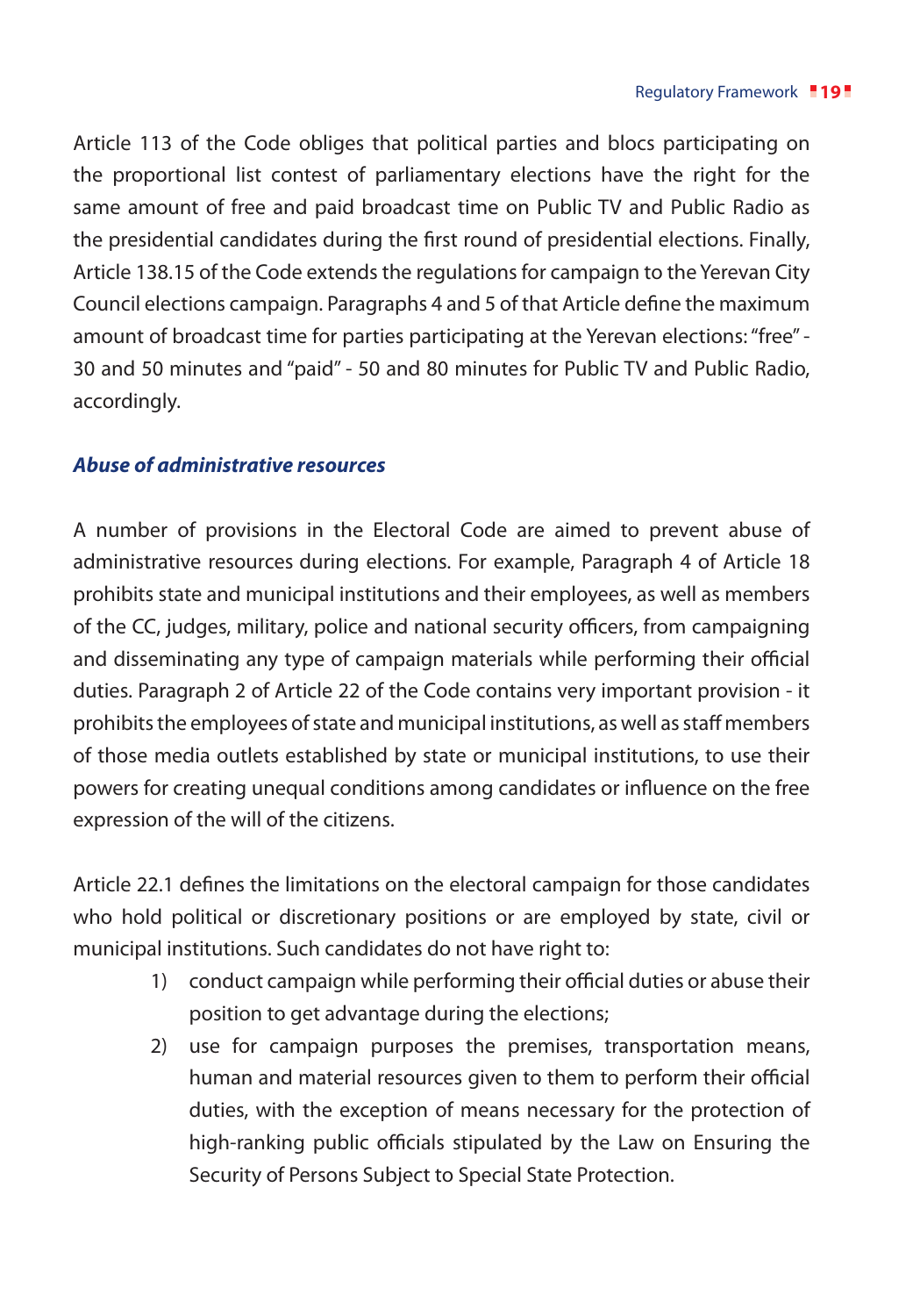#### **20** Regulatory Framework

The same Article prohibits mass media outlets to cover the official activities of such candidates, except for the cases, defined by the Constitution, official visits and receptions, as well as measures that such candidates take during natural disasters.

Another relevant provision is Paragraph 4 of Article 27 which prohibits the members of CC, judges, police and national security service officers, employees of the Ministry of Defense, employees of tax and customs bodies and others from becoming proxies. According to Paragraph 4 of Article 34, a broad spectrum of public officials is prohibited to become members of any level electoral commissions.

Article 78 provides that presidential candidates who hold public offices or work in municipal bodies should be released from their duties during elections and should not use their position to get advantage. Only the President or the Acting President (who could be either an NA Speaker or a Prime Minister) could continue performing their duties during campaign, though without abusing their official status.

Finally, members of the CC, judges, police and national security officers, employees of tax, customs and prosecution bodies and military servicemen cannot be registered as candidates for parliamentary or local self-government elections including the Yerevan Council elections (see Articles 97, 122 and 138.4, respectively).

#### *Campaign finance*

According to Article 25 of Chapter 5 of the Electoral Code, parties and candidates have the right to establish "pre-election funds" to ensure campaign financing, as well as to collect money for their election deposits. These funds are temporary special bank accounts with no dividends. Presidential candidates and political parties/blocs (participating in proportional list contest at parliamentary elections and Yerevan Council elections) open their pre-election funds in the Central Bank of Armenia<sup>50</sup>. Individual candidates open their pre-election funds in those commercial banks which have branches in all marzes (provinces) of Armenia<sup>51</sup>. The funds could

<sup>50</sup> The bloc establishes a single pre-election fund for financing its campaign.

<sup>51</sup> Candidates included only in the lists of parties/blocs participating in the proportional list contest of parliamentary elections do not open their pre-election funds.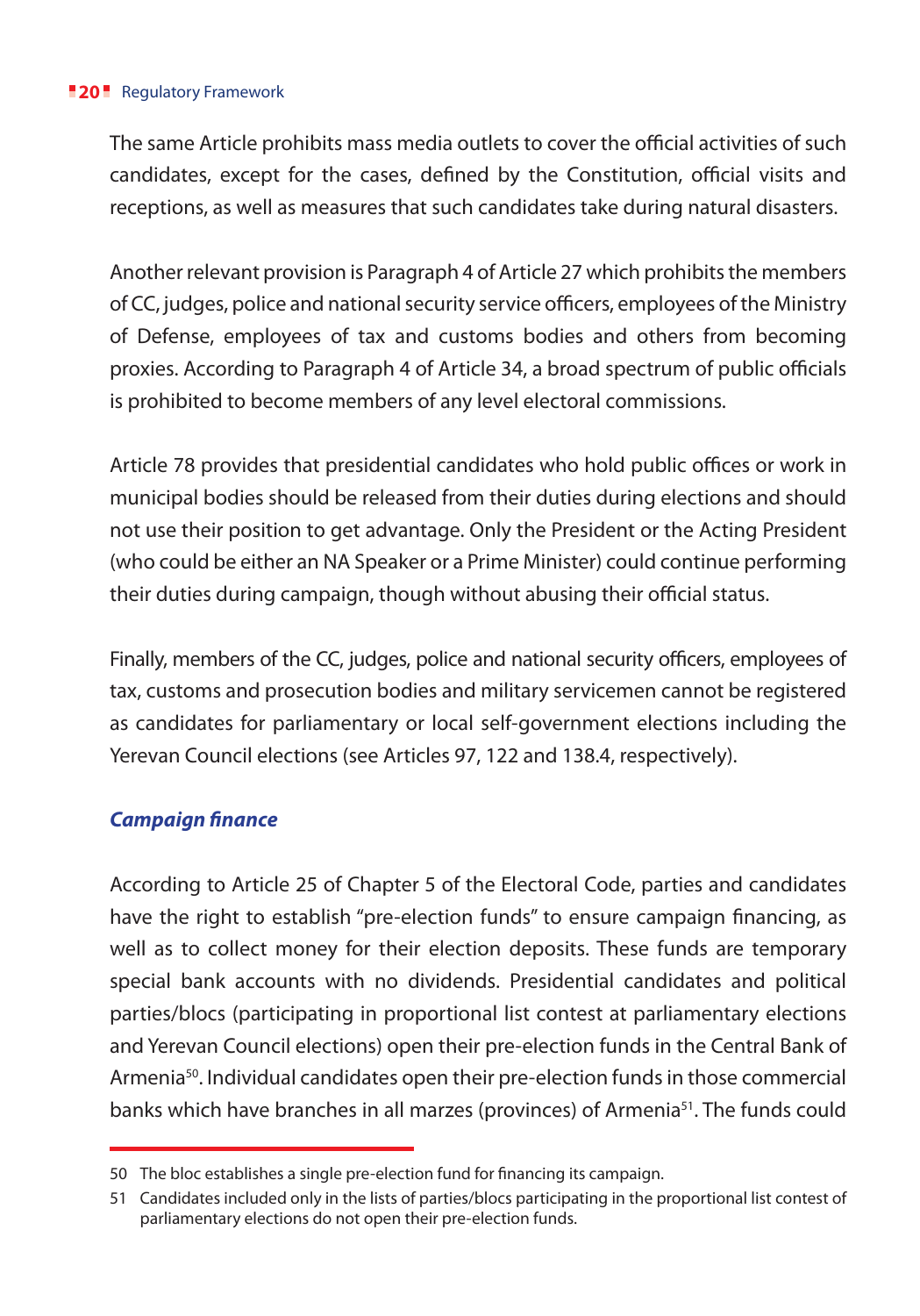be opened already on the second day after the nomination of parties/blocs or candidates based on a written notice that appropriate electoral commissions $52$  give to the nominated parties or candidates<sup>53</sup> to submit to banks. Only the authorized persons of parties/blocs or individual candidates could spend the means accumulated in the pre-election funds.

Paragraph 1 of the same Article provides that pre-election funds are formed through personal means of the candidates, means provided by parties to their nominated individual candidates, own means of parties and voluntary donations from legal and physical persons. The next Paragraph of that Article defines the list of those persons who have no right to make donations to pre-election funds. Those are as follows:

- 1) state and municipal governance bodies;
- 2) institutions (organizations) funded from the state budget;
- 3) foreign physical and legal persons;
- 4) persons without citizenship;
- 5) organizations performing economic activities that have the Government of Armenia or municipalities among their shareholders;
- 6) organizations in which foreign entities own at least 30% of shares;
- 7) benevolent and religious organizations, international intergovernmental and non-governmental organizations;
- 8) state owned non-commercial organizations.

Donations made by the mentioned physical and legal persons are to be transferred to the state budget.

Paragraph 4 of the same Article states that there should be maximum sizes of donations made by physical and legal persons defined by the relevant sections of the Electoral Code regulating presidential, parliamentary, local self-government and Yerevan Council elections. The sizes are defined by Article 79 of the Code (for

<sup>52</sup> Parties/blocs running for parliamentary and Yerevan elections, as well as presidential candidates, should apply to the CEC, while the majoritarian candidates and candidates for other local elections – to territorial commissions.

<sup>53</sup> According to Paragraph 1 of Article 25, the notice should be given by the corresponding electoral commission within one day after the candidate or party/bloc submits necessary documents for nomination.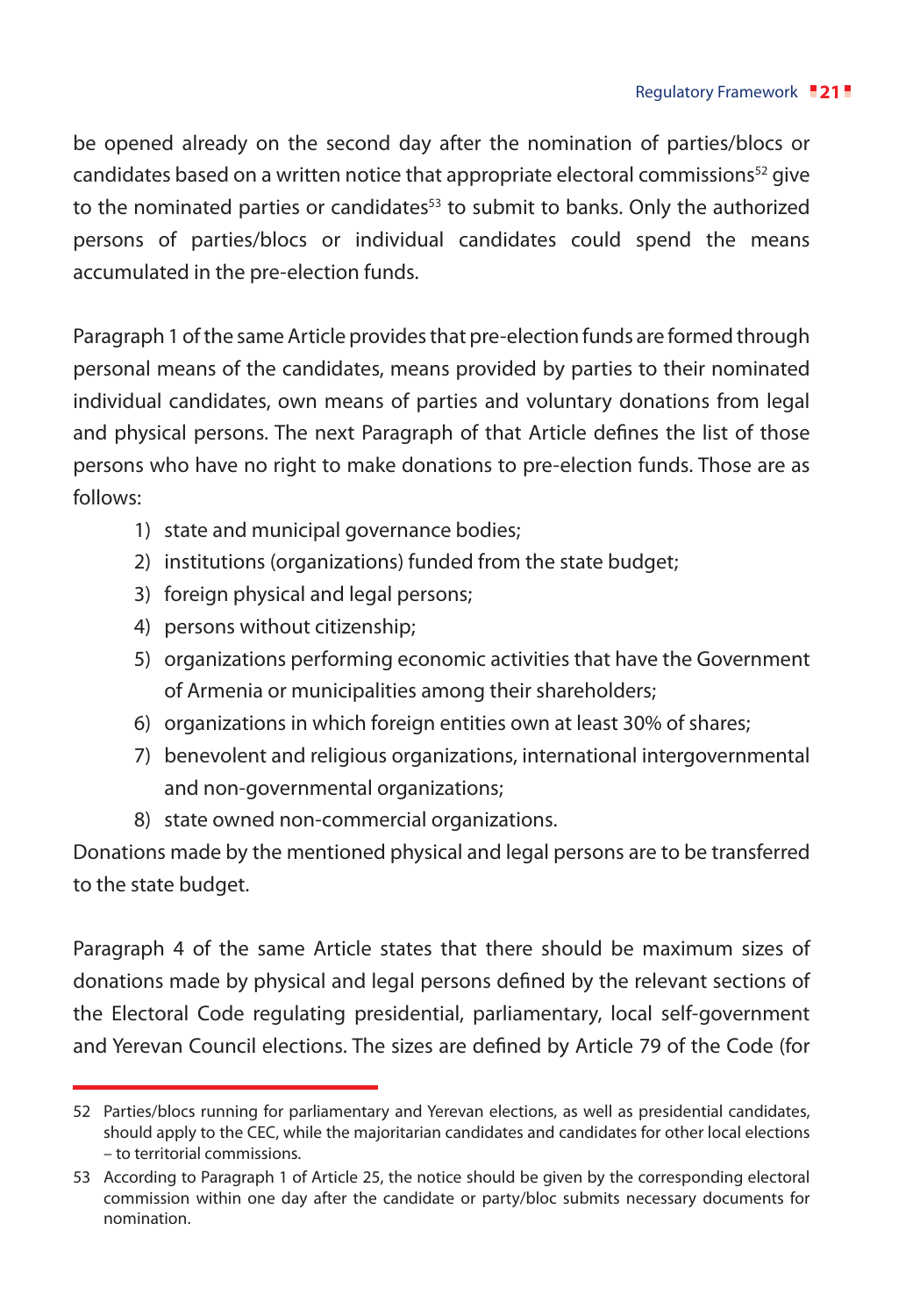#### **22** Regulatory Framework

presidential elections), Article 112 (for parliamentary elections) and Article 138.16 (for the Yerevan Council elections), while for other local elections it is not defined at all. When donations exceed the mentioned maximum sizes, or the parties and candidates are denied for registration, or the means left after the elections (except for some cases prescribed by law), the money should be also transferred to the state budget<sup>54</sup>. Paragraph 6 of Article 25 requires that the banks should return the donations to the donors in case the maximum size of the pre-election fund is exceeded.

According to Article 79, the pre-election fund of the presidential candidate should not exceed 70,000 times of minimal rated salary (1,000 AMD or about \$2.755) or 70 mln. AMD. The maximum size of payment that the presidential candidate can make to his/her pre-election fund is equal to 10,000 minimal salaries or 10 mln. AMD. If a political party nominates the presidential candidate, then the payment of the party to the pre-election fund should not exceed 30,000 times of the minimal salary or 30 mln. AMD. The donations for the physical and legal persons should not exceed 200,000 AMD and 500,000 AMD, respectively.

Besides, if the presidential candidate received more than 5% of votes, then he/she should use the remaining means in the pre-election fund for benevolent purposes within three months after the official announcement of the results of elections. If during that period the presidential candidate has not used these means, then they should be transferred to the state budget. The remaining amount of the preelection funds of those presidential candidates who received less than 5% of votes should be immediately transferred to the state budget.

Similar provisions also apply for parties participating in the proportional list contest of parliamentary elections (see Article 112). The corresponding sizes of preelection funds and sizes of donations and payments for candidates and parties/

<sup>54</sup> According to Paragraph 10 of Article 25, if the elections are declared invalid, the means left in the pre-election funds should be frozen until the registration of candidates or parties/blocs for new elections. Thus, the candidates and parties/blocs could use the remained means in these new elections if they are registered.

<sup>55</sup> At a rate of 1\$=369.85 AMD as of April 1, 2009 (see www.cba.am/CBA\_SITE/currencyJSP/allCurrencies. jsp)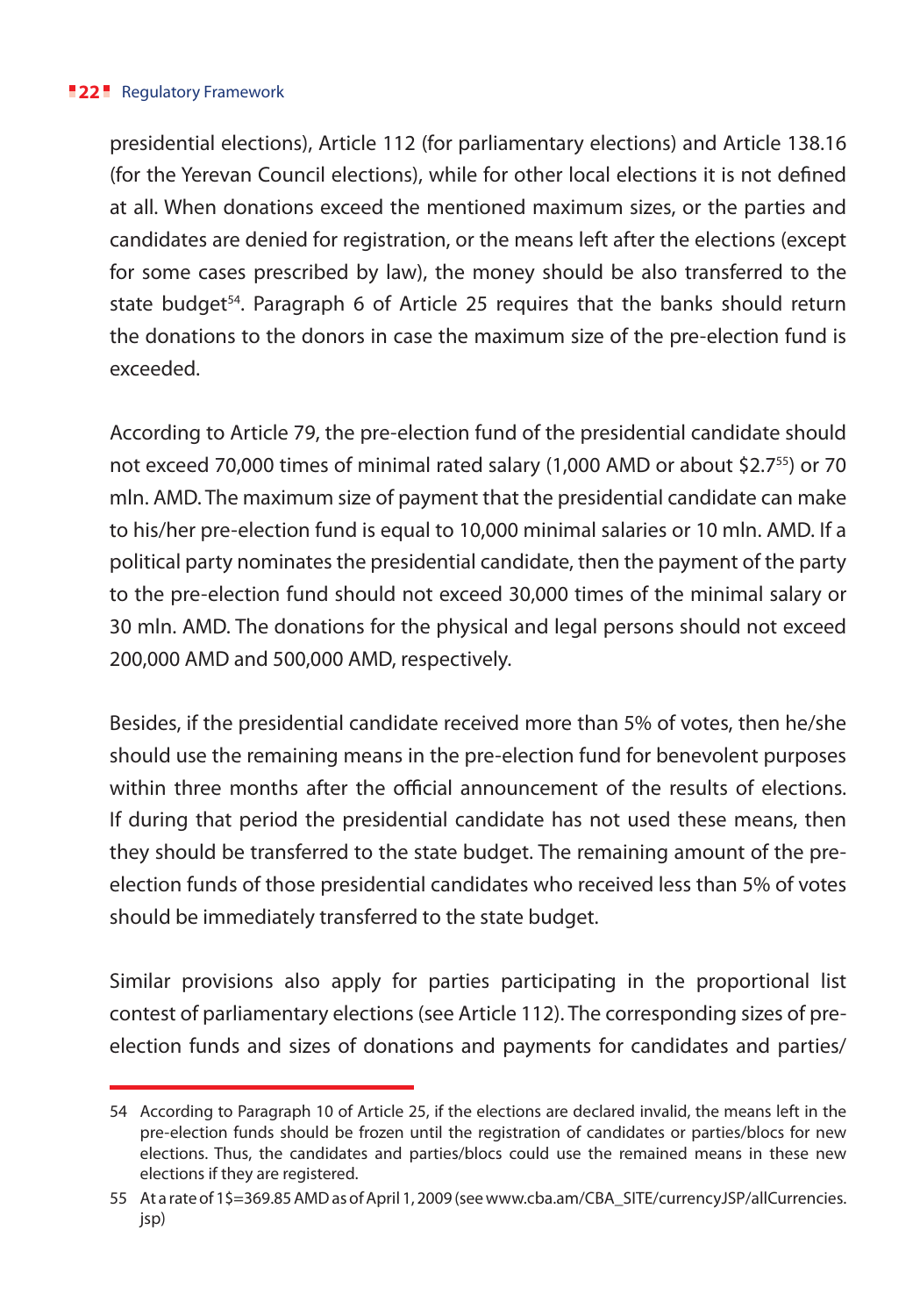blocs participating in parliamentary elections are set as 60 mln. AMD - for political parties/blocs and 5 mln. AMD - for majoritarian candidates. The political party can make maximum 2 mln. AMD payment to its pre-election fund (in the case of blocs this amount can be paid by each of the parties of the bloc), whereas individual candidate – 1 mln. AMD. The maximal sizes of donations by physical and legal persons to the pre-election funds of parties (blocs) and individual candidates are 50,000 AMD and 150,000 AMD, respectively. Exactly the same limits are set for preelection funds, payments and donations for parties/blocs participating in Yerevan elections (see Article 138.16).

#### *Control and reporting of campaign activities, incomes and expenses*

Control and review over campaign activities are under the competence of different level of electoral commissions, local self-government bodies and other relevant state entities. Thus, according to Paragraph 8 of Article 18 of the Electoral Code, the electoral commissions should oversee the compliance of the activities of the candidates and parties/blocs to appropriate laws and procedures. In the case of the violations, the appropriate commission should issue warning to the violator to remove the consequences of the violation within 3 days. If the consequences of the violations are not removed, then the commission appeals to the court to declare void the registration of the violating candidates or parties/blocs.

Paragraph 2 of Article 20 of the Code authorizes the CEC to define on the next day following the end of the registration of parties/blocs and candidates for national elections the procedures and schedule for the allocation of free and paid broadcast time on Public TV and Public Radio. The same also applies to the regulation of broadcast time allocation on Public TV and Public Radio during the Yerevan elections (see Article 138.15). Paragraph 9 of Article 20 puts the responsibility for the control over the implementation of the provisions regulating campaign in mass media on the National Commission of Television and Radio (NCTR). In case of detecting violations, the NCTR could appeal to court, while the CEC has the right to submit its opinion during the court hearings.

According to Article 79 of the Law on the Charter of the NCTR the latter should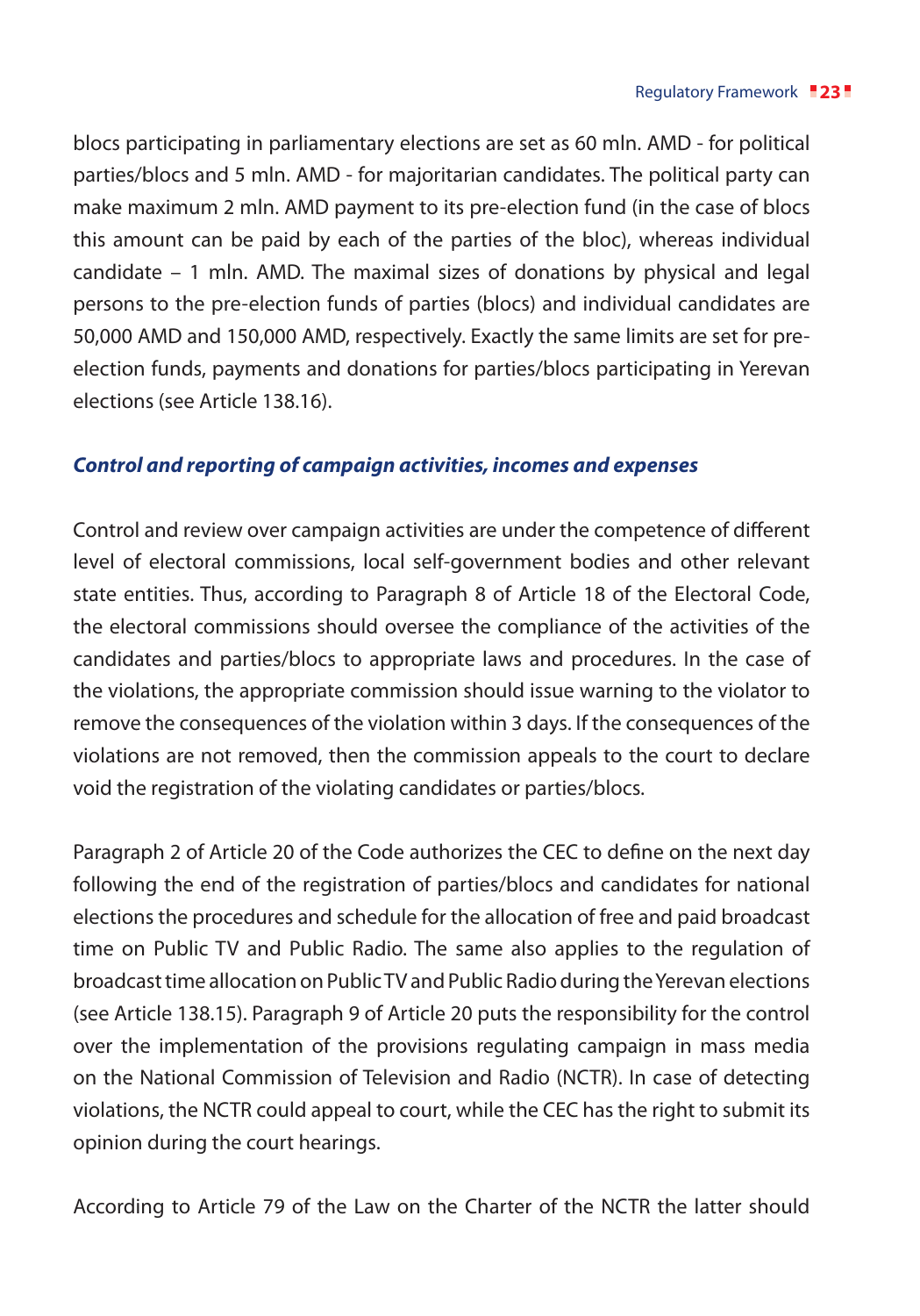#### **24** Regulatory Framework

impose a 500,000 AMD fine on the TV or radio company, if the programs of campaign nature are broadcasted when campaigning is forbidden (on the voting day and the day before the voting day). Article 80 of the same Law empowers the NCTR to fine by 100,000-200,000 AMD those TV or radio companies which violate the requirement to put a "pre-election campaign program" or "political advertisement" caption (for TV companies) or remind the audience at least three times during broadcast about the nature of the program (for radio companies). Lastly, local self-government bodies should regulate the issues related to the placement of campaign print materials (see Article 21 of the Electoral Code).

Paragraph 6 of Article 25 of the Electoral Code also requires the banks, where preelection funds are opened, to submit statements on all transactions (payments to and expenses made from the pre-election funds) to the appropriate electoral commissions every three days. Paragraph 7 of Article 25 provides that if candidates or parties/blocs use other (than pre-election fund) means, then the CEC can appeal to court to declare void their registration. The next Paragraph 8 obliges that all transactions connected with the pre-election fund should be ceased starting from the voting day. However, Paragraph 9 states that the CEC could allow making payments from pre-election funds after the voting day if these payments are for those transactions that took place before the voting day.

All registered candidates and parties/blocs are required to report on the transactions through their pre-election funds. Paragraph 11 of Article 25 of the Code states that they should submit declarations on the pre-election fund transactions to those electoral commissions where they are registered. The declarations should be submitted twice during elections: on the  $10<sup>th</sup>$  day followed the start of the campaign and not later than on the  $6<sup>th</sup>$  day after the "end of elections" (the day of the announcement of final results). The same Paragraph defines what information should be contained in the submitted declaration:

- 1) dates of all payments made to the pre-election fund, names of those who made them, as well as their addresses and amount of the payments;
- 2) dates of the expenses and information on the documents that verify those expenses;
- 3) amount remained in the pre-election fund.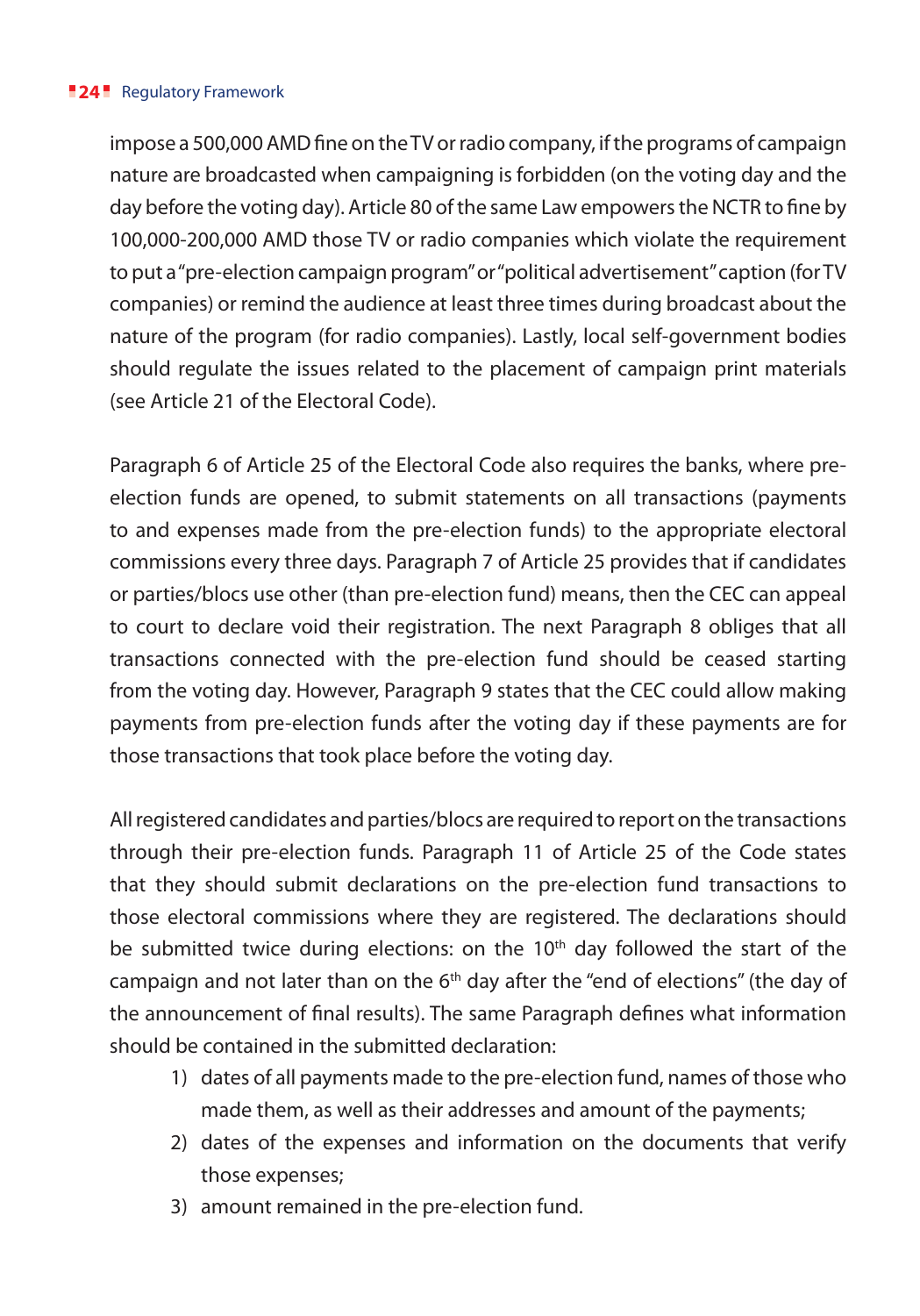As to the form of the declaration and procedure of its submission, those should be defined by the CEC.

By the same Paragraph, the electoral commissions which receive declarations from candidates and parties/blocs running for national elections should send those declarations within 3 days to the Oversight-Review Service (ORS) under the CEC. The formation and functioning of the OAS should be defined by the latter. The OAS should be established only during national elections to oversee the use of funds allocated to electoral commissions from the state budget, as well as transactions through the pre-election funds (see Article 26 of the Electoral Code). That body is to be set up on the day of the declaration of elections and to stop its activities on the 45-th day after the announcement of the final results of elections. Within 20 days from the moment it receives the declarations from the CEC, the OAS should audit the declarations and submit the audit results to the CEC.

The declarations of presidential candidates and parties/blocs participating in the proportional list contest of parliamentary elections should be posted on the CEC web-site (www.elections.am) within 3 days after the preliminary check by ORS. In the case of majoritarian candidates, the copies of their declarations (not posted on the website) could be submitted to proxies, mass media and observers.

The Armenian electoral legislation also foresees sanctions for the violations of the rules of campaign and campaign finance. Particularly, Article 139 of the Electoral Code defines those 30 violations of the requirements of the Electoral Code for which the candidates and parties/blocs could be held liable. Among them are the following:

- 1) campaigning on the voting day or the day before the voting day;
- 2) publishing results of the opinion polls on the ratings of candidates and parties during the 7 days preceding the voting day;
- 3) campaigning or disseminating campaign materials by those legal and physical persons who do not have the right to conduct campaign;
- 4) creating obstacles to the conduct of campaign;
- 5) disseminating anonymous campaign materials;
- 6) refusing submission of declarations on pre-election funds in a manner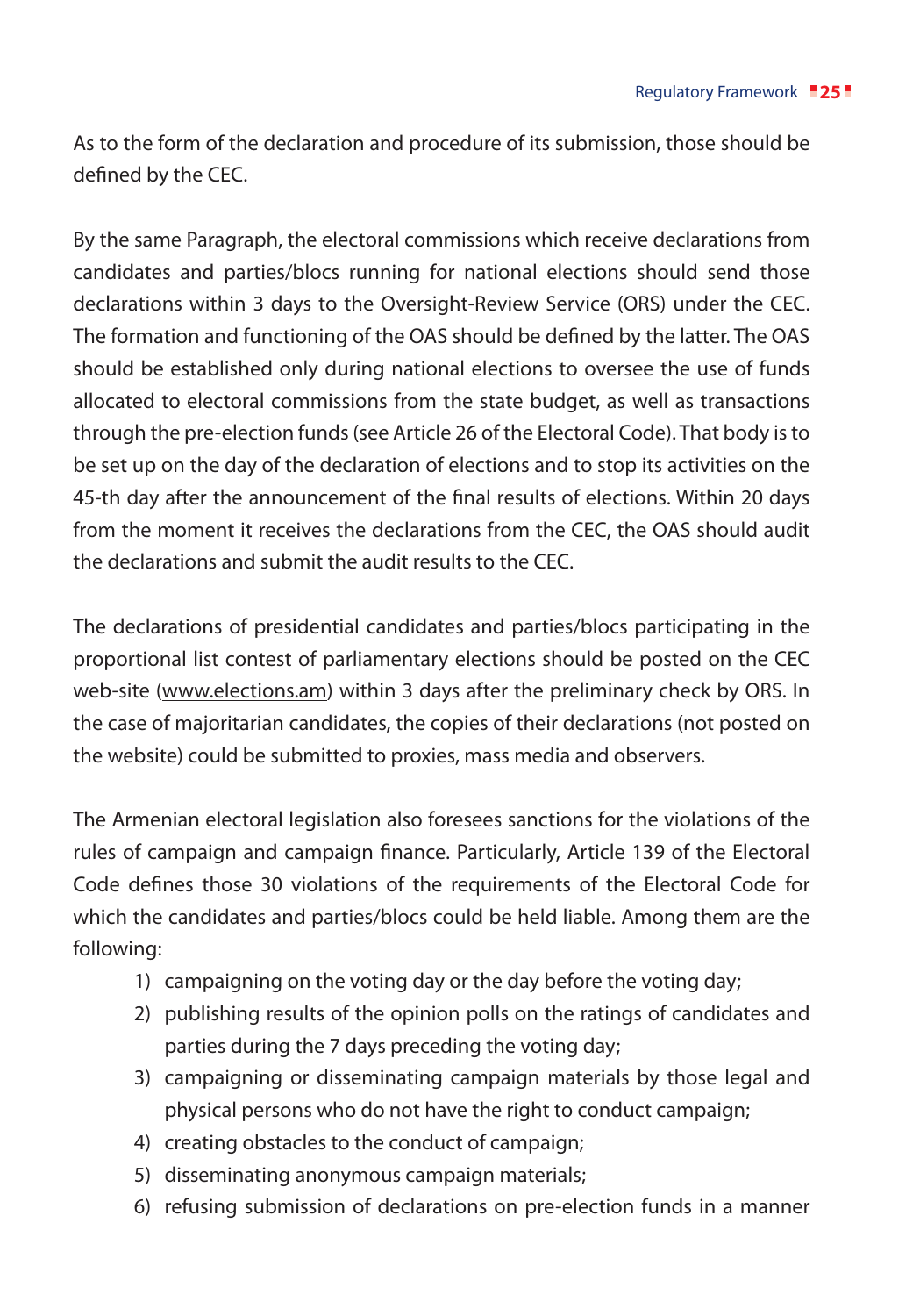#### **26** Regulatory Framework

prescribed by law;

7) not providing equal opportunities for campaigning by state-owned media outlets.

Specific penalties for the breaches of the electoral legislation are defined by the Armenian Criminal Code (see Articles 149 -154.5) and the Code on Administrative Offences (see Articles  $40^1 - 40^7$ ). However, not all of the above mentioned 7 types of violations related to campaigning and campaign finance are explicitly addressed in the mentioned Articles. Articles explicitly addressing campaign and campaign finance violations are Article  $40<sup>1</sup>$  (campaigning on the voting day or the day before the voting day) and Article 40<sup>3</sup> (refusal to submit declarations on pre-election funds) of the Code on Administrative Offences. According to Article 40<sup>1</sup>, campaigning on the voting day or the day before the voting day entails to a fine of 200,000-500,000 AMD. Refusal to submit declaration on the pre-election fund entails a fine to the amount of 100,000-200,000 AMD.

Articles 149, 151 and 154.2 of the Criminal Code could be also applied to penalize campaign-related violations. For example, Article 149 penalizes hindering the exercise of the voting rights of citizens, activities of the electoral commissions or exercise of duties by persons participating in the elections (fine of 300,000- 500,000 AMD or detainment up to 3 months and if it is committed in aggravating circumstances – imprisonment for 2-5 years). Article 151 punishes dissemination of slanderous materials against the candidate or party/bloc participating in the elections (fine of 400,000-700,000 AMD or imprisonment for 1-5 years). Finally, Article 154.2 on hindering the exercise of the free will of voters explicitly refers penalty for vote-bribing56. Under this Article, the bribe receiver could be fined by 200,000-500,000 AMD or get from 1 to 3 years of imprisonment, whereas the bribe giver – fined by 500,000-1,000,000 AMD or imprisoned from 2 to 5 years.

<sup>56</sup> Article 154.2 penalizes giving or receiving bribe for voting in favor of a particular candidate or party/ bloc, voting against a particular candidate or party/bloc, for participating and for not participating in the elections.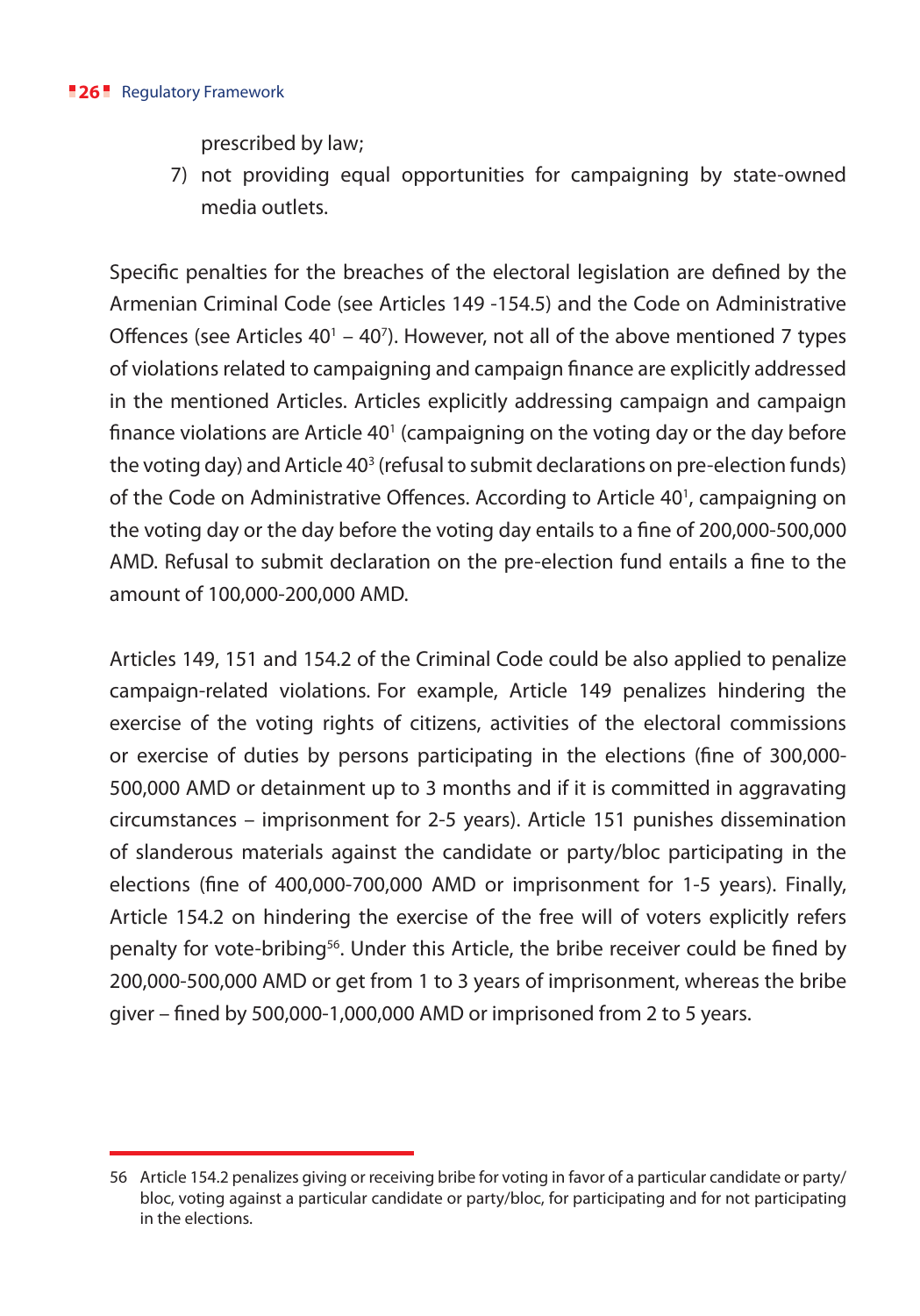# **APPLIED METHODOLOGY**

The monitoring of election campaign finance included the following activities. The monitoring team reviewed and analyzed **the official data on the expenditure and income** of the parties participating on the proportional list (during 2007 parliamentary elections) and presidential candidates (during 2008 presidential elections) taken from the electoral ("pre-election") funds' declarations posted on the CEC web-site (see www.elections.am). It also carried out **the independent monitoring of campaign expenditures**. Then, the **comparative analysis** of results of independent monitoring and official declarations of parties/blocs and presidential candidates was conducted. In addition, the monitoring team gathered and summarized **evidences of abuse of administrative resource and vote buying** covered by media and other reports.

It should be also noted that though the campaigns were organized nationwide the monitoring was carried out only in three cities of Armenia – Yerevan, Gyumri and Vanadzor – because of the lack of human resources in the regions. Nevertheless, the monitoring data covered a significant portion of the campaign expenditures. The expenditure monitoring included an evaluation of campaign-related activities (advertising, staged events, rallies, etc.) organized and paid by parties/blocs, candidates, or independent third parties as outputs of the campaign<sup>57</sup>.

It is worth mentioning in this respect that the form of the pre-election declaration does not specify how to present campaign expenditures (see the CEC N37 Decision from August 3, 2005). Neither has it defined what categories of expenditures should be declared. As a result, for example, during both 2007 parliamentary and 2008 presidential elections some parties (the Heritage, the Armenian Revolutionary Federation Dashnaktsutyun and the Country of Law) and presidential candidates (Vahan Hovhannisyan and Artur Baghdasaryan) presented their expenditures in the form of payments to companies provided goods and services for their campaigns. In many cases the declarations did not even specify categories of expenses presenting

<sup>57</sup> During the campaign events, the monitors also recorded instances of abuse of administrative resource if the events were held during working hours and attended by public officials.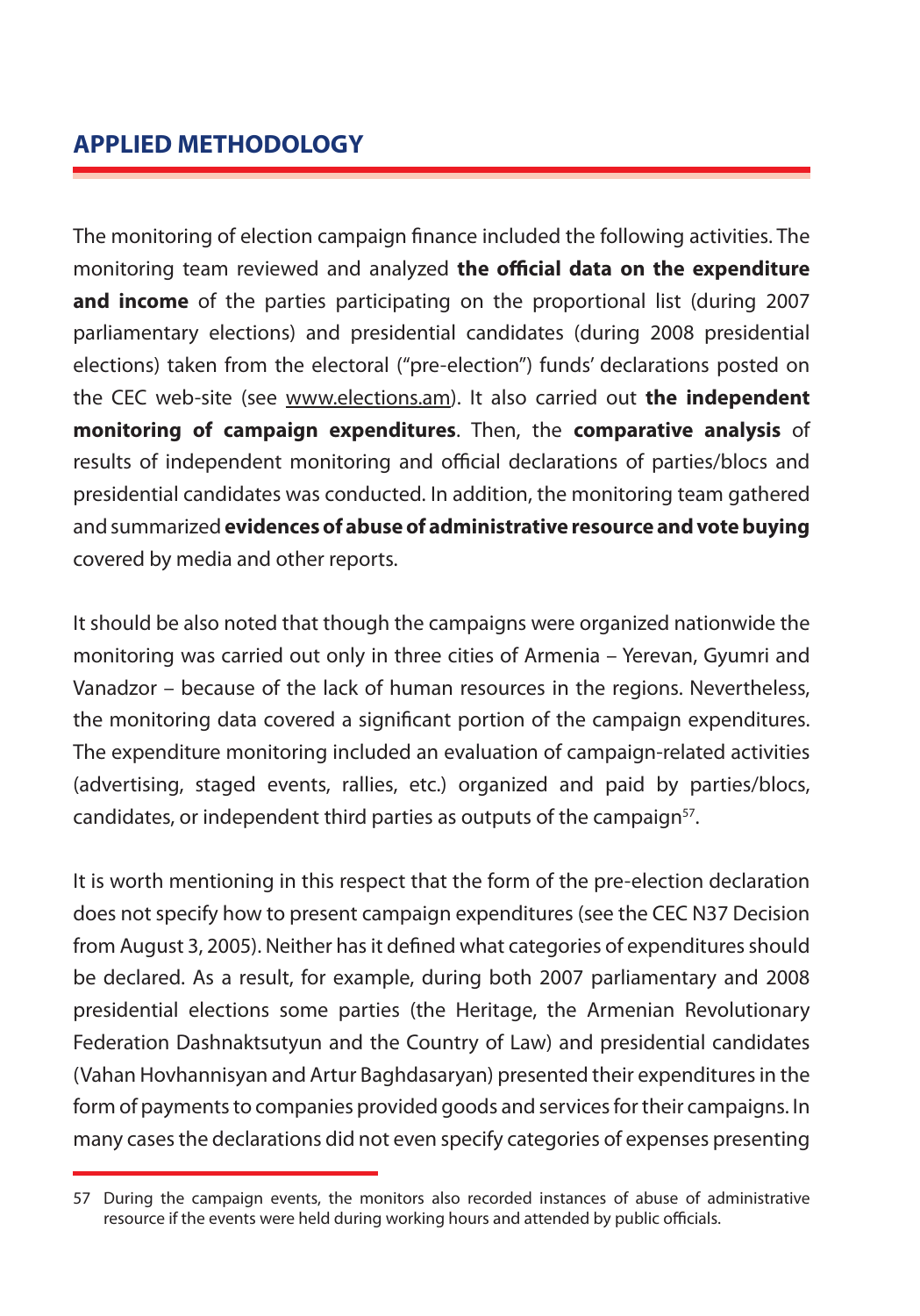#### **28** Applied Methodology

them under the broad line-item (e.g. "campaign expenditures" may include printing booklets and posters, payments for broadcasting, production of TV advertisements, etc.) For this reason, it was impossible to apply a unified approach while comparing the official declarations and monitoring data in detail.

The estimated value of the observed outputs was then used to calculate the campaign expenditure. The value of the campaign outputs was estimated using official information from the declarations of pre-election funds posted on www. elections.am and the price lists and other data obtained from companies delivering campaign-related services. Official data were then compared with information gathered through independent monitoring.

The monitoring team approached goods and service providers (newspapers, printing and publishing houses, and textile factories producing T-shirts and caps with the logos/names of parties/blocs and presidential candidates) with request to provide information on the type, quantity and price of campaign materials/ services for parties/blocs and presidential candidates. The representatives of media companies were not contacted for this purpose, as all the needed information about how much time was spent on media campaign was provided by partner NGO – Yerevan Press Club that was involved in media monitoring during elections (see below). Calculation of the media expenses were based on the official rates publicly announced by TV- and radio-companies before the start of the campaign and posted on the CEC website.

The monitoring teams in Yerevan, Gyumri and Vanadzor collected information on the circulation and prices of campaign print materials (posters, booklets, brochures, calendars, etc.), billboards with campaign content, costs of the organization of campaign events, such as rallies, press-conferences and concerts and promotion materials (T-shirts, caps, etc.). In addition, parties/blocs and candidates were also requested to submit information on their campaign activities covered through their pre-election funds. The campaign managers were also asked to submit the schedule of public events to be held in all three cities. However, the requested information was not provided, since the parties (in 2007) and presidential candidates (in 2008) claimed that they did not have a pre-defined schedule and that they usually arrange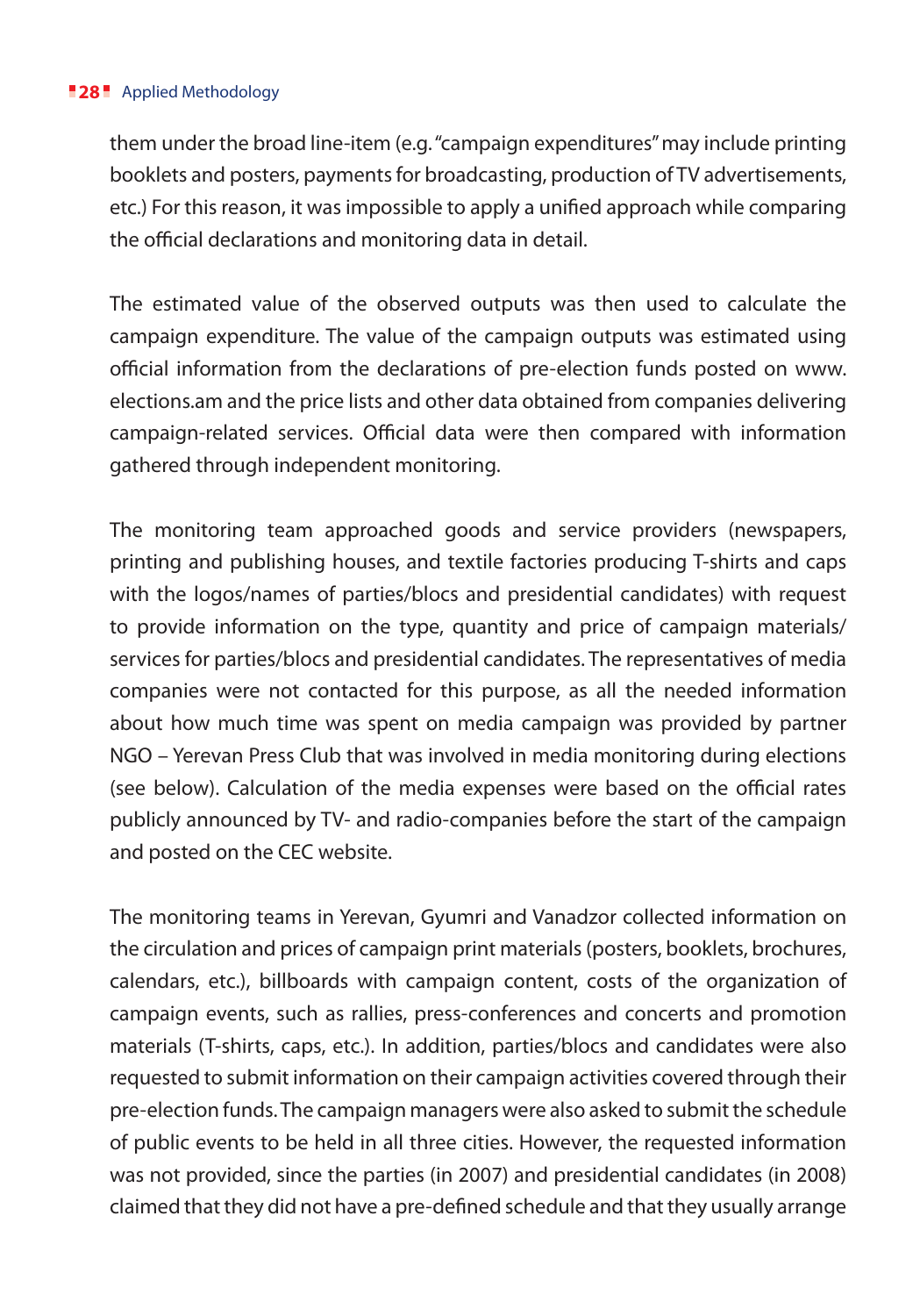it 1-2 days before the event or even on the same day.

Another methodological problem was related to the fact that the majority of both parties and candidates did not declare certain categories of campaign expenses such as those spent for trips to regions, concerts, temporary campaign offices, reimbursement for campaign activists, etc. They claimed that those expenditures were in-kind contributions of their supporters and activists, though there was no documented evidence to support such claims. Therefore, those categories of expenditures were also not addressed in the comparative analysis.

As mentioned above, the results of media monitoring were received from Yerevan Press Club which measured the broadcast time (in seconds) of TV and radio campaign ads and programs and space (in  $cm<sup>2</sup>$ ) allocated by newspapers for ads and Articles. Only those campaign materials which were officially recognized as such by Article 11 of the Law on Television and Radio were taken into consideration, namely, the ads and programs aired with "political advertisement" or "campaign program" subtitles, or for radio materials accompanied by appropriate announcements (at least three times during the broadcast). In the case of newspapers, there must be a sign "R" at the end of ads or Articles. TV advertisements shown on H1 Channel (Public TV) were estimated by experts based on average market prices.

Finally, in parallel to the expenditure monitoring, the 2007 and 2008 projects also included monitoring of the abuse of administrative (financial, institutional, coercive, regulatory, legislative and media) resources as well as vote bribing. The main source of such monitoring was media coverage of the campaign period as well as other reports and personal observations of the TIAC monitors.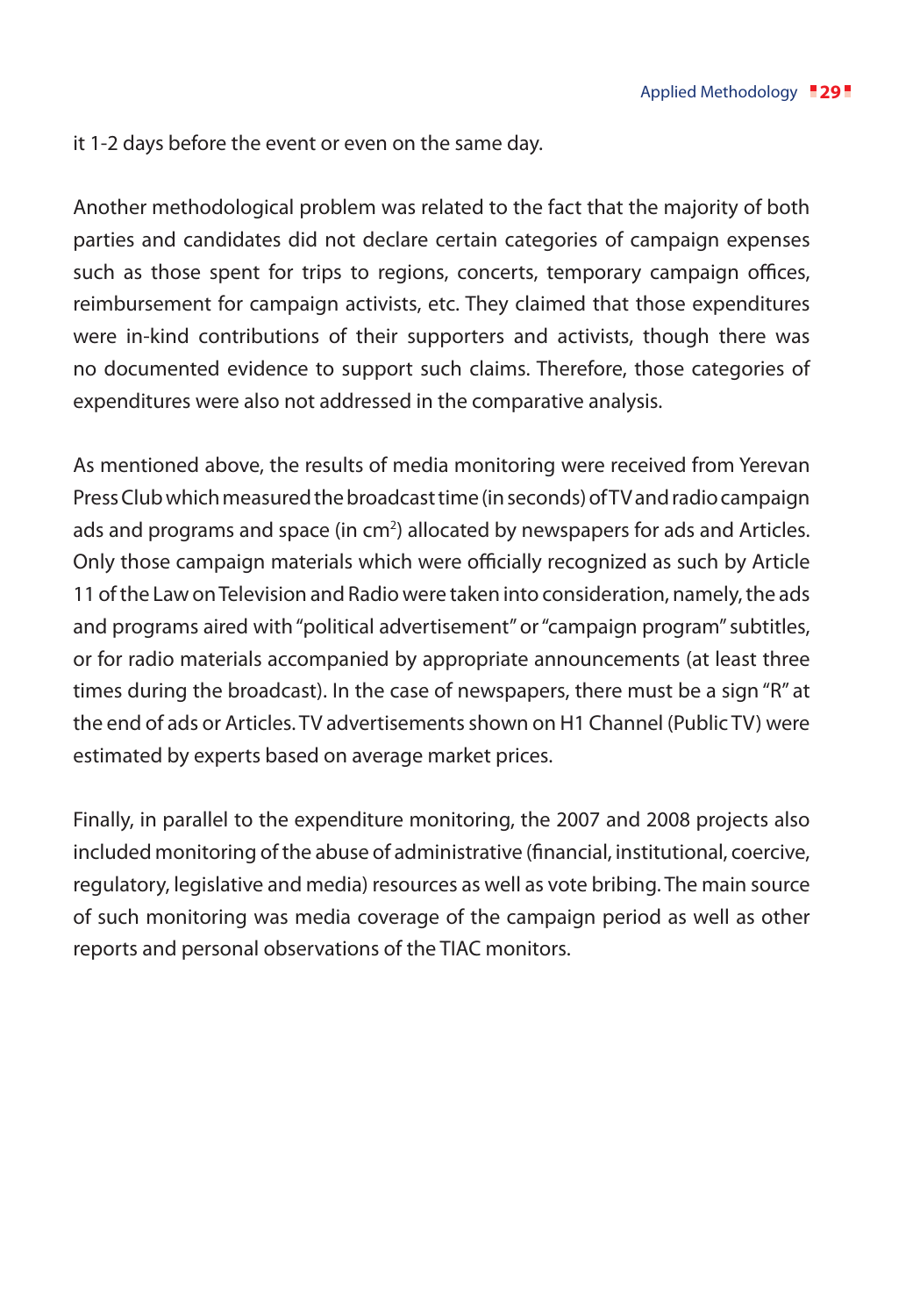# **MONITORING FINDINGS**

The results of the monitoring are presented in the publication appendices. **Appendix 1** presents the parties/blocs pre-election fund declarations (in a compressed form) during the 2007 parliamentary elections and the monitoring data. Similarly, **Appendix 2** includes the pre-election fund declarations of presidential candidates and results of monitoring of the 2008 elections. For both elections, the data on preelection funds declarations were taken from CEC web-site (www.elections.am). The comparative analysis of official figures and monitoring data, as well as the description of most frequent types of abuse of administrative resource are presented below.

#### *2007 parliamentary elections*

Analysis of the declarations on the pre-election funds of the parties/blocs and their comparison with the monitoring results revealed the following:

1. The declared expenditures presented by 10 out of 21 political parties and one bloc that opened the pre-election funds<sup>58</sup> were substantially (more than by 10%) lower than what was revealed by the monitoring team. Those were the Christian Popular Renaissance Party, the Democratic Party of Armenia, the Democratic Path Party, the National Accord Party, the People's Party of Armenia, the Prosperous Armenia Party, the Republican Party of Armenia, the Social Democratic Hnchak Party, the United Liberal National Party and the Youth Party of Armenia<sup>59</sup>. According to the monitoring data, the two parties – the Prosperous Armenia Party (129.7 million AMD) and the Republican Party of Armenia (79.2 million AMD) exceeded even the allowed limit of the pre-election fund of 60 million AMD defined by Article 112 of the Electoral Code.

<sup>58</sup> One party - the Marxist Party of Armenia - did not open a pre-election fund.

<sup>59</sup> The monitoring data exceeded the figures presented in the pre-election fund declarations also in the case of the Country of Law Party, the Impeachment bloc, the Republic Party and the United Labor Party, but by less than 10%.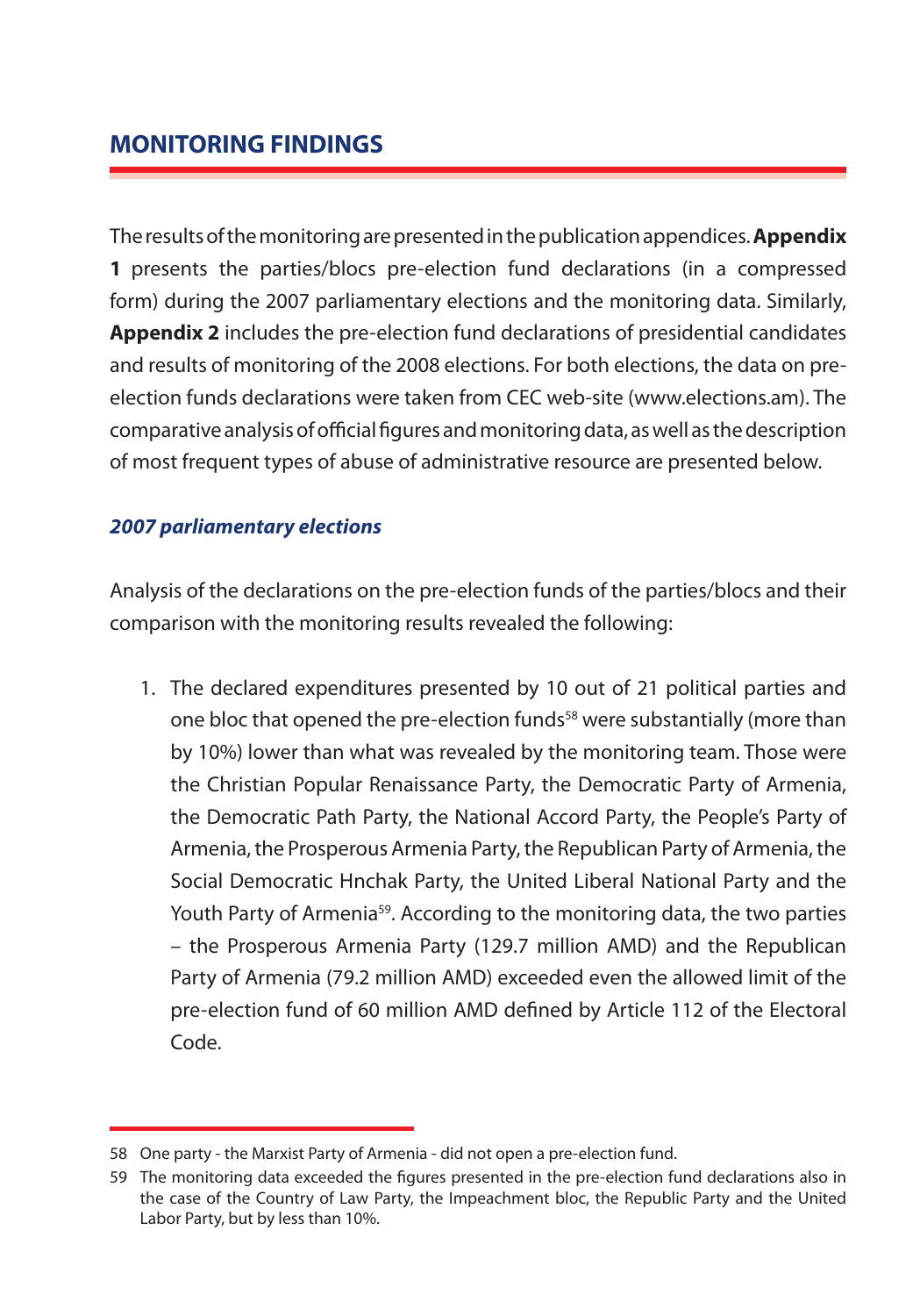It was impossible to carry out a more comprehensive comparative analysis of the obtained monitoring data and the declared expenditures of the pre-election funds for a number of reasons. The first reason was that most of parties did not specify categories of expenditures. These are examples of such vague formulation: the National Accord Party declared "campaign expenses", the National Unity Party – "rendering services", the United Labor Party – "advertising services", the Democratic Path Party - "payment to printing house", the Impeachment Bloc – "purchase of property", etc. Another common problem was that in many cases several items were presented jointly (e.g. costs of the paid air time and TV advertisements, while the monitors made separate calculations on those items). Only 5 out of 21 participating parties (the Communist Party of Armenia, the Impeachment bloc, the National Unity Party, the Republican Party of Armenia and the Youth Party of Armenia) separated the mentioned items in their pre-election declarations.

Discrepancies between the declared expenses and the monitoring numbers under the same items can be explained by the following. In case the monitoring data exceeded the declared figures the reasons could be the third party financing, inkind contributions, expenses incurred before the opening of pre-election funds as well as large discounts by service providers to certain parties. One should also not exclude the widespread practice of underreporting the real income obtained by service providers to evade paying taxes. Possible explanations for the cases when the pre-election fund numbers exceeded the monitored data include the limited coverage of only three cities of Armenia, the higher prices of the services and products than those estimated and the diverged content of the declared and monitored items with identical titles.

2. In many cases, the officially submitted declarations did not include full addresses of those physical and legal persons, who made the payments to the pre-election funds. This was a violation of the provision of Par. 11 of Article 25 of the Electoral Code and the requirements of the CEC Decision N37-N from August 3, 2005. Such violations can be found in the declarations of the United Liberal National Party (only in the case of physical persons), the Alliance Party, the Country of Law Party, the Impeachment bloc, the National Democratic Party, the Prosperous Armenia Party and the Republican Party of Armenia.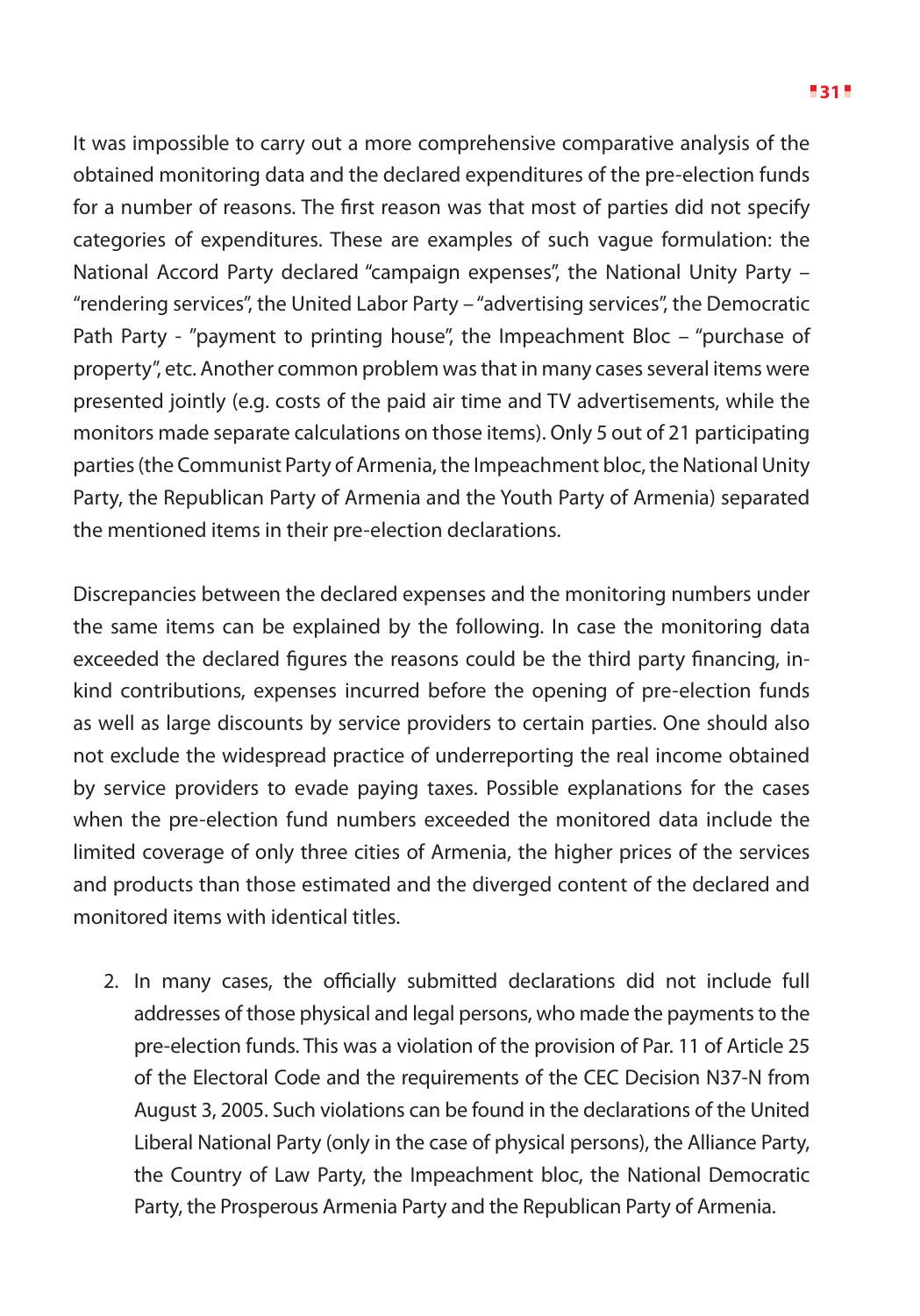#### **32** Monitoring Findings

In the pre-election funds declarations of the Alliance Party, the Armenian Revolutionary Federation Party, the Democratic Path Party, the Heritage Party, the National Democratic Party, the National Unity Party, the New Times Party and the United Labor Party (posted on the CEC web-site) instead of the full names and addresses of physical persons, who made donations, there is mention about the list(s) of the donors attached to the declarations. However, the attached lists were not posted on the CEC web-site, and thus it was impossible to check that information.

- 3. Out of 78 legal persons, 67 made donations to the biggest party of the ruling coalition - the Republican Party, 7 to other pro-governmental parties, and only 4 - to various opposition parties. This is a clear, though indirect indication of the high level of convergence of business and political elites in Armenia. At the same time, out of 397,721,764 AMD of the sum of pre-election funds of all parties, 361,306,814 AMD (or 90.8% of the total sum) were donated by physical persons. Presumably, big businesses and oligarchs made donations through physical persons (typically, their employees) to hide their identity. In the case of opposition parties, businesses do that to avoid further tax inspections. Thus, it is hard to trace the so-called *quid pro quo* donations, which are seen as a form of political corruption occurring during election campaigns.
- 4. Review of media publications and monitoring reports of other NGOs, along with personal observations, revealed a lot of instances of the abuse of administrative resources. Typical examples of violations related to administrative resource were: the use of state and community property, premises, transportation means, as well as material and human resources; involvement of public servants in campaign events during their working hours; coverage of activities of opposition parties and candidates on almost all TV stations with a negative context; hidden advertisement in favor of progovernmental candidates and parties and against opposition parties and candidates, etc.

A particular example of explicit misuse of administrative resources is a series of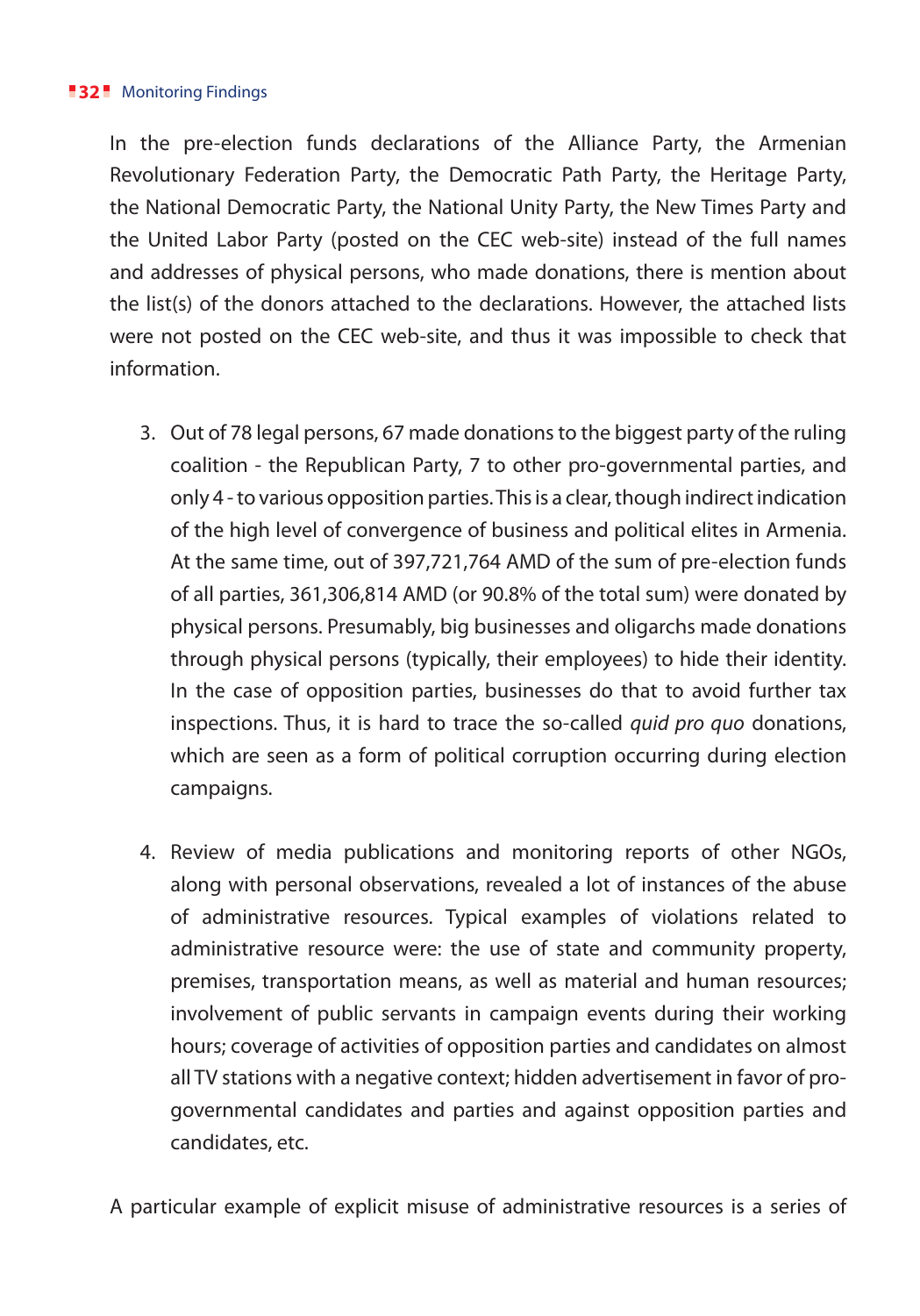business trips by Mr. Serzh Sargsyan, the incumbent Prime-Minister, heading the proportional list of the Republican Party of Armenia, during the whole campaign period. The same was true concerning ministers and deputy ministers campaigning in favor of the Republican Party of Armenia and the Armenian Revolutionary Federation Dashnaktutyun and doctors rendering health services as a part of the campaign teams of those parties<sup>60</sup>.

These facts constituted clear violations of Article 22.1 and Paragraph 4 of Article 18 of the Electoral Code, which prohibits campaigning during working hours by the candidates holding political and discretionary positions, as well as by public servants. In the meantime, while responding to the question of the journalist on whether it was a violation of the electoral legislation, Mr. Azaryan, the CEC Chairman, claimed that it was not a law breaking case as the Prime Minister as a public official can campaign even during working hours, provided that it is not being done during the execution of his/her official duties<sup>61</sup>.

Media coverage was another case of abuse detected by the Yerevan Press Club, which pointed to the misbalance occurred in the coverage of business trips, official visits and meetings of the candidates holding political and discretionary positions in the Public TV (H1) news<sup>62</sup>. It has been noted that "*in a number of materials on the campaign events of opposition parties there were elements of irony, which were not reflected in the quantitative indicators of monitoring, but, nevertheless, they impacted on the perception of the information by the audience*."63. This was also an evident violation of the provisions of Article 22.1 of the Electoral Code.

6. Media, local observers and representatives of opposition parties reported about cases of indirect use of administrative resource by those, who not being public officials or employees were closely connected to the latter. Those were the cases in which oligarchs with their bodyguards and neighborhood

<sup>60</sup> See www.transparency.am/monitor\_archive.php?month=4+2007&offset=20

<sup>61</sup> See *Haykakan Zhamanak* daily from April 19, 2007

<sup>62</sup> See the YPC Report *"Monitoring the Armenian Media Coverage of Parliamentary Elections 2007"*, p.35 (www.ypc.am/Old/Downlowds/Reports/report-2007-eng.pdf)

<sup>63</sup> *Ibid.*, p. 33.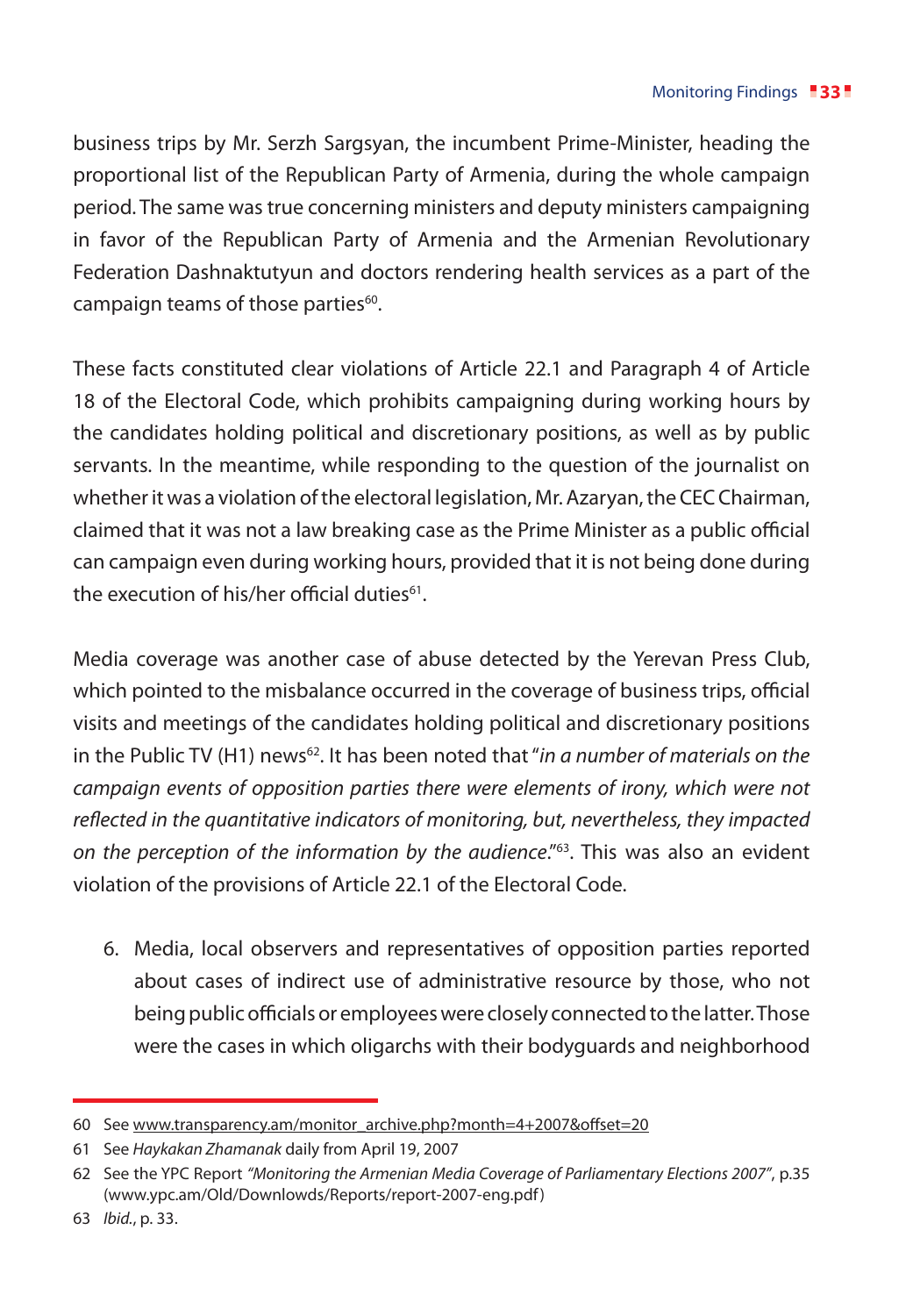#### **34** Monitoring Findings

criminals were involved to benefit the ruling political forces<sup>64</sup>. It has also been reported about widespread practice of bribing voters and members of electoral commissions, with references to the Republican and Prosperous Armenia parties, as well as some oligarchs affiliated with those parties<sup>65</sup>. There were cases as well of impeded campaigning, early campaigning, etc. reported by local NGOs<sup>66</sup>.

#### *2008 presidential elections*

Campaign-related violations and irregularities that took place during the 2008 presidential elections were identical to those occurred at the 2007 parliamentary elections:

1. The monitoring data substantially (by more than 10%) exceeded the numbers presented in the pre-election fund declarations for 4 out of 8 presidential candidates who opened pre-election funds<sup>67</sup>. Those were Serzh Sargsyan, Artashes Geghamyan, Vahan Hovhannisyan and Levon Ter-Petrosyan<sup>68</sup>. Two of candidates, namely, Serzh Sargsyan (93 million AMD) and Vahan Hovhannisyan (85.4 million AMD), went beyond the allowed limit of the pre-election fund of 70 million AMD defined by Article 79 of the Electoral Code.

Again, it became impossible to carry out a comprehensive comparative analysis of the monitoring data and the figures presented in the pre-election fund declarations. It happened for the same reasons as in 2007: vague formulation of the titles of expenditure items (e.g. "printing services" announced by Aram Harutyunyan and "payment for services" declared by Artashes Geghamyan), the joined declaration of certain items (e.g. Artur Baghdasaryan, Serzh Sargsyan and Vahan Hovhannisyan

<sup>64</sup> See www.transparency.am/monitor\_archive.php?month=5+2007

<sup>65</sup> *Ibid.*

<sup>66</sup> See www.iyc.am/docs/Report\_eng.doc, www.hcav.am/Downloads/HCA\_Vanadzor\_Election\_ Report\_Parliament\_2007.pdf and www.ypc.am/Old/Downlowds/Reports/report-2007-eng.pdf

<sup>67</sup> Arman Melikyan did not open the pre-election fund, however, the monitoring team revealed that he also had some expenses for his campaign (see Appendix 2).

<sup>68</sup> The monitoring data exceeded the figures presented in the pre-election fund declaration of Tigran Karapetyan, as well, but by the amount less than 10%.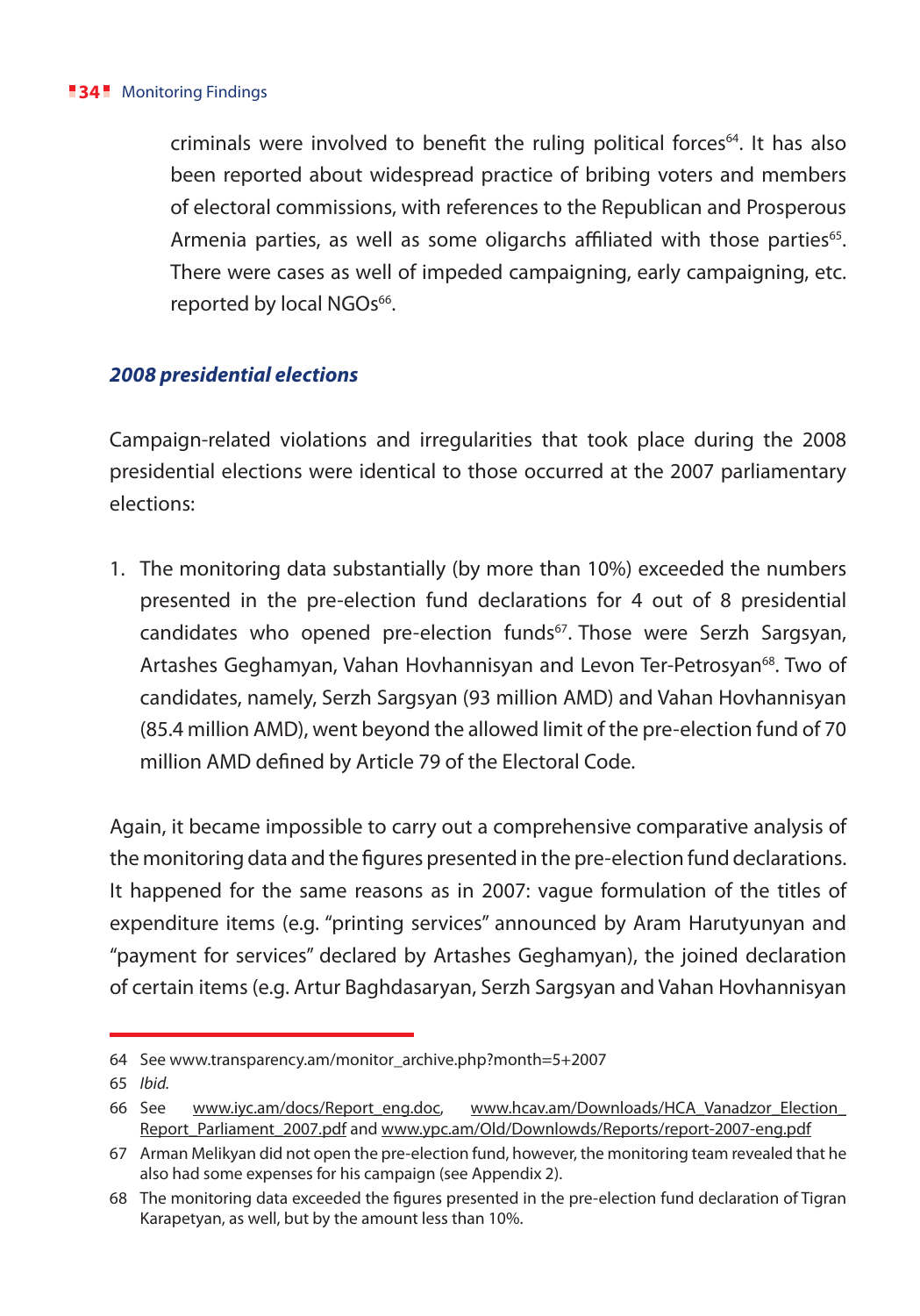submitted together costs on the paid air time and TV advertisements), etc. The same explanations could be also provided to understand the discrepancies between the declared numbers on some expenditure items and the monitoring figures as it was the case during parliamentary elections - the third party financing, in-kind contributions, expenses prior the opening of funds, large discounts, the higher prices of services and products, the divergence between the declared and monitored items under identical titles, etc.

- 2. In the pre-election fund declarations of presidential candidate Aram Harutyunyan there were no addresses of physical persons, who made donations. The same problem occurred with 25 (out of 194) physical persons, who donated to the preelection fund of Artur Baghdasaryan. These are violations of the requirement of the CEC Decision N37-N from August 3, 2005. The pre-election fund declaration of Vahan Hovhannisyan mentioned about the list of the donors as attached to the submitted declarations, but the attachments were not posted on the CEC web-site and the declared information could not be checked. The addresses of many physical persons, who made donations to Levon Ter-Petrosyan's preelection fund, were also absent. But, in this case their passport data (number, date of issuance and/or date of birth and/or code of issuing authority) were included in the declarations.
- 3. Out of 133 legal persons (excluding the parties that nominated candidates), 130 contributed to Serzh Sargsyan, then the Prime Minister and the leader of the Republican Party, 2 - to Levon Ter-Petrosyan and 1 - to Vahan Hovhannisyan This is another evidence of the existing convergence of business and political elites in Armenia. Again, in the case of oppositional candidates, businessmen most probably tried to hide their political affiliations through making donations via physical persons. Pre- and post-election developments proved that there was a high risk to be punished for supporting oppositional candidates.

The case of Khachatur Sukiasyan, the only representative of big businesses, who openly supported Levon Ter-Petrosyan, demonstrated all negative consequences of supporting the opposition. Already before the elections, the authorities accused Mr.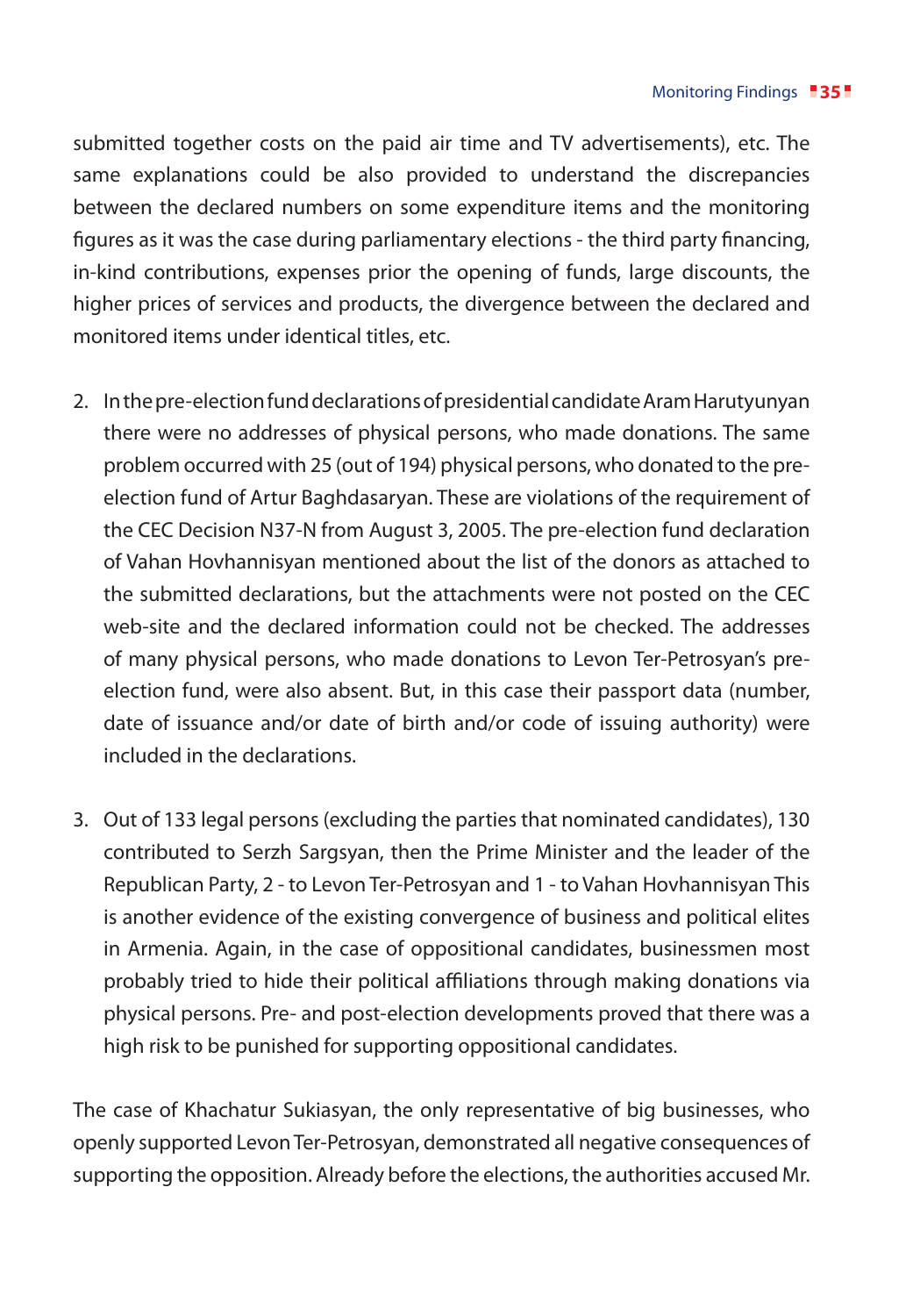#### **36** Monitoring Findings

Sukiasyan for tax evasion $^{69}$ , as a result of which some of his businesses were closed (e.g. forced bankruptcy of Bjni Company, producing mineral and drinking water). Currently, Mr. Sukiasyan is fugitive not to face a criminal investigation against him related to violent events on March 1.

4. Media and other reports pointed to the most often detected form of abuse of administrative resources during 2008 presidential elections related to the activities of local self-governance bodies, state and public institutions (e.g. municipalities, ministries, schools, universities, clinics, etc.) and the use of their resources in favor of Serzh Sargsyan. There were numerous instances of the forced participation of school and university students and professors, doctors, members of municipality staff and other state and public entities in the campaign events of the incumbent Prime Minister Sargsyan during their study and working hours; collection of passport data of citizens by municipalities' employees and other violations<sup>70</sup>. These practices are explicitly banned by Article 18 of the Electoral Code.

Another violation was related to Article 18 and Article 22.1, which prohibits using in campaign events employees of state and municipal bodies as well as resources assigned to the particular candidate, having political or discretionary positions or being a state employee. Meanwhile, the incumbent Prime Minister Serzh Sargsyan used his authority to influence voters, abused support of public officials campaigning in his favor without taking leave of absence and accompanying him at his campaign events, etc.

Media bias was another problem that appeared again in 2008. According to the media monitoring results, there was easily observable disbalance in the coverage of the presidential elections in favor of Serzh Sargsyan, who enjoyed advantage over his competitors via very broad and favorable broadcast media coverage, especially

<sup>69</sup> See www.armenialiberty.org/armeniareport/report/en/2007/11/C9850D7B-0B1B-4A79-AE00- 983ED9ED9254.asp

<sup>70</sup> See www.transparency.am/monitor\_archive\_2008.php?month=1+2008&offset=20)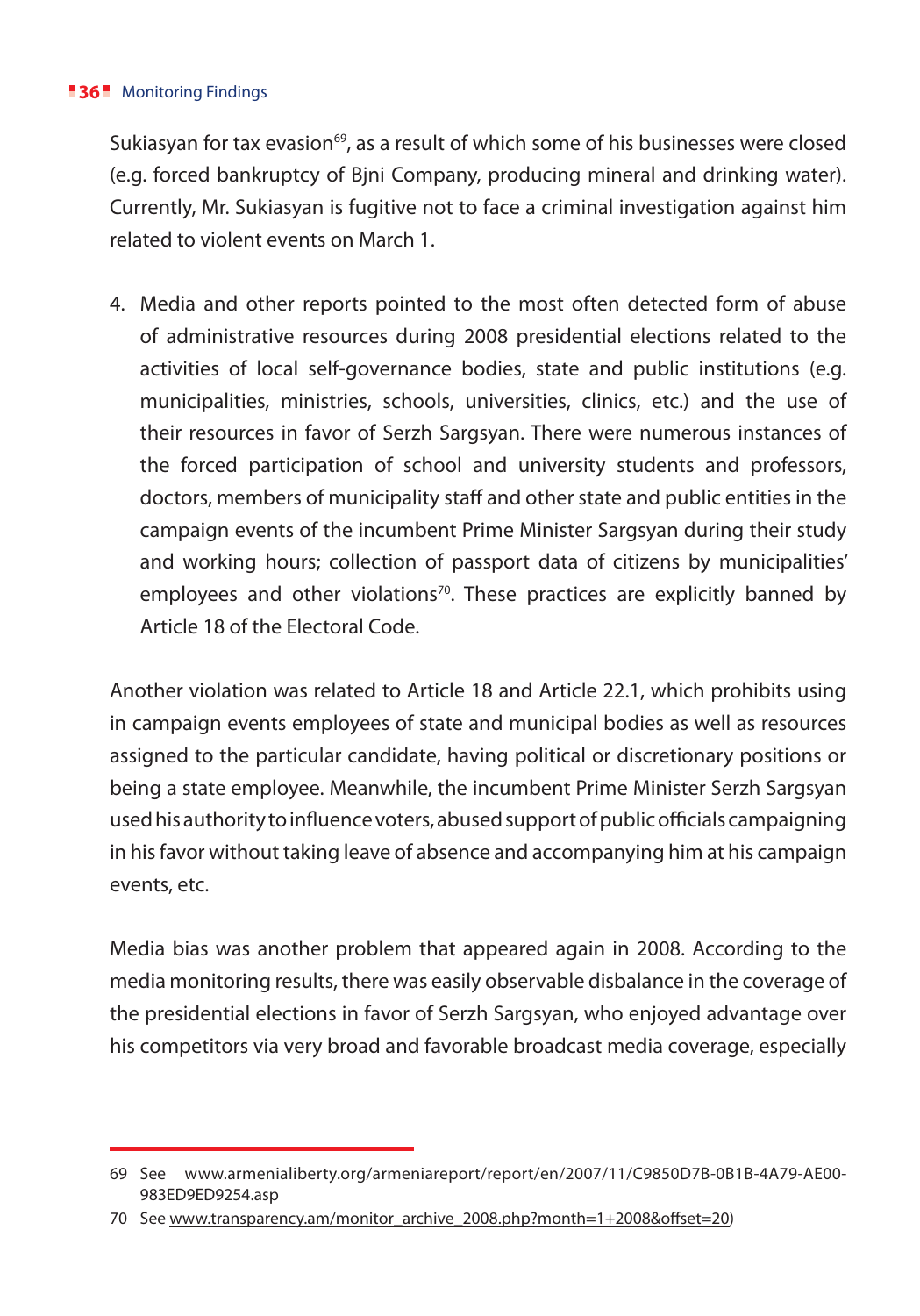if compared with his main rival Levon Ter-Petrosyan<sup>71</sup>. It is worth mentioning in this respect that the NCTR, which is authorized by the law to oversee the observance of the legal requirements by media outlets (primarily, by Public TV and Public Radio), either dismissed all complaints or provided formal responses, without punishing the violators<sup>72</sup>

5. In 2008, local NGOs and oppositional media again reported about instances of early campaigning, impeded campaigning, etc.73. Widespread vote buying, mostly aimed to ensure votes in favor of candidate Serzh Sargsyan, was also detected by oppositional activists and media in various forms - money, food stamp, payment of utility bills, renovation of buildings and roads, etc.<sup>74</sup>.

## *Loopholes of the electoral legislation*

Monitoring of electoral campaigns also helped disclose a number of legislative and regulatory deficiencies related to the regulation of campaigning, campaign finance and use of administrative resources:

- The documents required for verifying campaign expenses were not posted on CEC web-site. As a result, it is impossible to verify the identity of the goods or service providers and effectively check the legality of making campaign expenses by candidates and parties/blocs.
- The Electoral Code explicitly prohibits campaigning only on two days the voting day and the day before the voting (see Articles 18 and 23). In the meantime, it does not provide content definition of campaign and thus early campaigning is not regulated at all. The fact that the legislation does not

<sup>71</sup> See YPC report *"Monitoring the Coverage of Presidential Elections 2008 by Broadcast Media of Armenia"* (www.ypc.am/downloads/Elections\_report-2008-eng.pdf) and The Republic of Armenia Presidential Election February 19 OSCE/ODIHR Election Observation Mission Report Warsaw 30 May 2008, (www. osce.org/documents/html/pdftohtml/31397\_en.pdf.html)

<sup>72</sup> See YPC report *"Monitoring the Coverage of Presidential Elections 2008 by Broadcast Media of Armenia"*, p. 15 (www.ypc.am/downloads/Elections\_report-2008-eng.pdf)

<sup>73</sup> See www.ypc.am/downloads/Elections\_report-2008-eng.pdf, www.iyc.am/docs/final%20report%20 eng.doc and www.hcav.am/Downloads/Report\_Presidential\_elections.pdf

<sup>74</sup> See www.transparency.am/monitor\_archive\_2008.php?month=1+2008&offset=20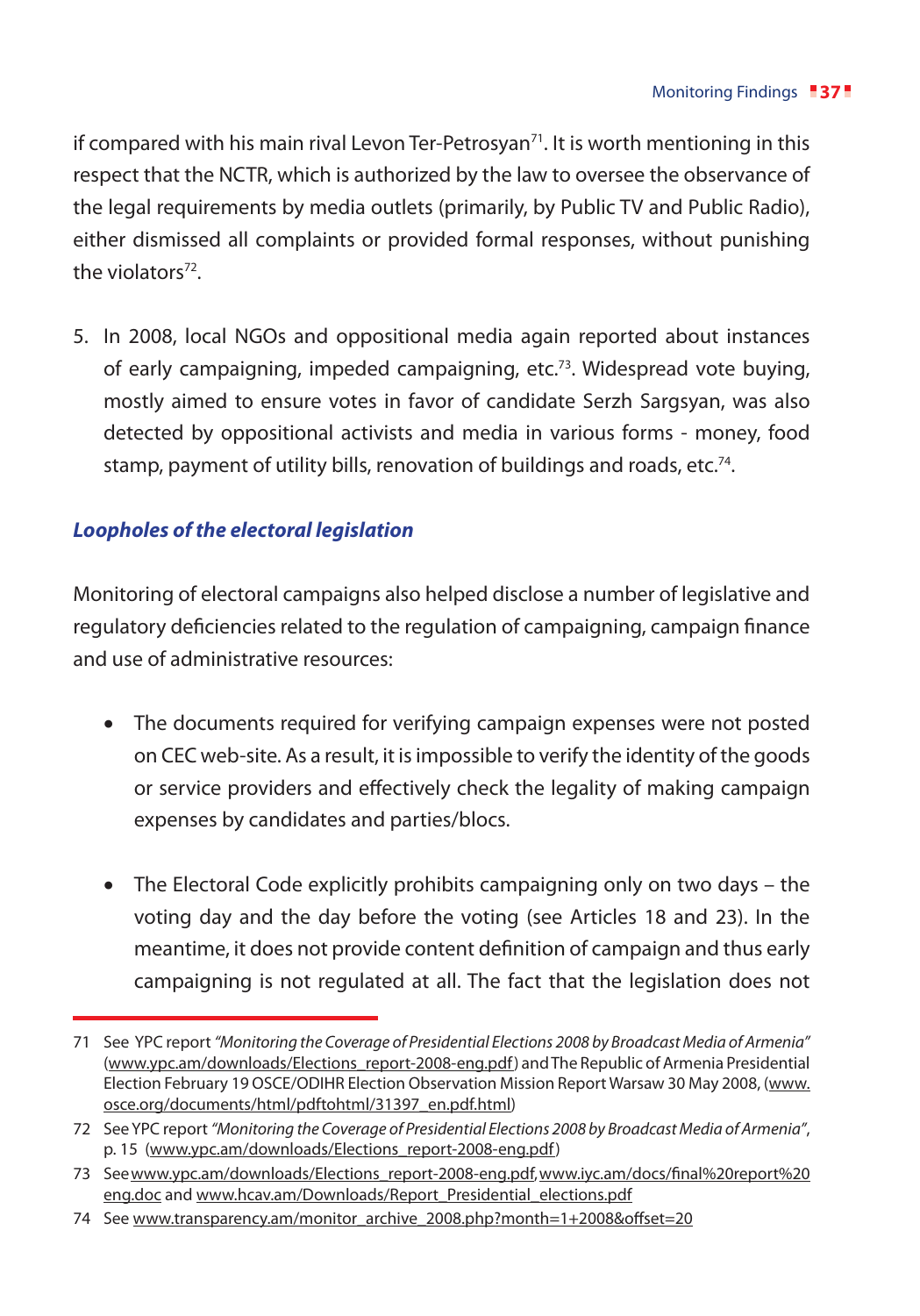specify "what is campaigning?" gives corrupt opportunities to many parties and candidates to use such loophole for early campaigning without risk of being punished. Moreover, the authorized officials typically refer to the absence of legal provisions while reacting to related complaints.

- Most of the regional TV companies did not announce the rates for one minute of broadcast time, as it was obliged by Paragraphs 4 and 5 of Article 20 of the Electoral Code. Instead, before the start of the campaign they announced that they would not cover campaign activities at all. Meanwhile, during the campaign they invited candidates and representatives of parties, whom they sympathized, to participate in their programs and thus ensure hidden advertising. In addition to this, the requirement to guarantee equal opportunities to all contestants is quite vague in the case of newspapers (see Paragraph 10 of Article 20), in contrast to the case of TV and radio companies, which are obliged to sell the broadcast time at an initially announced fixed rate (see Paragraph 4 of Article 20 of the Code).
- The Electoral Code has serious shortcomings concerning campaign finance. Not a single Article of the Code contains provisions preventing in-kind contributions, the third party financing or discounts given by goods or service providers to candidates and parties/blocs. Neither is it clear how the CEC will investigate instances, when candidates or parties used means other than those from pre-election funds. This is especially critical for the case of parties, as the CEC has no competence to check financial reports of parties submitted to the Ministry of Justice on an annual basis. Moreover, because the annual reports are submitted with a deadline of March 25 of the following year, it would be too late to use this information to make void the election result, if illegal financing of campaign from party accounts took place.
- No clear interpretation of what is "state service" is provided by the Armenian legislation, which creates substantial advantages for the candidates holding political and discretionary positions. Paragraph 1 of Article 78 of the Electoral Code states that those presidential candidates, who are in the state service, should be released from their duties except the incumbent President or the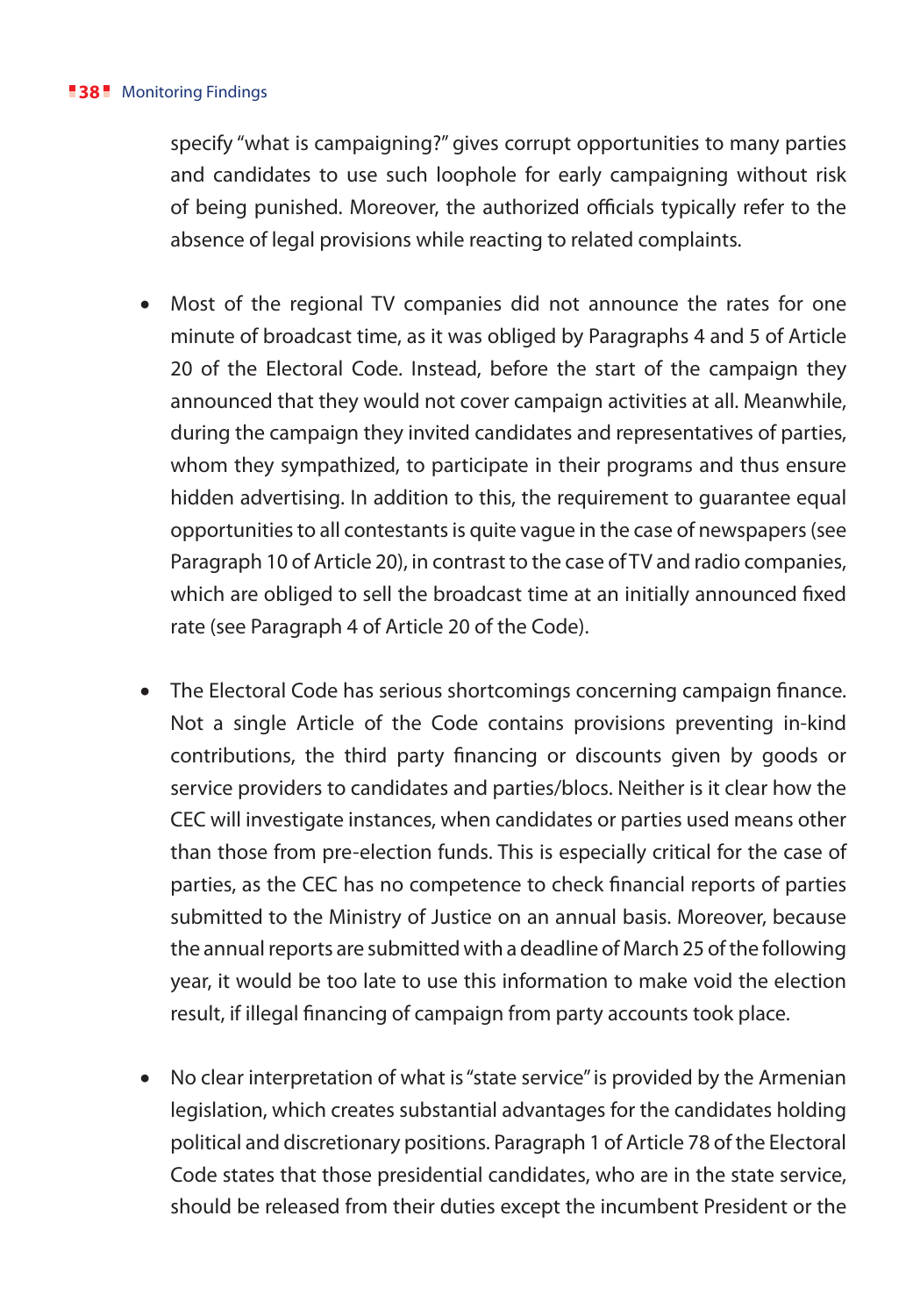acting President, who can continue performing their duties, but without using the advantages of their office. Similar provision is also contained in Paragraph 1 of Article 111 for the parliamentary candidates and Paragraph 1 of Article 138.14 for the candidates of the Yerevan Council. While some experts and analysts believe that all public officials, with no exception, should be subject to the mentioned prohibition, the CEC point to the Law on Civil Service and the Law on Municipal Service, according to which political and discretionary positions are not included in the register of state or municipal service positions and thus are free to campaign while performing their duties75.

There is no ban on using any other administrative resources assigned to local self-governance bodies or other state institutions, which are officially not assigned to the candidates.

<sup>75</sup> See the CEC Decision N16 from February 9, 2008, on the official explanation on Paragraph 1 of Article 78 of the Electoral Code in *the Republic of Armenia Bulletin on Departmental Normative Acts*, vol. 5(279), February 15, 2008.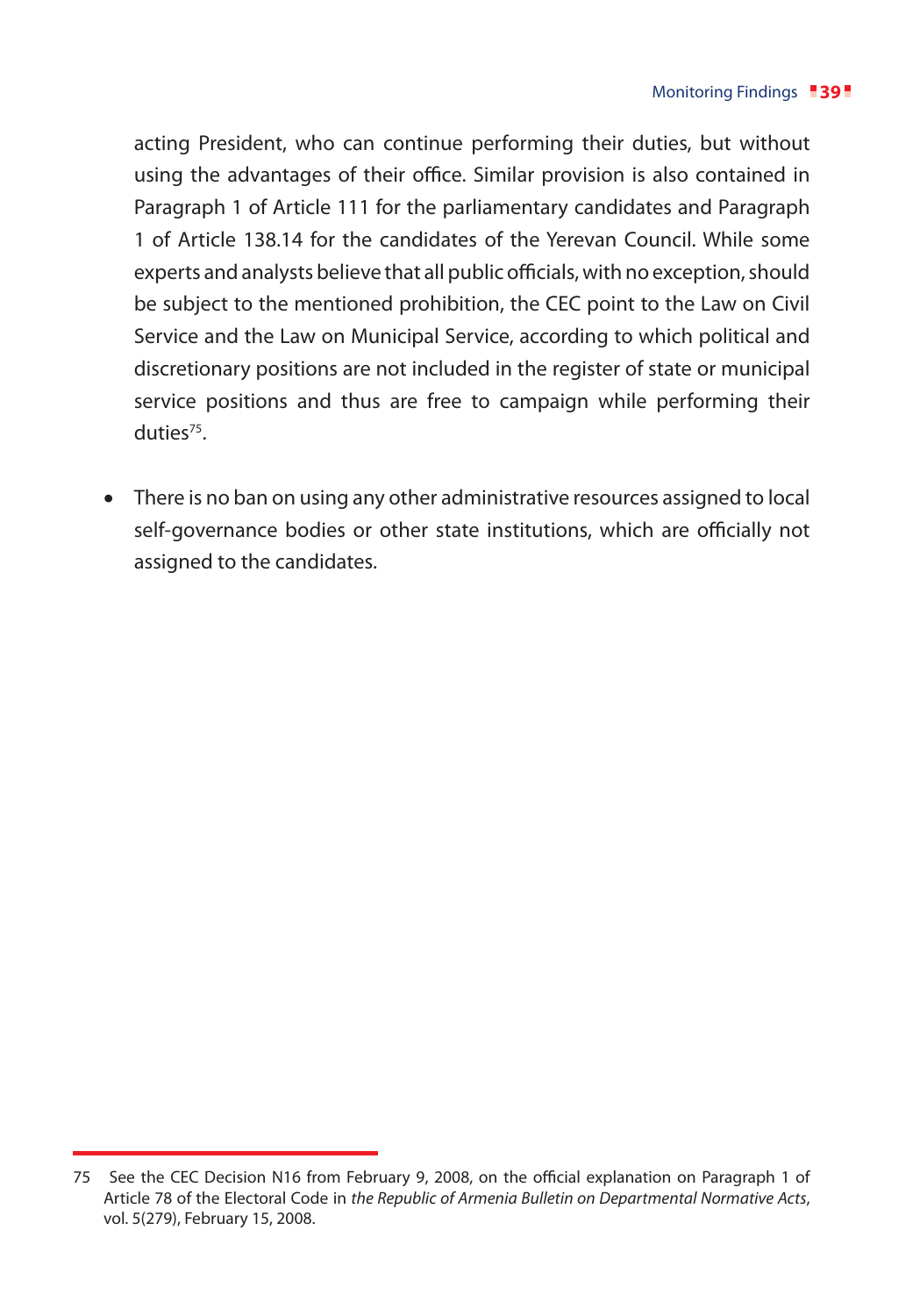# **CONCLUSION AND RECOMMENDATIONS**

The monitoring of campaign finance in the 2007 parliamentary and the 2008 presidential elections in Armenia disclosed widespread irregularities in campaign finance, as well as a large-scale abuse of administrative resources. Though existing deficiencies of the Armenian electoral legislation did contribute to such malpractice, the major factors lie outside legislation.

There is a general consensus among the public, politicians, experts and journalists that the best elections that Armenia had witnessed were those conducted in 1990 (parliamentary) and 1991 (presidential). Interestingly, the electoral legislation of that time had much more loopholes and shortcomings than the current one. In the meantime, during the 2007 and 2008 campaigns the observed irregularities occurred mainly as a result of deliberate and open violation of the provisions of existing electoral legislation rather than the use of its loopholes and ambiguities.

The major factor affecting the conduct of elections is *the extremely high level of convergence between political and business elites in Armenia*. Thus, the defeat in elections could entail not only the loss of political power, but would also damage the tremendous economic power of political elite due to a high risk of the postelection redistribution of wealth in favor of the winner. Such redistribution is possible because of a weak institute of property rights, a lack of independence of judicial and legislative branches of the government, as well as a cynical practice to use political power as an excellent opportunity for personal enrichment.

*Consolidation of authoritarian rule* is another critical factor to be considered in this respect. This trend was reported not only by many local experts, but also by international organizations such as the World Bank<sup>76</sup>, Freedom House<sup>77</sup>, etc. The worsened situation with indicators of *Voice* and *Accountability, Rule of Law, Civil Liberties and Political Rights, Control over Media* is a clear evidence of that

<sup>76</sup> See www. info.worldbank.org/governance/wgi/sc\_chart.asp

<sup>77</sup> See *Freedom in the World* 2002-08 editions (www.freedomhouse.org/template.cfm?page=15) and Nations in Transit 2003-08 editions (www.freedomhouse.org/template.cfm?page=17&year=2008)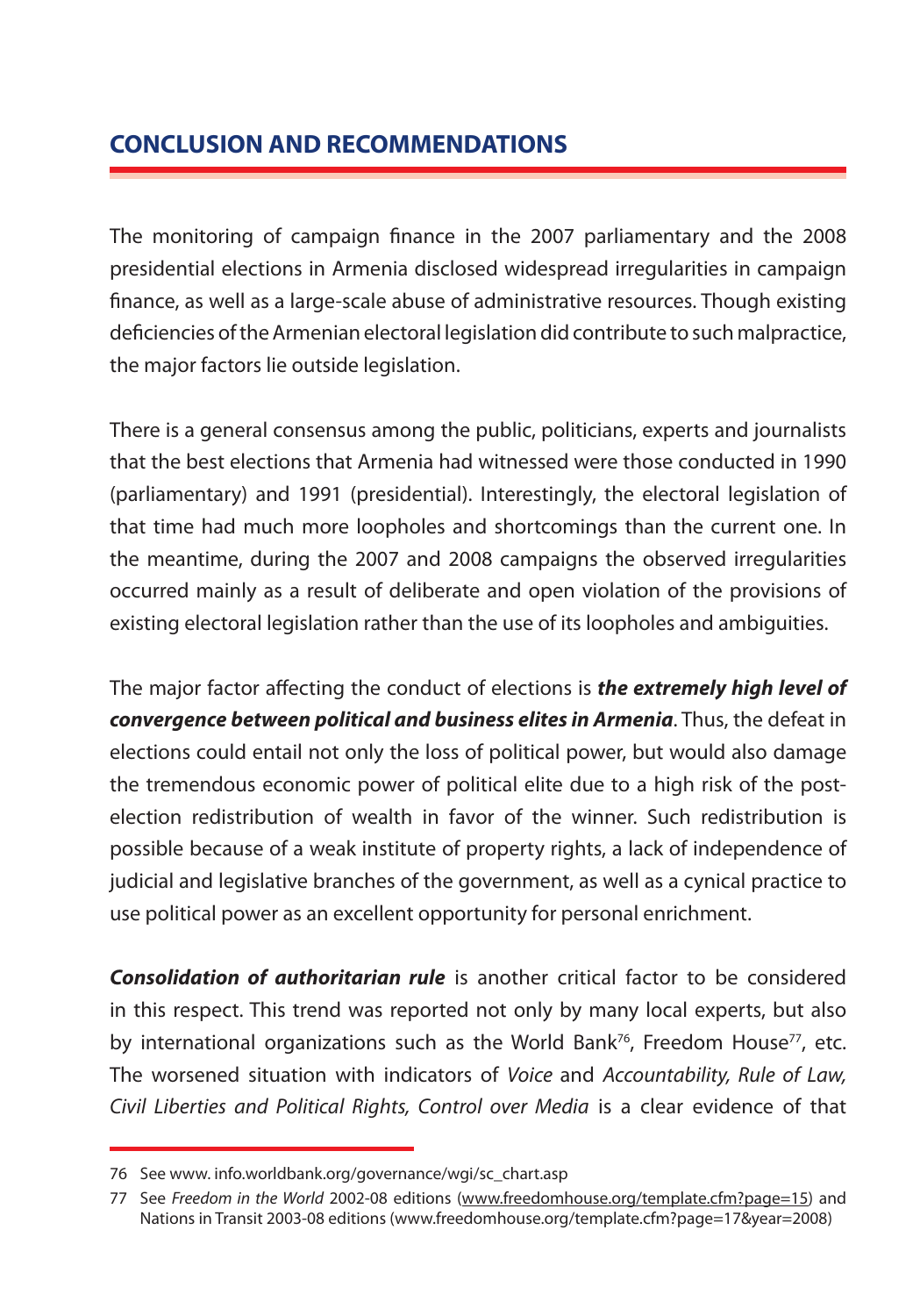consolidation. The mentioned consolidation of the authoritarian rule, together with convergence between political and business elites, led to the elimination of any real political competition in Armenia.

The high degree of convergence of political and business elites as well as low living standards of the main part of the population make *impossible for opposition forces to receive substantial financial support during electoral campaign*. In rare cases, for example, the one during the 2008 presidential elections when the businesses tried to support opposition candidates, the authorities swiftly launched harsh reprisals against them including arrests and criminal accusations. Under such circumstances, opposition parties and candidates could not seriously compete against the ruling political forces. Nowadays, those who nevertheless continue to support the opposition is a target of constant harassment and threats, lose their jobs and businesses.

Another critical factor is *the high level of shadow economy and corruption* in the country, which can be seen both as a cause and effect of the converged elite and consolidated authoritarian power. Apparently, they affect the electoral system, as well as all other institutions. Corrupt practices such as vote buying, bribing members of electoral commissions, abuse of political office, selling seats in the Parliament, false declarations on real assets and income are today a norm in the Armenian electoral processes.

The continuous existence of the noted economic and political factors almost completely eliminated most of the positive effects from the improvement of the existing electoral legislation through making major changes in and amendments to the Electoral Code in 2002, 2005, 2006 and 2007. The current electoral legislation formally provides certain safeguards against such manifestations of political corruption in campaign finance, for instance, quid pro quo donations, vote buying and misuse of administrative resource. However, the electoral practices show that most of those safeguards do not work effectively or, in some cases, do not work at all.

This is not to say that the current legislation does not require further improvement.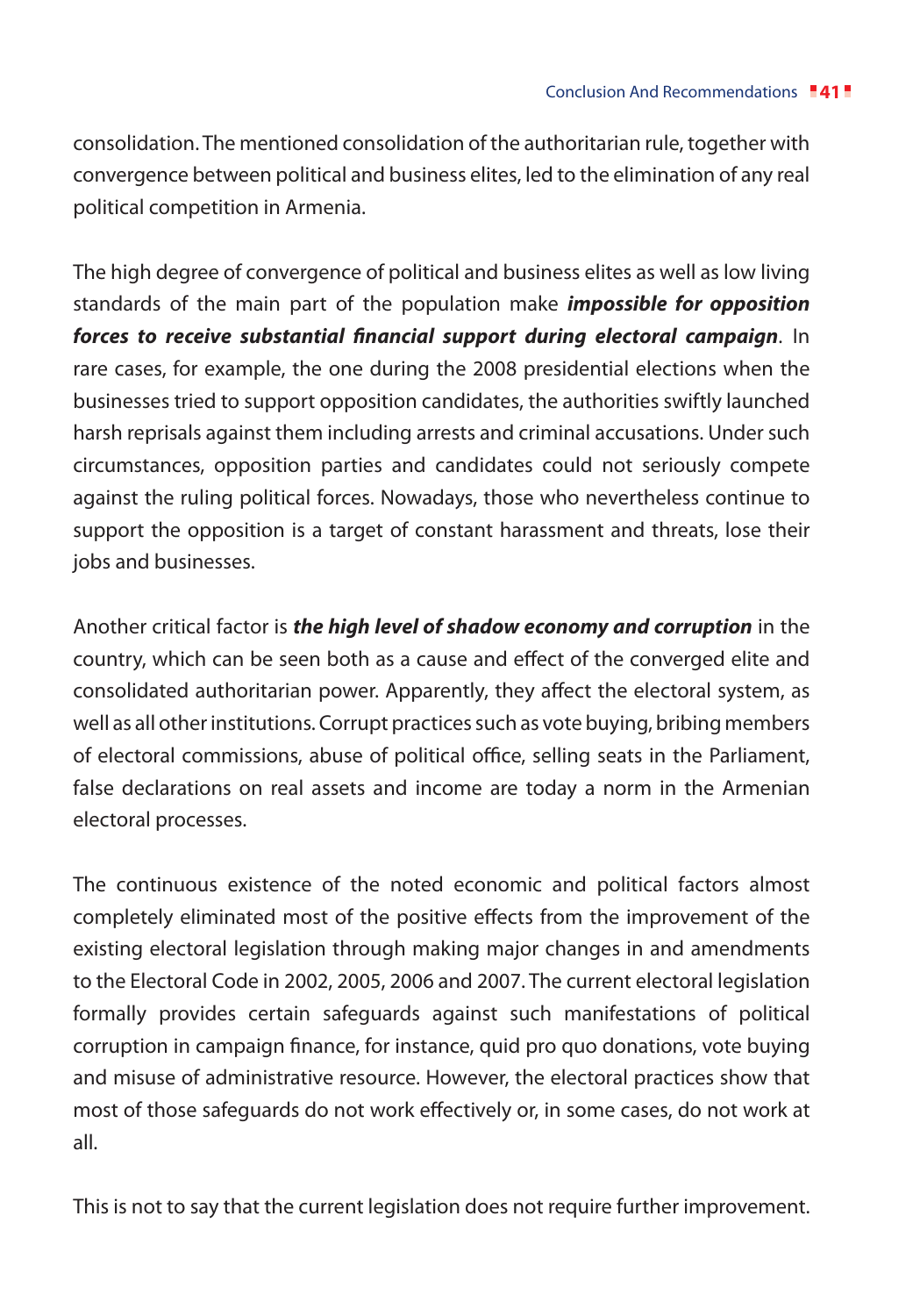The question is how to ensure actual enforcement of the law. Unless the public and political parties without discrimination are allowed to become more actively involved in electoral processes, and the authorities take the whole responsibility for violations of electoral legislation and procedures, political corruption will flourish in the election system, in general, and in campaign finance, in particular.

Therefore, one of the key priorities in making regulation of campaign finance more effective is to increase of transparency, accountability and participation in its oversight and control. **The first recommendation** in this regard is **to radically change composition, powers and operations of the CEC Oversight and Review Service (ORS):** 

- • At least half of its staff should be representatives of civil society organizations and opposition parties.
- It must have a much bigger and more professional staff with branches in all marzes of Armenia.
- It should also cooperate with NGOs and political parties not included in its composition and work in a transparent and accountable manner. For example, at least once a weak during election campaign the ORS should report to the public about the financial flows connected with electoral funds, and all the minutes of its sessions should be posted on www.elections.am with reference to a voting pattern.
- It must be separated from the CEC and become an independent and financially sustainable body, with investigative power to trace possible instances of *quid pro quo* donations, false in-kind contributions, third party financing and other violations of campaign regulation.

# **The second recommendation** is **to introduce a greater specification of expenditure items in the pre-election funds declarations:**

- In case of donations from physical persons, the company (institution) where they work and its address should be mentioned.
- Expenditure items should be in a mandatory manner presented in a greater detail to introduce specified categories (e.g. all types of printed materials, expenses on campaign trips, production of campaign advertisements and payments for broadcast, etc.) as well as the identity of the service providers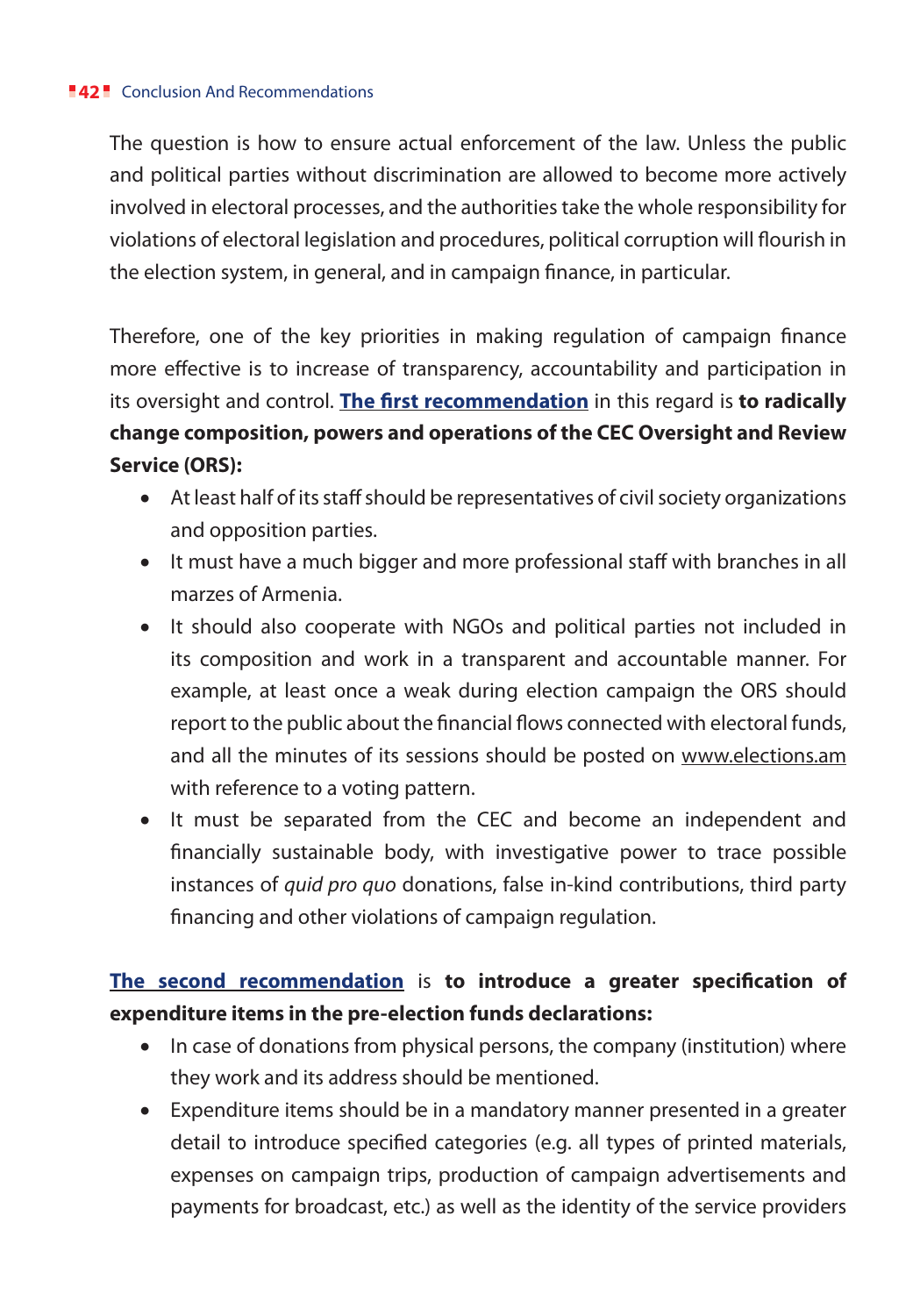or producers of campaign materials.

• It should be clarified what kind of documents are to be attached to the preelection fund declarations for the verification of campaign expense items and posted on the CEC website (or made available for the public in other way).

**The third recommendation** is **to provide a clear definition of what is "campaigning" in the Electoral Code based on the content of activity rather than on the time of registration of candidates and parties/blocs in order to prevent from early campaigning.** 

**The fourth recommendation** is **to add to the Electoral Code obligatory**  announcement of the fixed rate per cm<sup>2</sup> of newspaper space before the official **start of campaign**.

**The fifth recommendation** is **to guarantee regulation of practices of in-kind contributions, third party financing or discounts given by goods or service providers to candidates and parties/blocs**:

- Article 25 of the Electoral Code should be amended to require disclosure of third party financing, as well as declaration of all possible in-kind contributions.
- • For the years of national elections, parties should be required to submit to the Ministry of Justice semi-annual financial reports covering the quarter when the campaign and the voting day occur and the quarter prior to that quarter.
- Article 28 of the Law on Parties should specify (similar to the case of preelection funds declarations) all significant income and expenditure items of parties.

**The sixth recommendation** is **to change the Criminal Code and the Code on Administrative Offences so that they explicitly cover all 7 types of violations related to campaigning and campaign finance mentioned in the Article 139 of the Electoral Code**.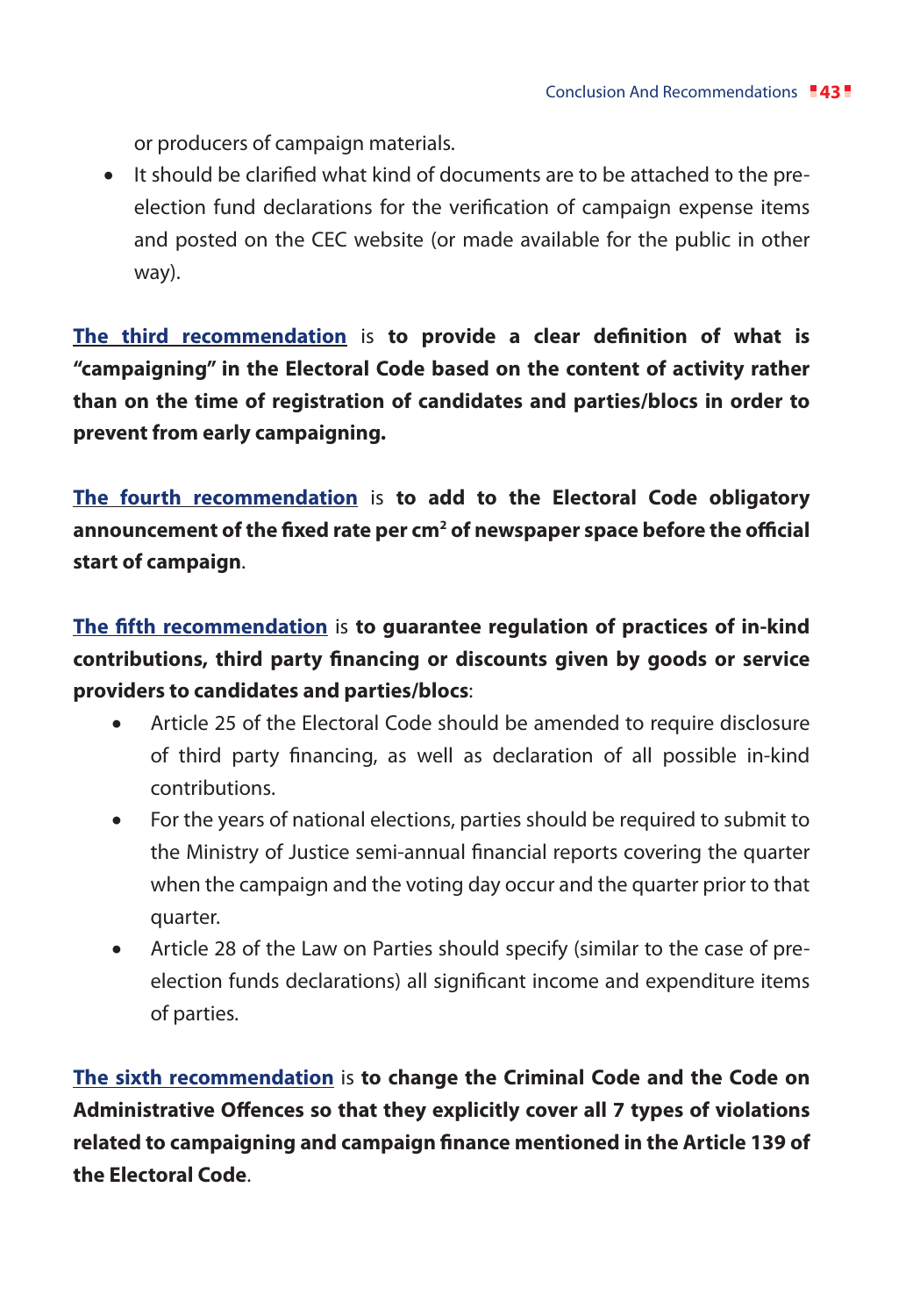**The seventh recommendation** is **to amend the Electoral Code so that it explicitly require all public officials to temporary suspend their duties during pre-election period if they are registered as candidates.**

**The eighth recommendation** is **to add to the Electoral Code an explicit prohibition for candidate public officials to use not only premises, transportation, communication means, material and human resources attached to them, but also any other administrative resources assigned to local self-governance bodies or state institutions not directly supervised by those candidates.**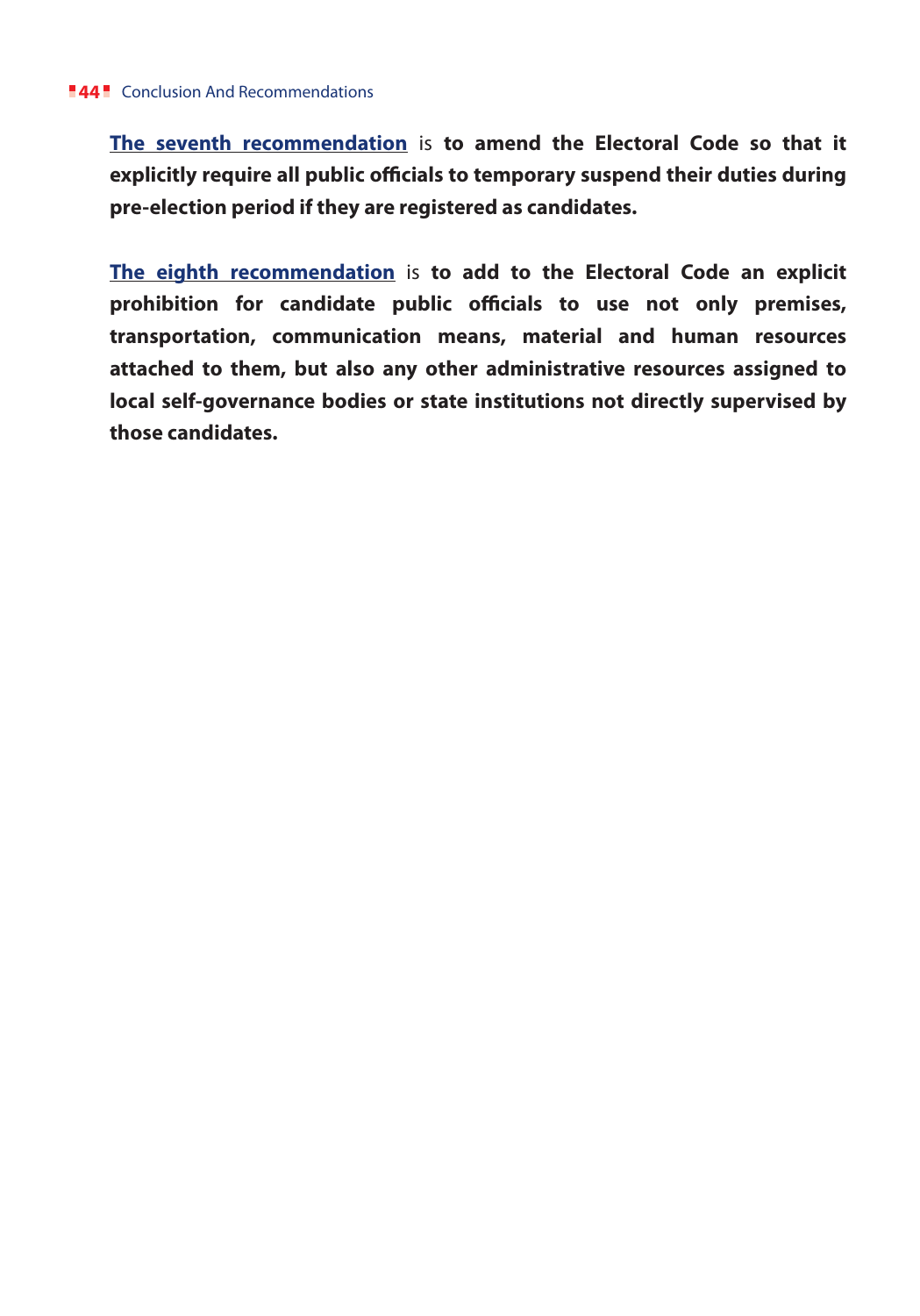# **Appendix 1. 2007 Parliamentary Elections: Comparative Data on the Expenditures of Parties/Blocs**

#### **Alliance Party**

|   | <b>Pre-election Fund Declaration (in AMD)</b> |                          | <b>Monitoring data (in AMD)</b> |                          |
|---|-----------------------------------------------|--------------------------|---------------------------------|--------------------------|
| N | <b>Category of Expense</b>                    | <b>Amount of Expense</b> | <b>Category of Expense</b>      | <b>Amount of Expense</b> |
|   | <b>Posters and Booklets</b>                   | 117,750                  | <b>Production of Posters</b>    | 1,118,340                |
|   |                                               |                          | and Booklets                    |                          |
| 2 | Stationery                                    | 90,000                   |                                 |                          |
| 3 | Campaign Advertisement                        | 41,840,000               |                                 |                          |
| 4 |                                               |                          | Paid Air Time                   | 9,917,000                |
| 5 |                                               |                          | TV Advertisements <sup>78</sup> | 2,502,000                |
| 6 |                                               |                          | Printing of Campaign            | 200,000                  |
|   |                                               |                          | Program                         |                          |
|   | Total                                         | 42,047,750               | <b>Total</b>                    | 13,737,340               |

#### *Armenian Revolutionary Federation Dashnaktsutyun*

|                | <b>Pre-election Fund Declaration (in AMD)</b>  |  | <b>Monitoring data (in AMD)</b> |                          |  |
|----------------|------------------------------------------------|--|---------------------------------|--------------------------|--|
| N              | <b>Category of Expense   Amount of Expense</b> |  | <b>Category of Expense</b>      | <b>Amount of Expense</b> |  |
| 1              |                                                |  | Publication of Newspaper        | 5,250,000                |  |
| $\overline{2}$ |                                                |  | <b>Printing of Calendars</b>    | 150,000                  |  |
| 3              |                                                |  | <b>Campaign Events</b>          | 8,902,800                |  |
| 4              |                                                |  | (Equipment, Hall, etc.)         | 8,902,800                |  |
| 5              |                                                |  | Paid Air Time                   | 19,089,500               |  |
| 6              |                                                |  | <b>TV Advertisements</b>        | 3,672,000                |  |
| 7              |                                                |  | Production of Opener            | 350,000                  |  |
| 8              |                                                |  | <b>Production of Pens</b>       | 80,000                   |  |
| 9              |                                                |  | Production of Lighters          | 80,000                   |  |
| 10             |                                                |  | <b>Production of T-shirts</b>   | 5,400,000                |  |
| 11             |                                                |  | <b>Production of Balloons</b>   | 150,000                  |  |
| 12             |                                                |  | <b>Production of Postcards</b>  | 250,000                  |  |
| 13             |                                                |  | <b>Production of Stickers</b>   | 50,000                   |  |
| 14             |                                                |  | Printing of Leaflets            | 462,000                  |  |
| 15             |                                                |  | Production of Toys              | 600,000                  |  |
| 16             |                                                |  | Printing of Booklets            | 2,305,000                |  |
| 17             |                                                |  | Printing of Brochures           | 2,035,000                |  |
| 18             |                                                |  | <b>Production of Posters</b>    | 5,296,840                |  |

<sup>78</sup> The Project Team estimated expenses of only those TV advertisements which were broadcast on H1 Channel (Public TV).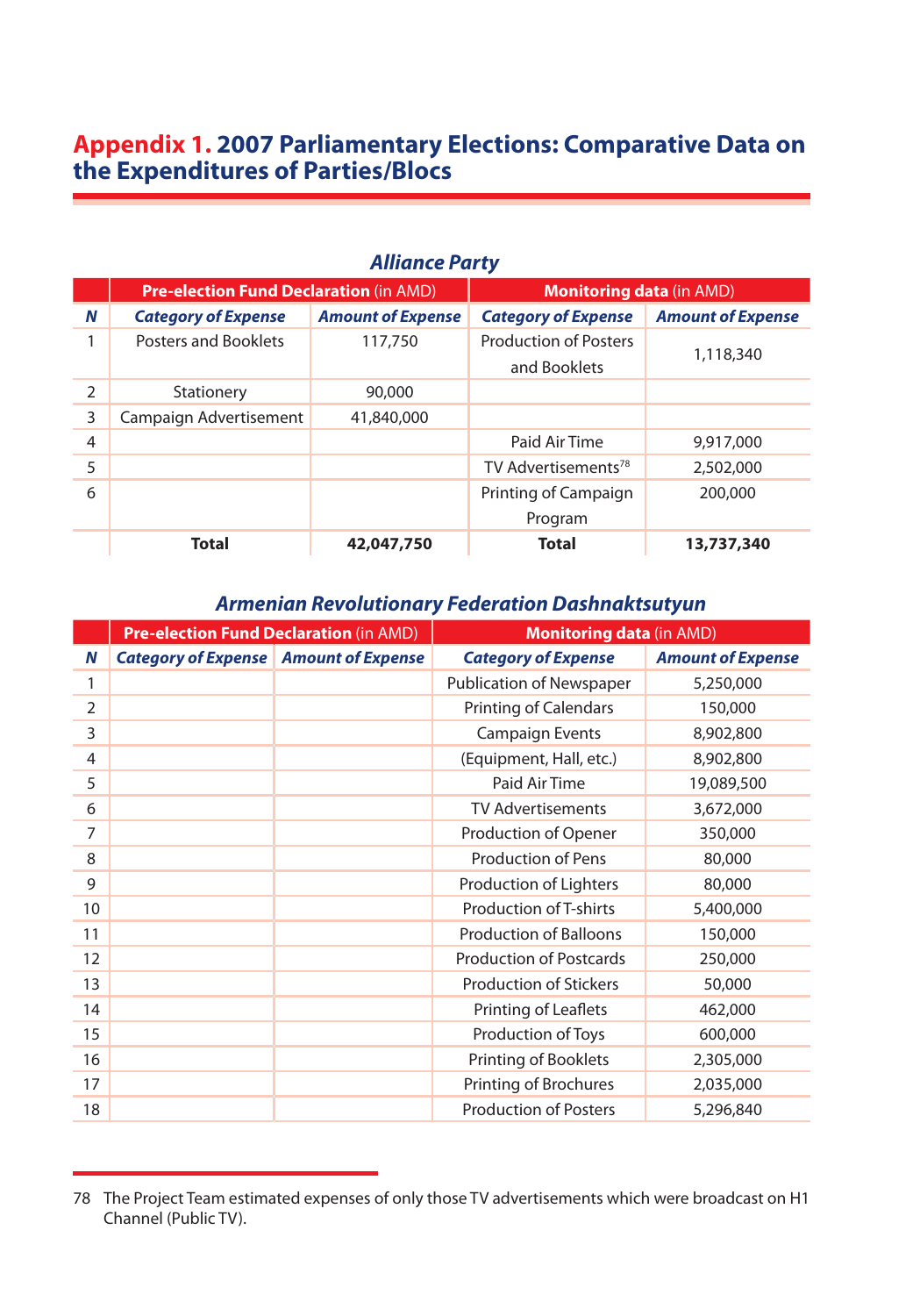#### **46** Appendix 1

|    | <b>Pre-election Fund Declaration (in AMD)</b> |            | <b>Monitoring data (in AMD)</b> |                          |
|----|-----------------------------------------------|------------|---------------------------------|--------------------------|
| N  | <b>Category of Expense</b> Amount of Expense  |            | <b>Category of Expense</b>      | <b>Amount of Expense</b> |
| 19 |                                               |            | Making and Placing              | 1,694,280                |
|    |                                               |            | <b>Billboards</b>               |                          |
|    | Total                                         | 58,463,300 | <b>Total</b>                    | 55,882,420               |

## *Christian Popular Renaissance Party*

| <b>Pre-election Fund Declaration (in AMD)</b> |                            |                          | <b>Monitoring data (in AMD)</b> |                          |
|-----------------------------------------------|----------------------------|--------------------------|---------------------------------|--------------------------|
| N                                             | <b>Category of Expense</b> | <b>Amount of Expense</b> | <b>Category of Expense</b>      | <b>Amount of Expense</b> |
|                                               | Printing of Visit Cards    | 50,000                   |                                 |                          |
|                                               |                            |                          | <b>TV Advertisements</b>        | 306,000                  |
|                                               | Total                      | 50,000                   | <b>Total</b>                    | 306,000                  |

## *Communist Party of Armenia*

|               | <b>Pre-election Fund Declaration (in AMD)</b> |                          | <b>Monitoring data (in AMD)</b> |                          |
|---------------|-----------------------------------------------|--------------------------|---------------------------------|--------------------------|
| N             | <b>Category of Expense</b>                    | <b>Amount of Expense</b> | <b>Category of Expense</b>      | <b>Amount of Expense</b> |
|               | Printing of Campaign                          | 800,000                  | Printing of Campaign            | 162,000                  |
|               | Program                                       |                          | Program                         |                          |
| $\mathcal{P}$ | Paid TV Air Time                              | 160,000                  | Paid TV Air Time                | 156,000                  |
| 3             | Paid Radio Air Time                           | 60,000                   | Paid Radio Air Time             | 30,333                   |
| 4             |                                               |                          | <b>TV Advertisements</b>        | 324,000                  |
|               | Total                                         | 1,020,000                | <b>Total</b>                    | 672,333                  |

# *Country of Law Party*

| <b>Pre-election Fund Declarations (in AMD)</b> |                                              | <b>Monitoring data (in AMD)</b> |                               |                          |
|------------------------------------------------|----------------------------------------------|---------------------------------|-------------------------------|--------------------------|
| N                                              | <b>Category of Expense</b> Amount of Expense |                                 | <b>Category of Expense</b>    | <b>Amount of Expense</b> |
| 1                                              |                                              |                                 | <b>Campaign Events</b>        | 2,960,000                |
|                                                |                                              |                                 | (Equipment, Hall, etc.)       |                          |
| 2                                              |                                              |                                 | Production of T-shirts        | 5,400,000                |
| 3                                              |                                              |                                 | Printing of Brochures         | 4,850,000                |
| 4                                              |                                              |                                 | Paid Air Time                 | 12,019,834               |
| 5                                              |                                              |                                 | <b>TV Advertisements</b>      | 576,000                  |
| 6                                              |                                              |                                 | Printing of Calendars         | 460,000                  |
| 7                                              |                                              |                                 | Publication of 2 Issues of    | 250,000                  |
|                                                |                                              |                                 | Newspaper                     |                          |
| 8                                              |                                              |                                 | Printing of Leaflets          | 300,000                  |
| 9                                              |                                              |                                 | Production of "Law and        | 1,200,000                |
|                                                |                                              |                                 | Justice" CD                   |                          |
| 10                                             |                                              |                                 | Perfumery                     | 100,000                  |
| 11                                             |                                              |                                 | <b>Flowers</b>                | 100,000                  |
| 12                                             |                                              |                                 | Making of Banners             | 100,000                  |
| 13                                             |                                              |                                 | <b>Production of Balloons</b> | 150,000                  |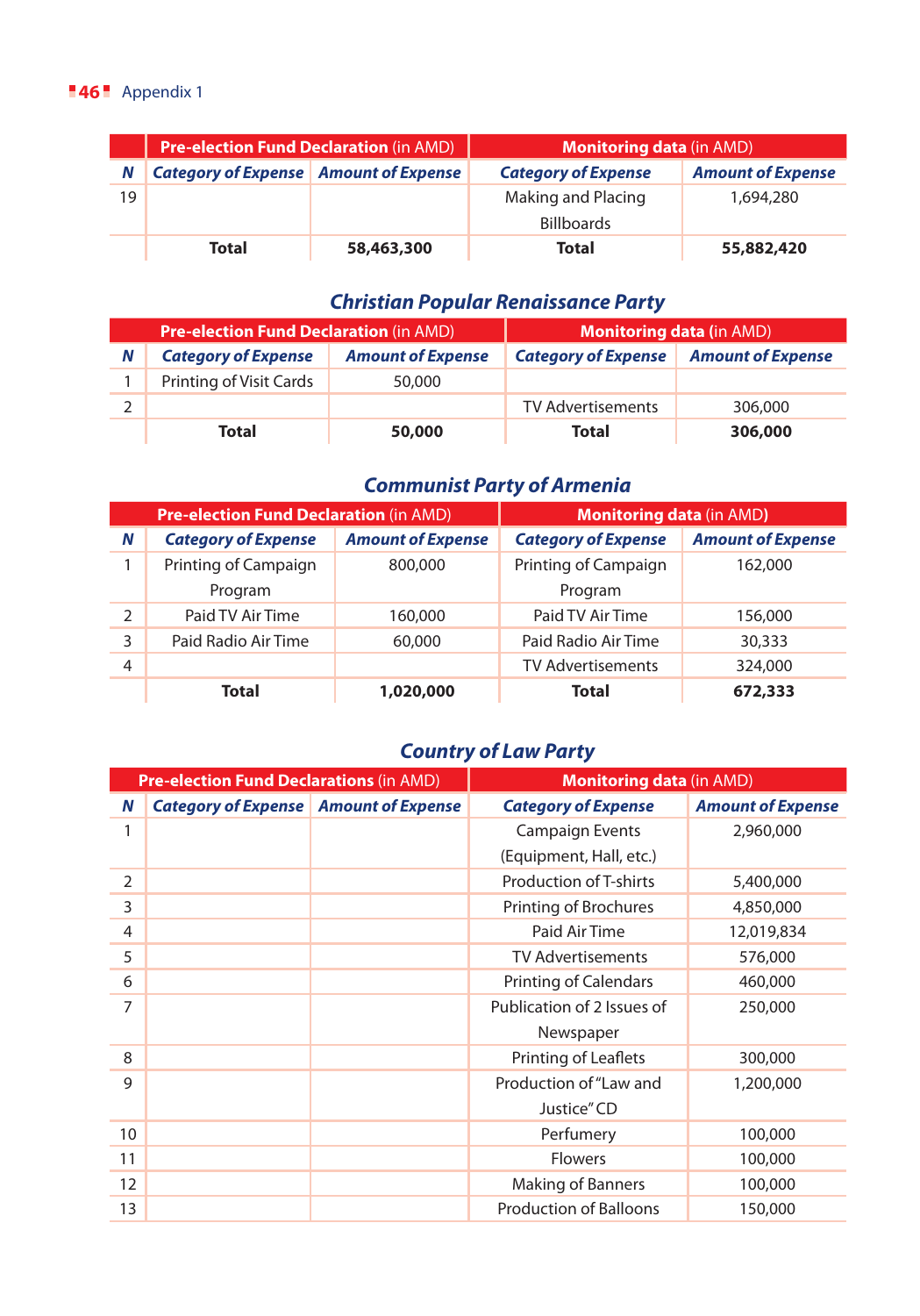| <b>Pre-election Fund Declarations (in AMD)</b> |                                              | <b>Monitoring data (in AMD)</b> |                              |                          |
|------------------------------------------------|----------------------------------------------|---------------------------------|------------------------------|--------------------------|
| N                                              | <b>Category of Expense</b> Amount of Expense |                                 | <b>Category of Expense</b>   | <b>Amount of Expense</b> |
| 14                                             |                                              |                                 | Production of Wooden Key     | 300,000                  |
|                                                |                                              |                                 | Chain                        |                          |
| 15                                             |                                              |                                 | <b>Production of Posters</b> | 3,750,200                |
| 16                                             |                                              |                                 | Making and Placing of        |                          |
|                                                |                                              |                                 | <b>Billboards</b>            | 633,610                  |
|                                                | Total                                        | 32,084,100                      | <b>Total</b>                 | 33,149,644               |

## *Democratic Party of Armenia*

|   | <b>Pre-election Fund Declaration (in AMD)</b> | <b>Monitoring data (in AMD)</b>    |                            |                                    |
|---|-----------------------------------------------|------------------------------------|----------------------------|------------------------------------|
| N | <b>Category of Expense</b>                    | <b>Amount of</b><br><b>Expense</b> | <b>Category of Expense</b> | <b>Amount of</b><br><b>Expense</b> |
|   | Printing of Booklets                          | 160,000                            |                            |                                    |
| 2 | Design of TV Ads and Booklets                 | 100,000                            |                            |                                    |
| 3 | <b>Transportation Services</b>                | 35,000                             |                            |                                    |
| 4 | <b>Stickers</b>                               | 3,600                              |                            |                                    |
| 5 |                                               |                                    | <b>TV Advertisements</b>   | 720,000                            |
|   | <b>Total</b>                                  | 298,600                            | <b>Total</b>               | 720,000                            |

# *Democratic Path Party*

|    | <b>Pre-election Fund Declaration (in AMD)</b> |                          | <b>Monitoring data (in AMD)</b> |                          |
|----|-----------------------------------------------|--------------------------|---------------------------------|--------------------------|
| N  | <b>Category of Expense</b>                    | <b>Amount of Expense</b> | <b>Category of Expense</b>      | <b>Amount of Expense</b> |
|    | Posters                                       | 500,000                  | <b>Production of Posters</b>    | 3,816,080                |
| 2  | <b>Campaign Trips</b>                         | 1,500,000                |                                 |                          |
| 3  | Payment to Printing House                     | 732,029                  |                                 |                          |
| 4  | Campaign Advertisement<br>on Public TV        | 4,267,971                |                                 |                          |
| 5  |                                               |                          | Paid Air Time                   | 4,258,667                |
| 6  |                                               |                          | <b>TV Advertisements</b>        | 1,152,000                |
| 7  |                                               |                          | Printing of Booklets            | 900,000                  |
| 8  |                                               |                          | Printing of Campaign            | 450,000                  |
|    |                                               |                          | Programs                        |                          |
| 9  |                                               |                          | <b>Printing of Calendars</b>    | 50,000                   |
| 10 |                                               |                          | Printing of Paper Bands         | 250,000                  |
|    | Total                                         | 7,000,000                | <b>Total</b>                    | 10,876,747               |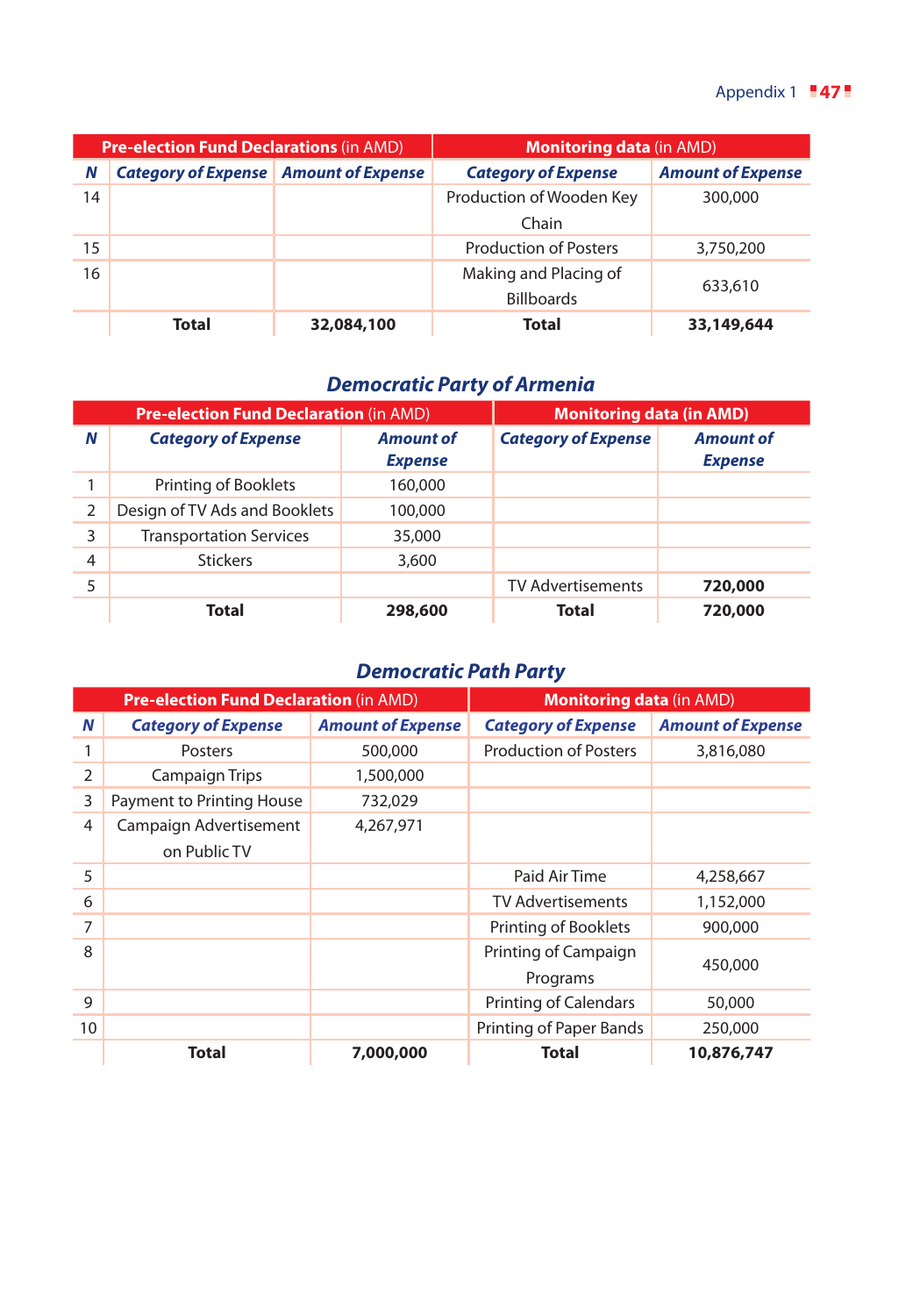| <b>Pre-election Fund Declarations (in AMD)</b> |                                              | <b>Monitoring data (in AMD)</b> |                               |                          |
|------------------------------------------------|----------------------------------------------|---------------------------------|-------------------------------|--------------------------|
| N                                              | <b>Category of Expense</b> Amount of Expense |                                 | <b>Category of Expense</b>    | <b>Amount of Expense</b> |
|                                                |                                              |                                 | <b>Campaign Events</b>        | 1,520,000                |
|                                                |                                              |                                 | (Equipment, Hall, etc.)       |                          |
| $\mathcal{P}$                                  |                                              |                                 | <b>Production of T-shirts</b> | 5,400,000                |
| 3                                              |                                              |                                 | <b>TV Advertisements</b>      | 1,908,000                |
| 4                                              |                                              |                                 | Paid Air Time                 | 13,389,667               |
| 5                                              |                                              |                                 | <b>Production of Posters</b>  | 386,400                  |
| 6                                              |                                              |                                 | Printing of Booklets          | 500,000                  |
| 7                                              |                                              |                                 | Printing of Leaflets          | 250,000                  |
| 8                                              |                                              |                                 | Publication of 3 Issues of    | 50,000                   |
|                                                |                                              |                                 | Campaign Bulletin             |                          |
| 9                                              |                                              |                                 | Printing of Calendars         | 100,000                  |
|                                                | <b>Total</b>                                 | 53,354,180                      | Total                         | 23,495,933               |

## *Heritage Party*

# *Impeachment bloc*

|                | <b>Pre-election Fund Declaration (in AMD)</b> | <b>Monitoring data (in AMD)</b> |                                                             |           |
|----------------|-----------------------------------------------|---------------------------------|-------------------------------------------------------------|-----------|
| N              | <b>Category of Expense</b>                    |                                 | Amount of Expense   Category of Expense   Amount of Expense |           |
|                | Production of Advertisement                   | 110,000                         |                                                             |           |
| 2              | Purchase of Property                          | 485,000                         |                                                             |           |
| 3              | Purchase of Gasoline                          | 29,950                          |                                                             |           |
| $\overline{4}$ | Paid Air Time                                 | 3,432,000                       | Paid Air Time                                               | 3,797,200 |
| 5              |                                               |                                 | <b>TV Advertisements</b>                                    | 270,000   |
| 6              |                                               |                                 | <b>Printing of Calendars</b>                                | 250,000   |
| 7              |                                               |                                 | Printing of Leaflets                                        | 66,000    |
|                | Total                                         | 4,056,950                       | Total                                                       | 4,381,200 |

# *National Accord Party*

|                | <b>Pre-election Fund Declaration</b> (in AMD) |                          | <b>Monitoring data (in AMD)</b> |                          |
|----------------|-----------------------------------------------|--------------------------|---------------------------------|--------------------------|
| Ν              | <b>Category of Expense</b>                    | <b>Amount of Expense</b> | <b>Category of Expense</b>      | <b>Amount of Expense</b> |
|                | <b>Campaign Expenses</b>                      | 84,000                   |                                 |                          |
| 2              | <b>Bulletin</b>                               | 50,000                   |                                 |                          |
| 3              | Filming of Video Materials                    | 88,000                   | <b>TV Advertisements</b>        | 666,000                  |
| $\overline{4}$ | Assembling Video Materials                    | 88,000                   |                                 |                          |
| 5              | Paid Air Time                                 | 120,000                  | Paid Air Time                   | 130,000                  |
|                | Total                                         | 430,000                  | Total                           | 796,000                  |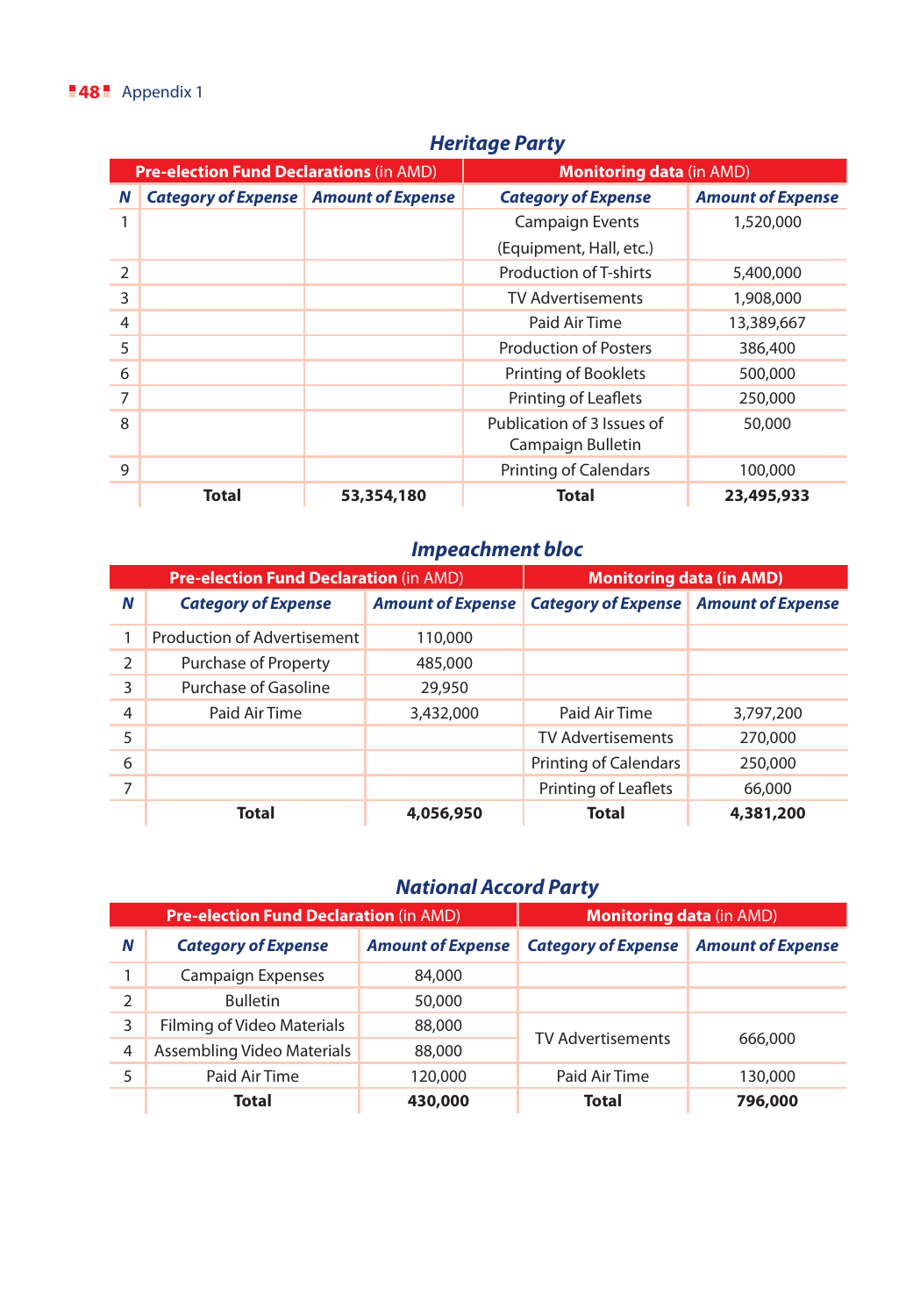|   | <b>Pre-election Fund Declaration (in AMD)</b> |                          | <b>Monitoring data (in AMD)</b>  |                          |
|---|-----------------------------------------------|--------------------------|----------------------------------|--------------------------|
| N | <b>Category of Expense</b>                    | <b>Amount of Expense</b> | <b>Category of Expense</b>       | <b>Amount of Expense</b> |
|   | <b>Printing of Booklets</b>                   | 800,000                  | Printing of Booklets             | 800,000                  |
| 2 | <b>Making Video Materials</b>                 | 250,000                  | <b>TV Advertisements</b>         | 1,584,000                |
| 3 | <b>Placing Political Ads</b>                  | 50,000                   |                                  |                          |
| 4 | Campaign Advertisement                        | 13,161,147               |                                  |                          |
| 5 | Office Rent                                   | 20,000                   |                                  |                          |
| 6 | <b>Organizational Expenses</b>                | 18,000                   |                                  |                          |
| 7 |                                               |                          | Paid Air Time                    | 7,281,833                |
| 8 |                                               |                          | Printing of Campaign<br>Programs | 135,000                  |
| 9 |                                               |                          | <b>Printing of Leaflets</b>      | 35,000                   |
|   | Total                                         | 14,299,147               | <b>Total</b>                     | 9,835,833                |

## *National Democratic Party*

# *National Unity Party*

|                | Pre-election Fund Declaration (in AMD) |                                    | <b>Monitoring data (in AMD)</b> |                                    |
|----------------|----------------------------------------|------------------------------------|---------------------------------|------------------------------------|
| N              | <b>Category of Expense</b>             | <b>Amount of</b><br><b>Expense</b> | <b>Category of Expense</b>      | <b>Amount of</b><br><b>Expense</b> |
| 1              | <b>Printing Works</b>                  | 250,000                            |                                 |                                    |
| $\overline{2}$ | Printing of Campaign Program           | 926,000                            | Printing of Campaign            | 1,100,000                          |
|                | and Booklets                           |                                    | Program and Booklets            |                                    |
| 3              | Rendering of Services                  | 7,890,000                          |                                 |                                    |
| 4              | Payment for Electricity                | 112,000                            |                                 |                                    |
| 5              | Payment for Telephone                  | 240,000                            |                                 |                                    |
|                | <b>Services</b>                        |                                    |                                 |                                    |
| 6              | Purchase of Stationary                 | 121,000                            |                                 |                                    |
| 7              | <b>Hall Rent</b>                       | 190,000                            |                                 |                                    |
| 8              | <b>Political Advertising</b>           | 10,740,000                         |                                 |                                    |
| 9              | Live Broadcast of                      | 320,000                            |                                 |                                    |
|                | Announcements                          |                                    |                                 |                                    |
| 10             | <b>Expenses on Announcements</b>       | 520,000                            |                                 |                                    |
| 11             | Production of Advertisement            | 248,000                            |                                 |                                    |
| 12             | Expenses on Broadcast of Film          | 300,000                            |                                 |                                    |
| 13             | <b>Expenses for Permit</b>             | 14,000                             |                                 |                                    |
| 14             |                                        |                                    | Printing of Calendars           | 200,000                            |
| 15             |                                        |                                    | <b>Production of Posters</b>    | 372,800                            |
| 16             |                                        |                                    | Paid Air Time                   | 14,605,834                         |
| 17             |                                        |                                    | <b>TV Advertisements</b>        | 1,134,000                          |
|                | <b>Total</b>                           | 21,871,000                         | <b>Total</b>                    | 17,411,834                         |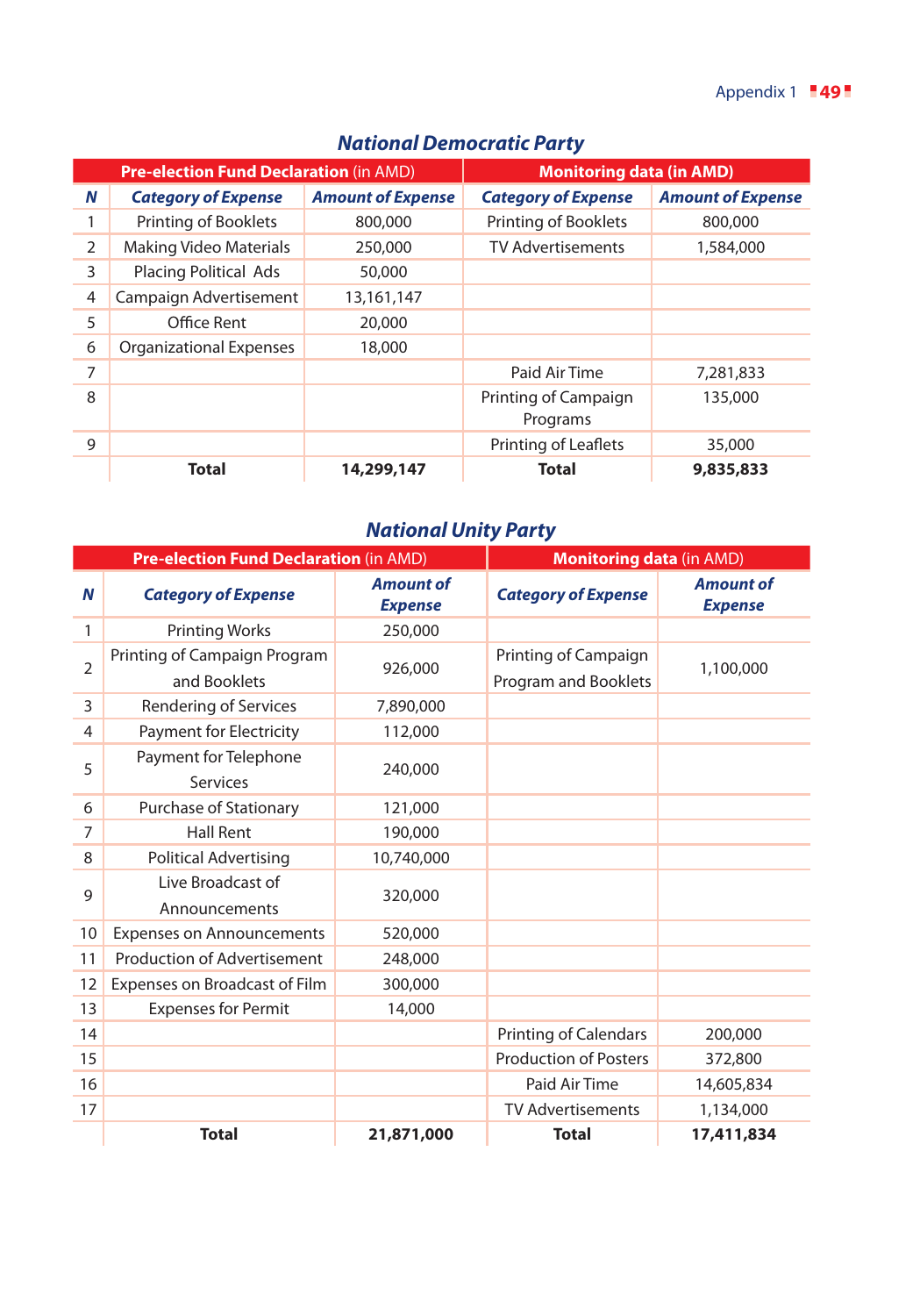#### **50** Appendix 1

|   | <b>Pre-election Fund Declaration (in AMD)</b> |                          | <b>Monitoring data (in AMD)</b> |                          |
|---|-----------------------------------------------|--------------------------|---------------------------------|--------------------------|
| N | <b>Category of Expense</b>                    | <b>Amount of Expense</b> | <b>Category of Expense</b>      | <b>Amount of Expense</b> |
|   | Purchase of Gasoline                          | 71,709                   |                                 |                          |
| 2 | Campaign Advertisement                        | 11,089,000               |                                 |                          |
| 3 |                                               |                          | Paid Air Time                   | 9,899,813                |
| 4 |                                               |                          | <b>TV Advertisements</b>        | 324,000                  |
| 5 |                                               |                          | Printing of Booklets            | 175,000                  |
| 6 |                                               |                          | Printing of Campaign            | 700,000                  |
|   |                                               |                          | Flyer                           |                          |
|   | Total                                         | 11,160,709               | <b>Total</b>                    | 11,098,813               |

#### *New Times Party*

## *People's Party*

|                | <b>Pre-election Fund Declaration (in AMD)</b> |                          | <b>Monitoring data (in AMD)</b> |                          |
|----------------|-----------------------------------------------|--------------------------|---------------------------------|--------------------------|
| N              | <b>Category of Expense</b>                    | <b>Amount of Expense</b> | <b>Category of Expense</b>      | <b>Amount of Expense</b> |
|                | <b>Electoral Deposit</b>                      | 2,500,000                |                                 |                          |
| 2              | <b>Booklets</b>                               | 180,000                  | Printing of Booklets            | 2,000,000                |
| 3              | <b>Production of Posters</b>                  | 86,400                   | <b>Production of Posters</b>    | 1,728,000                |
| $\overline{4}$ | Campaign Advertisement                        | 19,710,934               | Paid Air Time                   | 10,700,000               |
| 5              | Calendars                                     | 99,960                   | <b>TV Advertisements</b>        | 1,080,000                |
|                | <b>Total</b>                                  | 22,577,294               | Total                           | 15,482,833               |

## *People's Party of Armenia*

|                | <b>Pre-election Fund Declaration (in AMD)</b> |                          | <b>Monitoring data (in AMD)</b> |                          |
|----------------|-----------------------------------------------|--------------------------|---------------------------------|--------------------------|
| N              | <b>Category of Expense</b>                    | <b>Amount of Expense</b> | <b>Category of Expense</b>      | <b>Amount of Expense</b> |
| 1              | Printing of Booklets                          | 1,270,000                | Printing of Booklets            | 1,850,000                |
| 2              | Purchase of Gasoline                          | 268,500                  |                                 |                          |
| 3              | Campaign Advertisement                        | 1,211,500                |                                 |                          |
| $\overline{4}$ |                                               |                          | Printing of Campaign            | 405,000                  |
|                |                                               |                          | Program                         |                          |
| 5              |                                               |                          | <b>Production of Posters</b>    | 798,060                  |
| 6              |                                               |                          | Paid Air Time                   | 582,667                  |
| 7              |                                               |                          | <b>TV Advertisements</b>        | 1,026,000                |
|                | Total                                         | 2,750,000                | <b>Total</b>                    | 4,661,727                |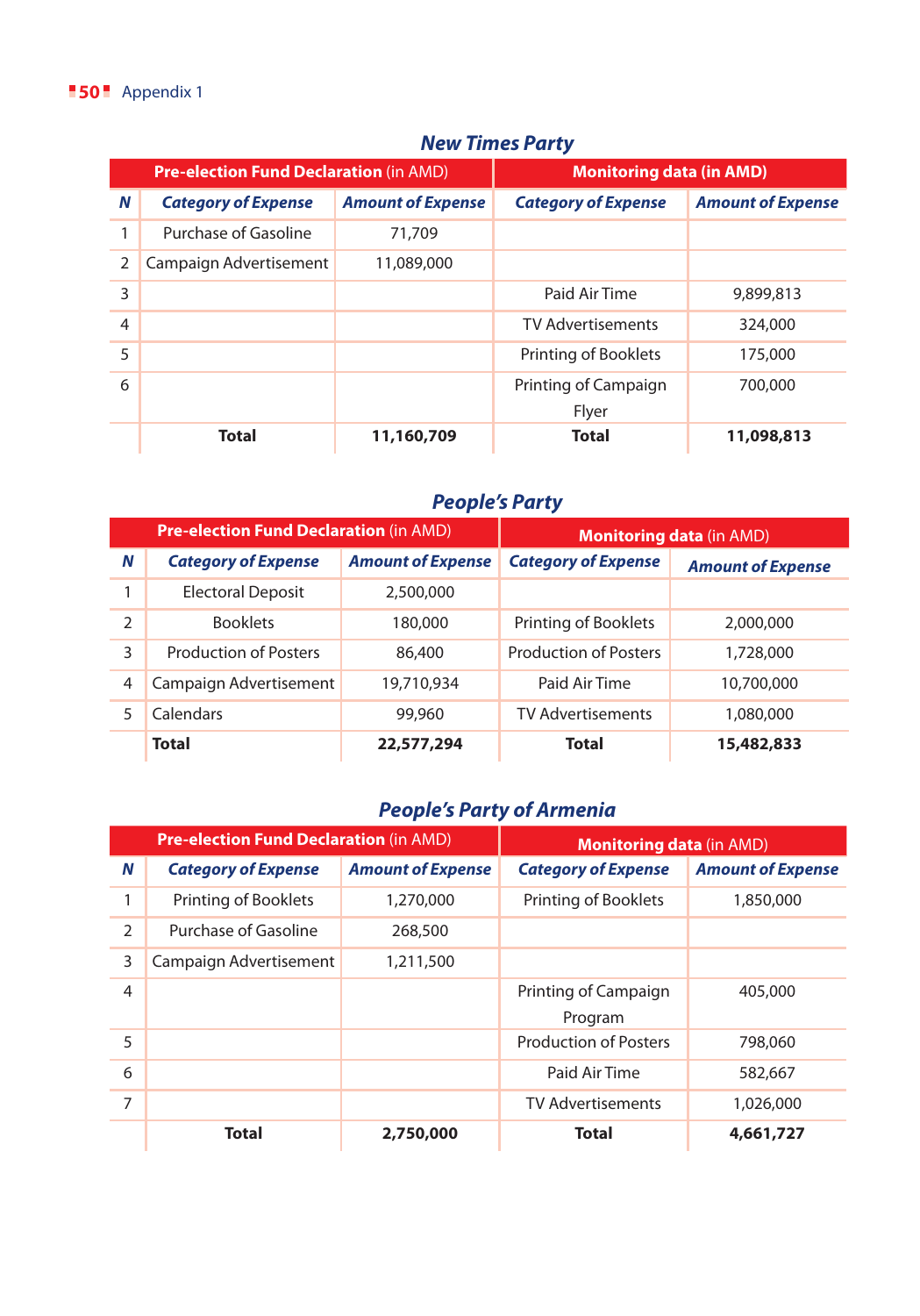|                | <b>Pre-election Fund Declarations (in AMD)</b> |                          | <b>Monitoring data (in AMD)</b>            |                          |
|----------------|------------------------------------------------|--------------------------|--------------------------------------------|--------------------------|
| N              | <b>Category of Expense</b>                     | <b>Amount of Expense</b> | <b>Category of Expense</b>                 | <b>Amount of Expense</b> |
| 1              | <b>Purchase of Booklets</b>                    | 660,000                  | Printing of Booklets                       | 1,105,000                |
| $\overline{2}$ | <b>Campaign Posters</b>                        | 60,000                   |                                            |                          |
| 3              | Purchase of Billboards                         | 80,000                   | Making and Placing of<br><b>Billboards</b> | 5,988,313                |
| $\overline{4}$ | Campaign Advertisement                         | 35,367,800               |                                            |                          |
| 5              | <b>Advertisement Fee</b>                       | 45,000                   |                                            |                          |
| 6              | <b>Election Campaigning</b>                    | 9,882,000                |                                            |                          |
| $\overline{7}$ | Return of exceeding                            | 550,000                  |                                            |                          |
|                | payments to donors                             |                          |                                            |                          |
| 8              | Permission Fee for                             | 20,000                   |                                            |                          |
|                | <b>Advertisement Placing</b>                   |                          |                                            |                          |
| 9              |                                                |                          | <b>Printing of Posters</b>                 | 10,905,220               |
| 10             |                                                |                          | Paid Air Time                              | 16,296,700               |
| 11             |                                                |                          | <b>TV Advertisements</b>                   | 7,308,000                |
| 12             |                                                |                          | <b>Campaign Events</b>                     | 81,156,000               |
|                |                                                |                          | (Equipment, Hall, etc.)                    |                          |
| 13             |                                                |                          | <b>Production of T-shirts</b>              | 5,400,000                |
| 14             |                                                |                          | <b>Production of Balloons</b>              | 150,000                  |
| 15             |                                                |                          | Perfumery                                  | 500,000                  |
| 16             |                                                |                          | <b>Flowers</b>                             | 500,000                  |
| 17             |                                                |                          | <b>Production of Pens</b>                  | 30,000                   |
| 18             |                                                |                          | <b>Printing of Calendars</b>               | 20,000                   |
| 19             |                                                |                          | Making of Banners                          | 50,000                   |
| 20             |                                                |                          | Printing of Leaflets                       | 10,000                   |
| 21             |                                                |                          | Printing of Brochures                      | 270,000                  |
|                | <b>Total</b>                                   | 46,664,800               | <b>Total</b>                               | 129,689,233              |

## *Prosperous Armenia Party*

# *Republic Party*

|   | <b>Pre-election Fund Declarations (in AMD)</b> |                          | <b>Monitoring data (in AMD)</b> |                          |
|---|------------------------------------------------|--------------------------|---------------------------------|--------------------------|
| N | <b>Category of Expense</b>                     | <b>Amount of Expense</b> | <b>Category of Expense</b>      | <b>Amount of Expense</b> |
|   | Booklets, Programs,                            | 1,050,000                |                                 |                          |
|   | <b>Calendars and Posters</b>                   |                          |                                 |                          |
| 2 | Campaign Advertisement                         | 1,724,000                |                                 |                          |
| 3 | Purchase of Gasoline                           | 270,000                  |                                 |                          |
| 4 |                                                |                          | Printing of Brochures           | 820,000                  |
|   |                                                |                          | and Booklets                    |                          |
| 5 |                                                |                          | <b>TV Advertisements</b>        | 630,000                  |
| 6 |                                                |                          | Paid Air Time                   | 1,774,813                |
|   | <b>Total</b>                                   | 3,044,000                | Total                           | 3,224,813                |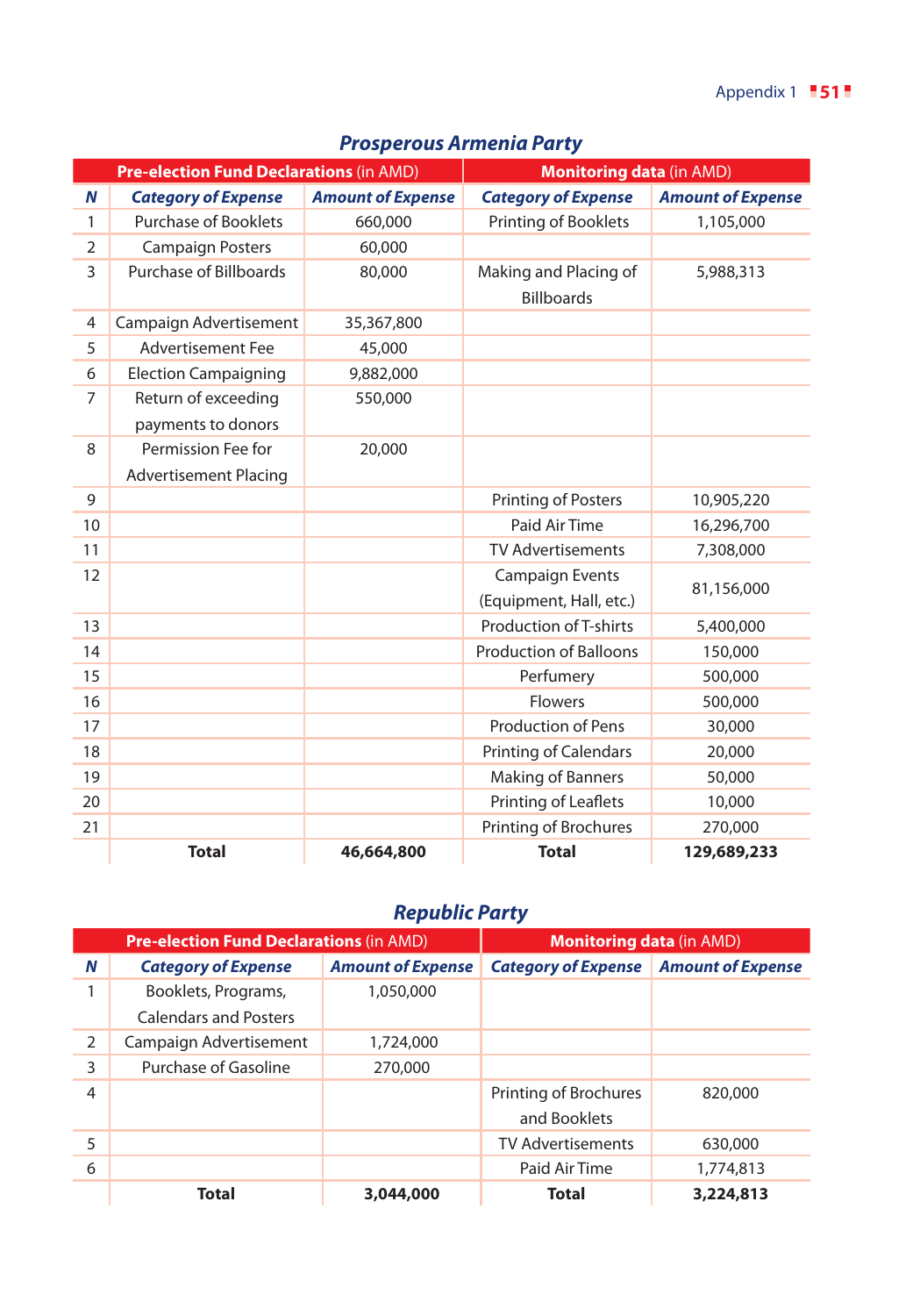# *Republican Party of Armenia*

|    | <b>Pre-election Fund Declaration (in AMD)</b>                      |                          | <b>Monitoring data (in AMD)</b>                                            |                          |
|----|--------------------------------------------------------------------|--------------------------|----------------------------------------------------------------------------|--------------------------|
| N  | <b>Category of Expense</b>                                         | <b>Amount of Expense</b> | <b>Category of Expense</b>                                                 | <b>Amount of Expense</b> |
| 1  | <b>Printing of Posters</b>                                         | 9,990,000                | <b>Production of Posters</b>                                               | 18,284,850               |
| 2  | Making of Banners                                                  | 1,500,000                | Making of Banners                                                          | 100,000                  |
| 3  | Making and Placing<br><b>Billboards</b>                            | 995,000                  | Making and Placing<br><b>Billboards</b>                                    | 9,264,790                |
| 4  | Paid Air Time                                                      | 34,174,000               | Paid Air Time                                                              | 8,242,500                |
| 5  | Printing of Booklets,<br>Calendars and<br><b>Campaign Programs</b> | 4,400,580                | Printing of Booklets,<br>Calendars and Campaign<br>Programs                | 5,650,000                |
| 6  | Publication of<br>Newspaper                                        | 1,500,000                | Publication of<br>Newspaper                                                | 6,000,000                |
| 7  | Placing of Posters                                                 | 900,000                  |                                                                            |                          |
| 8  | Printing of Visit Cards                                            | 250,200                  |                                                                            |                          |
| 9  | Return of Exceeded<br>Payments                                     | 200,000                  |                                                                            |                          |
| 10 | Other (stationary, DVDs,<br>gasoline, technical<br>expenses)       | 5,000,000                |                                                                            |                          |
| 11 |                                                                    |                          | Printing of Brochures                                                      | 4,200,000                |
| 12 |                                                                    |                          | <b>TV Advertisements</b>                                                   | 3,060,000                |
| 13 |                                                                    |                          | Making of Ribbons                                                          | 30,000                   |
| 14 |                                                                    |                          | Campaign Events (Rent<br>of Equipment, Hall,<br>Purchase of Tickets, etc.) | 13,084,000               |
| 15 |                                                                    |                          | <b>Making of Breastplates</b>                                              | 300,000                  |
| 16 |                                                                    |                          | Making of Key Chain                                                        | 300,000                  |
| 17 |                                                                    |                          | Production of Lighters                                                     | 30,000                   |
| 18 |                                                                    |                          | <b>Production of Pens</b>                                                  | 30,000                   |
| 19 |                                                                    |                          | <b>Production of Balloons</b>                                              | 150,000                  |
| 20 |                                                                    |                          | Renting or Buying<br><b>Transportation Means</b>                           | 800,000                  |
| 21 |                                                                    |                          | Production of T-shirts                                                     | 5,400,000                |
| 22 |                                                                    |                          | <b>Production of Waistcoats</b>                                            | 3,900,000                |
| 23 |                                                                    |                          | Printing of Leaflets                                                       | 150,000                  |
| 24 |                                                                    |                          | Production of "For You,<br>Armenia" CD                                     | 175,000                  |
| 25 |                                                                    |                          | Printing of Reminders                                                      | 10,000                   |
|    | <b>Total</b>                                                       | 58,909,780               | <b>Total</b>                                                               | 79,161,140               |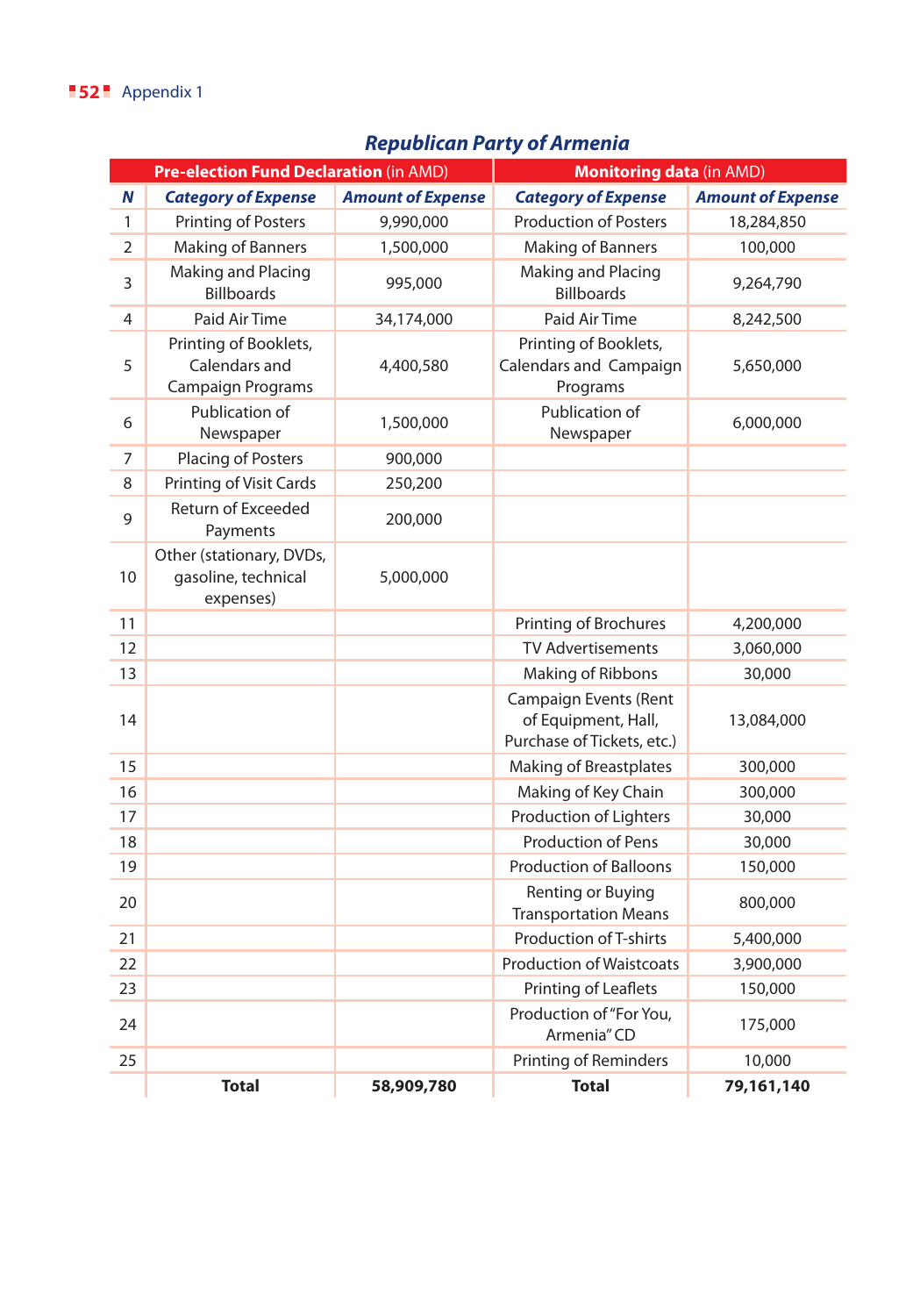|               | <b>Pre-election Fund Declaration (in AMD)</b> |                          | <b>Monitoring data (in AMD)</b> |                          |
|---------------|-----------------------------------------------|--------------------------|---------------------------------|--------------------------|
| N             | <b>Category of Expense</b>                    | <b>Amount of Expense</b> | <b>Category of Expense</b>      | <b>Amount of Expense</b> |
|               | Printing of Booklets                          | 336,000                  | Printing of Booklets            | 900,000                  |
| $\mathcal{P}$ | <b>Production of Posters</b>                  | 135,000                  |                                 |                          |
| 3             |                                               |                          | Paid Air Time                   | 322,667                  |
| 4             |                                               |                          | <b>TV Advertisements</b>        | 270,000                  |
|               | Total                                         | 471,000                  | Total                           | 1,492,667                |

## *Social Democratic Hnchak Party*

## *United Labor Party*

|    | <b>Pre-election Fund Declaration (in AMD)</b> |                          | <b>Monitoring data (in AMD)</b>              |            |
|----|-----------------------------------------------|--------------------------|----------------------------------------------|------------|
| N  | <b>Category of Expense</b>                    | <b>Amount of Expense</b> | <b>Category of Expense</b> Amount of Expense |            |
| 1  | Printing of Booklets and<br>Placards          | 1,920,000                |                                              |            |
| 2  | Placing of Ads                                | 181,500                  |                                              |            |
| 3  | <b>Campaign Posters</b>                       | 4,665,000                | Production of<br>Posters                     | 4,809,840  |
| 4  | Making of Calendars                           | 252,000                  |                                              |            |
| 5  | <b>Broadcast of Video Materials</b>           | 3,200,000                |                                              |            |
| 6  | <b>Printing of Materials</b>                  | 502,280                  |                                              |            |
| 7  | <b>Advertising Services</b>                   | 775,584                  |                                              |            |
| 8  |                                               |                          | Paid Air Time                                | 3,405,433  |
| 9  |                                               |                          | <b>Making of Banners</b>                     | 1,650      |
| 10 |                                               |                          | Printing of Booklets                         | 1,380,080  |
| 11 |                                               |                          | Making and Placing<br>of Billboards          | 798,480    |
| 12 |                                               |                          | <b>TV Advertisements</b>                     | 2,142,000  |
|    | <b>Total</b>                                  | 11,496,364               | <b>Total</b>                                 | 12,537,403 |

## *United Liberal National Party*

|   | <b>Pre-election Fund Declaration (in AMD)</b> |                          | <b>Monitoring data (in AMD)</b>         |                          |
|---|-----------------------------------------------|--------------------------|-----------------------------------------|--------------------------|
| N | <b>Category of Expense</b>                    | <b>Amount of Expense</b> | <b>Category of Expense</b>              | <b>Amount of Expense</b> |
| 1 | Acquisition and Placing of<br>Posters         | 396,000                  |                                         |                          |
| 2 | Printing of Booklets                          | 656,400                  | Printing of Booklets                    | 190,000                  |
| 3 | <b>Production of Posters</b>                  | 82,500                   | <b>Production of Posters</b>            | 176,640                  |
| 4 | Preparing Campaign<br>Advertisement           | 1,615,100                | <b>TV Advertisements</b>                | 6,138,000                |
| 5 |                                               |                          | Making and Placing<br><b>Billboards</b> | 817,320                  |
|   | <b>Total</b>                                  | 2,750,000                | <b>Total</b>                            | 7,321,960                |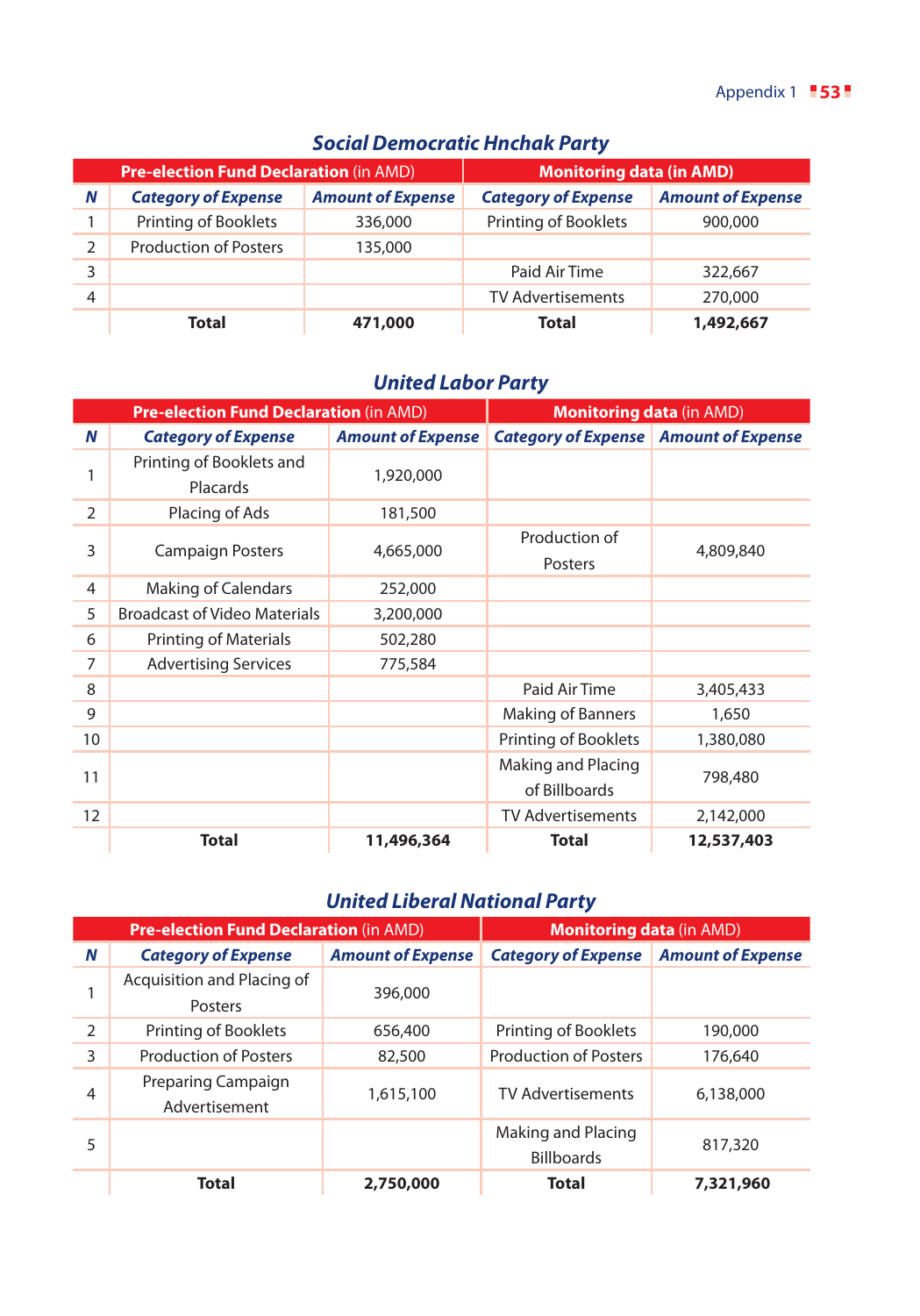#### **54** Appendix 1

# *Youth Party of Armenia*

| <b>Pre-election Fund Declaration (in AMD)</b> |                            | <b>Monitoring data (in AMD)</b> |                            |                          |
|-----------------------------------------------|----------------------------|---------------------------------|----------------------------|--------------------------|
| N                                             | <b>Category of Expense</b> | <b>Amount of Expense</b>        | <b>Category of Expense</b> | <b>Amount of Expense</b> |
|                                               | Paid Air Time              | 2,000,000                       | Paid Air Time              | 2,022,667                |
|                                               |                            |                                 | <b>TV Advertisements</b>   | 720,000                  |
|                                               | Total                      | 2,000,000                       | Total                      | 2,742,667                |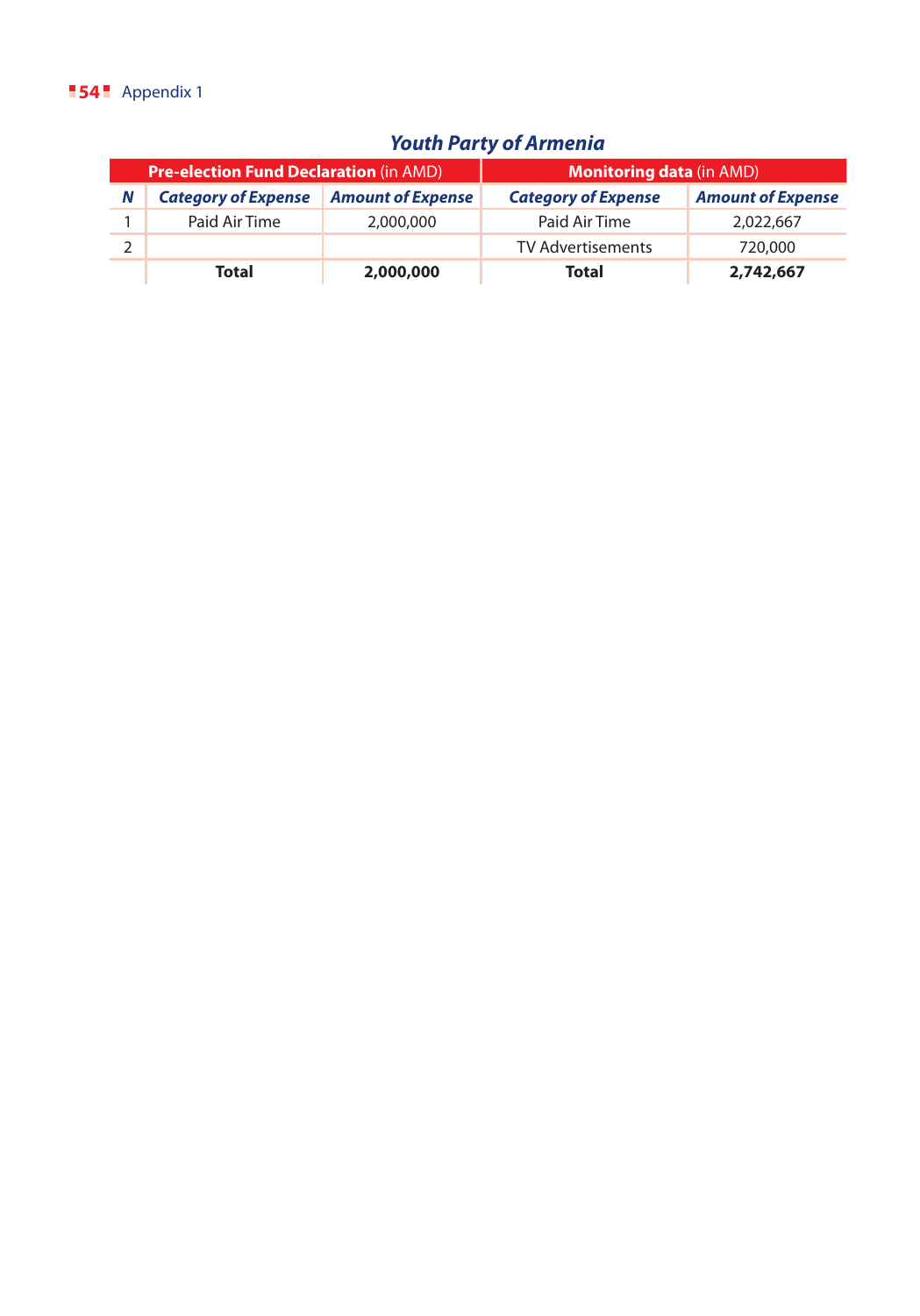# **Appendix 2. 2008 Presidential Elections: Comparative Data on the Expenditures of Candidates**

#### *Aram Harutyunyan*

|               | <b>Pre-election Fund Declarations (in AMD)</b> |                          | <b>Monitoring data (in AMD)</b>              |         |
|---------------|------------------------------------------------|--------------------------|----------------------------------------------|---------|
| N             | <b>Category of Expense</b>                     | <b>Amount of Expense</b> | <b>Category of Expense</b> Amount of Expense |         |
|               | <b>Printing Expenses</b>                       | 345,000                  |                                              |         |
| $\mathcal{P}$ | Purchase of Gasoline                           | 295,000                  |                                              |         |
| 3             | Office Maintenance<br>Expenses                 | 200,000                  |                                              |         |
| 4             | Paid Air Time                                  | 160,000                  | Paid Air Time                                | 157,333 |
| 5             |                                                |                          | <b>TV Advertisements</b>                     | 300,000 |
|               | <b>Total</b>                                   | 1,000,000                | <b>Total</b>                                 | 457,333 |

## *Arman Melikyan*

| <b>Pre-election Fund Declarations (in AMD)</b> |                            | <b>Monitoring data (in AMD)</b> |                            |                          |
|------------------------------------------------|----------------------------|---------------------------------|----------------------------|--------------------------|
| N                                              | <b>Category of Expense</b> | <b>Amount of Expense</b>        | <b>Category of Expense</b> | <b>Amount of Expense</b> |
|                                                |                            |                                 | Printing of Brochure       | 550,000                  |
|                                                |                            |                                 | <b>TV Advertisements</b>   | 150,000                  |
|                                                | Total                      |                                 | Total                      | 700,000                  |

# *Artashes Geghamyan*

|   | <b>Pre-election Fund Declarations (in AMD)</b> |                          | <b>Monitoring data (in AMD)</b> |                          |
|---|------------------------------------------------|--------------------------|---------------------------------|--------------------------|
| N | <b>Category of Expense</b>                     | <b>Amount of Expense</b> | <b>Category of Expense</b>      | <b>Amount of Expense</b> |
| 1 | Printing of Program and                        | 1,730,000                | Printing of Campaign            |                          |
|   | Calendar                                       |                          | Program and Calendars           | 1,885,000                |
| 2 | Rendering of                                   |                          |                                 |                          |
|   | <b>Advertising Services</b>                    | 600,000                  |                                 |                          |
| 3 | Two Presentations of                           |                          |                                 |                          |
|   | <b>Campaign Materials</b>                      | 1,152,000                |                                 |                          |
| 4 | Paid Air Time                                  | 10,800,000               | Paid Air Time                   | 11,370,833               |
| 5 | <b>Printing Expenses</b>                       | 100,000                  |                                 |                          |
| 6 | <b>Payment for Services</b>                    | 210,000                  |                                 |                          |
|   |                                                |                          | Printing of Collection of       |                          |
| 7 |                                                |                          | Speeches and Articles of        | 1,000,000                |
|   |                                                |                          | Mr. Geghamyan                   |                          |
| 8 |                                                |                          | <b>TV Advertisements</b>        | 850,000                  |
| 9 |                                                |                          | Renting of Hall for             |                          |
|   |                                                |                          | Campaign Events                 | 1,186,000                |
|   | Total                                          | 14,592,000               | <b>Total</b>                    | 16,291,833               |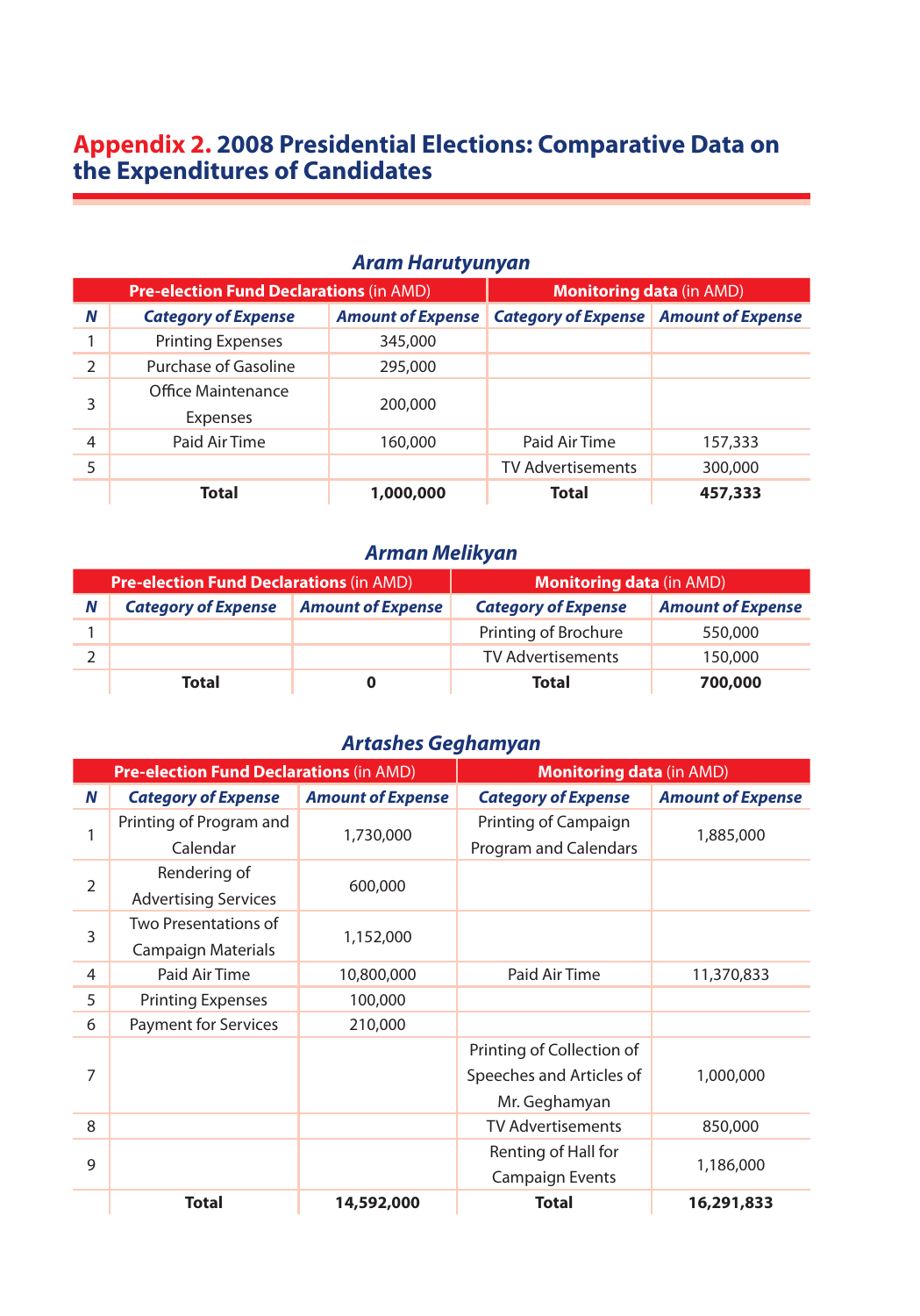|                | <b>Pre-election Fund Declarations (in AMD)</b> |            | <b>Monitoring data (in AMD)</b> |                          |
|----------------|------------------------------------------------|------------|---------------------------------|--------------------------|
| Ν              | <b>Category of Expense</b> Amount of Expense   |            | <b>Category of Expense</b>      | <b>Amount of Expense</b> |
| 1              |                                                |            | Printing of Calendars           | 960,000                  |
| $\overline{2}$ |                                                |            | <b>Production of Posters</b>    | 808,750                  |
| 3              |                                                |            | Printing of Booklets            | 3,600,000                |
| 4              |                                                |            | <b>Production of Postcards</b>  | 650,000                  |
| 5              |                                                |            | <b>Publication of Books</b>     | 1,500,000                |
| 6              |                                                |            | Printing of Brochures           | 600,000                  |
| 7              |                                                |            | <b>Production of Bookmarks</b>  | 700,000                  |
| 8              |                                                |            | Paid Air Time                   | 32,920,000               |
| 9              |                                                |            | <b>TV Advertisements</b>        | 1,200,000                |
| 10             |                                                |            | Making and Installing           |                          |
|                |                                                |            | <b>Billboards</b>               | 2,906,000                |
| 11             |                                                |            | Production of Jackets           | 240,000                  |
| 12             |                                                |            | <b>Renting of Minibus</b>       | 280,000                  |
|                |                                                |            | Renting Equipment for           |                          |
| 13             |                                                |            | <b>Campaign Events</b>          | 200,000                  |
|                | <b>Total</b>                                   | 46,464,460 | <b>Total</b>                    | 45,998,617               |

# *Artur Baghdasaryan*

## *Levon Ter-Petrosyan*

|    | <b>Pre-election Fund Declarations (in AMD)</b> |                          | <b>Monitoring data (in AMD)</b> |                          |
|----|------------------------------------------------|--------------------------|---------------------------------|--------------------------|
| N  | <b>Category of Expense</b>                     | <b>Amount of Expense</b> | <b>Category of Expense</b>      | <b>Amount of Expense</b> |
| 1  | Printing of Campaign                           | 1,520,000                |                                 |                          |
|    | <b>Materials</b>                               |                          |                                 |                          |
| 2  | Printing of Photos                             | 185,000                  |                                 |                          |
| 3  | Purchasing of DVDs                             | 900,000                  | Purchasing of DVDs              | 1,000,000                |
| 4  | Paid TV Air Time                               | 30,537,740               | Paid TV Air Time                | 28,477,700               |
| 5  | Printing of Campaign                           | 120,000                  |                                 |                          |
|    | Program (in Russian)                           |                          |                                 |                          |
| 6  | Printing of Posters                            | 252,000                  | <b>Printing of Posters</b>      | 540,000                  |
| 7  | Paid Air Radio Time                            | 1,200,000                | Paid Air Radio Time             | 1,158,667                |
| 8  |                                                |                          | Paid Air Radio Time             | 1,158,667                |
| 9  |                                                |                          | <b>TV Advertisements</b>        | 1,400,000                |
| 10 |                                                |                          | Printing of Reminder            | 10,000                   |
| 12 |                                                |                          | Production of                   | 10,000                   |
|    |                                                |                          | <b>Bookmarks</b>                |                          |
| 13 |                                                |                          | Printing of Brochures           | 2,880,000                |
| 14 |                                                |                          | <b>Production of Postcards</b>  | 110,000                  |
| 15 |                                                |                          | Renting of Equipment            | 490,000                  |
|    |                                                |                          | for Campaign Events             |                          |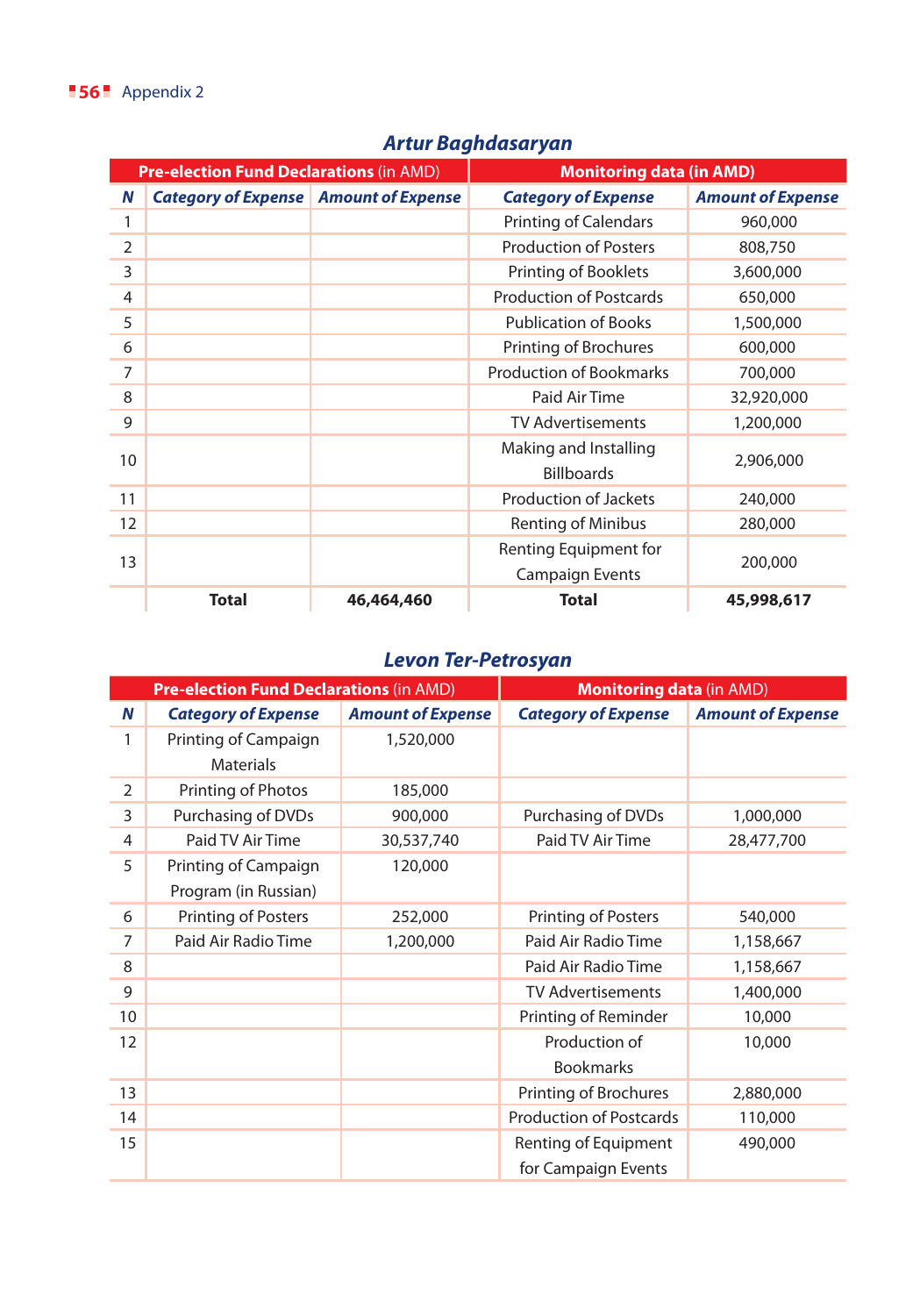|    | <b>Pre-election Fund Declarations (in AMD)</b> |                          | <b>Monitoring data</b> (in AMD) |                          |
|----|------------------------------------------------|--------------------------|---------------------------------|--------------------------|
| N  | <b>Category of Expense</b>                     | <b>Amount of Expense</b> | <b>Category of Expense</b>      | <b>Amount of Expense</b> |
| 16 |                                                |                          | Production of Cloth-            | 500,000                  |
|    |                                                |                          | caps                            |                          |
| 17 |                                                |                          | <b>Production of Posters</b>    | 1,839,500                |
|    |                                                |                          | from Textile Material           |                          |
| 18 |                                                |                          | <b>Making of Banners</b>        | 10,000                   |
|    |                                                |                          | <b>Production of Balloons</b>   | 100,000                  |
|    | Total                                          | 34.714.740               | Total                           | 38,525,867               |

# *Serzh Sargsyan*

|                | <b>Pre-election Fund Declarations (in AMD)</b>                                                  |                                    | <b>Monitoring data (in AMD)</b>                                                                                                 |                                                            |
|----------------|-------------------------------------------------------------------------------------------------|------------------------------------|---------------------------------------------------------------------------------------------------------------------------------|------------------------------------------------------------|
| N              | <b>Category of Expense</b>                                                                      | <b>Amount of</b><br><b>Expense</b> | <b>Category of Expense</b>                                                                                                      | <b>Amount of</b><br><b>Expense</b>                         |
| $\mathbf{1}$   | Calendars                                                                                       | 70,000                             | <b>Printing of Calendars</b>                                                                                                    | 480,000                                                    |
| $\overline{2}$ | <b>Banners of Different Sizes</b>                                                               | 3,291,180                          | <b>Making of Banners</b>                                                                                                        | 350,000                                                    |
| 3              | Placement and<br>Maintenance of Billboards                                                      | 1,711,980                          | Making and Placing<br><b>Billboards</b>                                                                                         | 12,789,820                                                 |
| 4              | Campaign Advertisement                                                                          | 33,024,000                         |                                                                                                                                 |                                                            |
| 5              | Advertisement                                                                                   | 3,413,038.8                        |                                                                                                                                 |                                                            |
| 6              | Advertisements in<br>Newspapers                                                                 | 833,720                            | Advertisements in<br>Newspapers                                                                                                 | 130,000                                                    |
| $\overline{7}$ | Installation and<br>Maintenance of Different<br><b>Types of Posters</b>                         | 3,479,600                          |                                                                                                                                 |                                                            |
| 8              | <b>Printing of Posters</b>                                                                      | 13,391,272                         | <b>Production of Posters</b>                                                                                                    | 6,833,500                                                  |
| 9              | Compensation to the<br><b>United National Liberal</b><br>Party for Campaign<br><b>Materials</b> | 140,000                            | Jackets and Knapsacks<br><b>Used by United National</b><br><b>Liberal Party Activists</b><br>in Campaigning for Mr.<br>Sargsyan | 1,600,000<br>(1,500,000)<br>$+100,000,$<br>respectively)   |
| 10             | Payment for<br>Announcements                                                                    | 1,636,900                          |                                                                                                                                 |                                                            |
| 11             | Printing of Reminder<br><b>Notices</b>                                                          | 117,720                            |                                                                                                                                 |                                                            |
| 12             | <b>Breastplates</b>                                                                             | 1,600,000                          |                                                                                                                                 |                                                            |
| 13             | Pens, Stickers                                                                                  | 1,092,704                          |                                                                                                                                 |                                                            |
| 14             | Lighters, Scarves                                                                               | 885,600                            | Production of Lighters and<br><b>Scarves</b>                                                                                    | 10,150,000<br>$(150,000 +$<br>10,000,000,<br>respectively) |
| 15             | <b>DVDs</b>                                                                                     | 300,000                            |                                                                                                                                 |                                                            |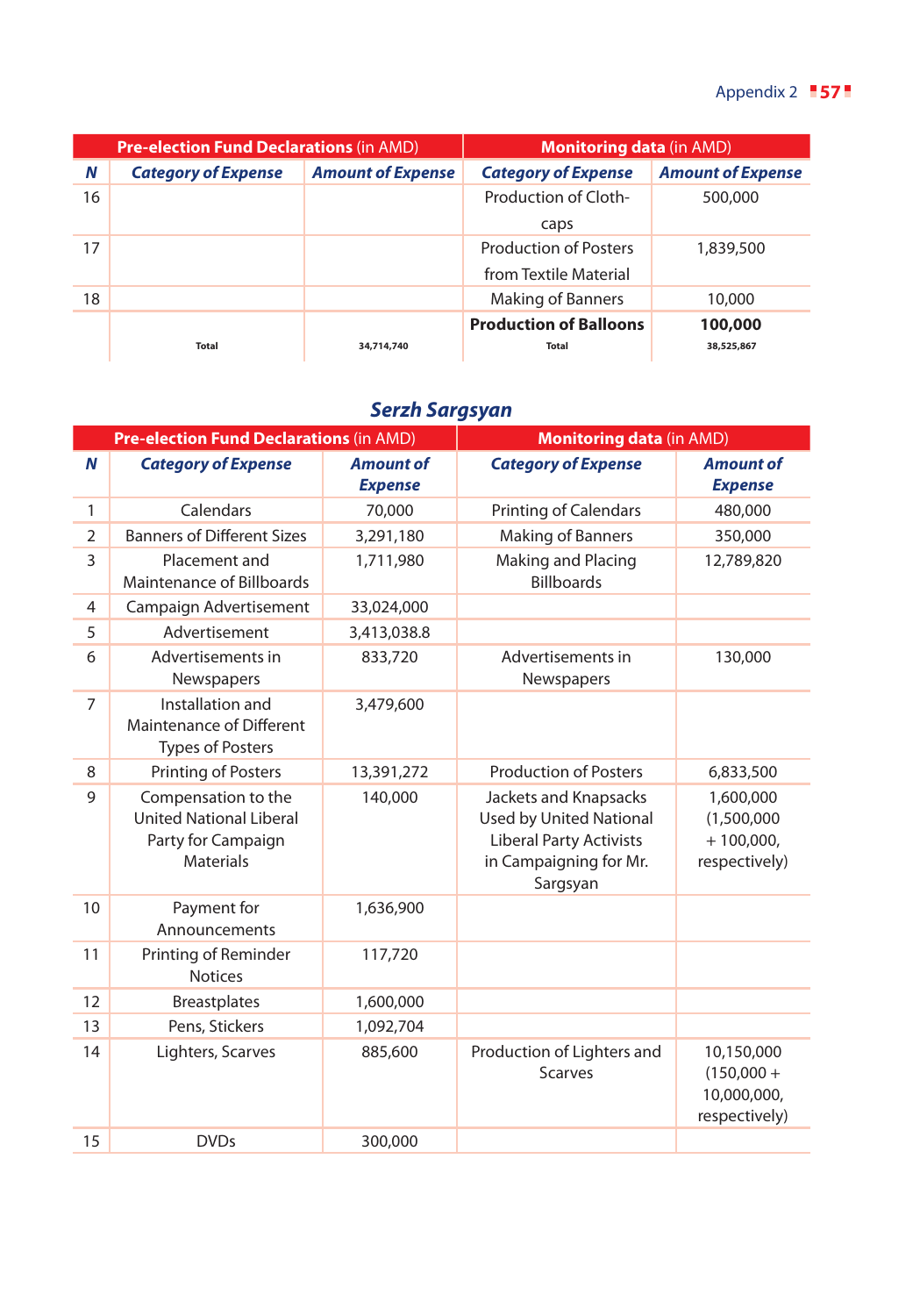#### **58** Appendix 2

|    | <b>Pre-election Fund Declarations (in AMD)</b> |                                    | <b>Monitoring data (in AMD)</b>                                     |                                    |
|----|------------------------------------------------|------------------------------------|---------------------------------------------------------------------|------------------------------------|
| N  | <b>Category of Expense</b>                     | <b>Amount of</b><br><b>Expense</b> | <b>Category of Expense</b>                                          | <b>Amount of</b><br><b>Expense</b> |
| 16 | Other                                          | 4,973,724                          |                                                                     |                                    |
| 17 |                                                |                                    | Printing of Booklets                                                | 7,450,000                          |
| 18 |                                                |                                    | Printing of Brochures                                               | 1,260,000                          |
| 19 |                                                |                                    | Issuing Newspaper for Free<br>Distribution ("Yerekoyan<br>Yerevan") | 10,800,000                         |
| 20 |                                                |                                    | Production of Balloons                                              | 600,000                            |
| 21 |                                                |                                    | Production of Transparencies                                        | 25,000                             |
| 22 |                                                |                                    | <b>Production of Pens</b>                                           | 300,000                            |
| 23 |                                                |                                    | Paid Air Time                                                       | 32,655,200                         |
| 24 |                                                |                                    | <b>TV Advertisements</b>                                            | 5,600,000                          |
| 25 |                                                |                                    | Renting of Bus                                                      | 90,000                             |
| 26 |                                                |                                    | Renting of Equipment for<br><b>Campaign Events</b>                  | 1,900,000                          |
|    | <b>Total</b>                                   | 69,961,437                         | <b>Total</b>                                                        | 93,013,520                         |

#### *Tigran Karapetyan*

| <b>Pre-election Fund Declarations (in AMD)</b> |                             | <b>Monitoring data (in AMD)</b> |                              |                          |
|------------------------------------------------|-----------------------------|---------------------------------|------------------------------|--------------------------|
| N                                              | <b>Category of Expense</b>  | <b>Amount of Expense</b>        | <b>Category of Expense</b>   | <b>Amount of Expense</b> |
|                                                | <b>Printing of Booklets</b> | 100,000                         | Printing of Booklets         | 14,400                   |
| $\mathcal{P}$                                  | Paid Air Time               | 14,920,000                      | Paid Air Time                | 14,768,200               |
| 3                                              |                             |                                 | <b>Production of Posters</b> | 35,000                   |
| $\overline{4}$                                 |                             |                                 | <b>TV Advertisements</b>     | 500,000                  |
|                                                | Total                       | 15,020,000                      | Total                        | 15,317,600               |

<sup>79</sup> This includes those expenditures for which the type of expenses were not mentioned in the declaration (only the service or product provider were mentioned), as well as exceeded payments returned to the donors or payments transferred to the state budget.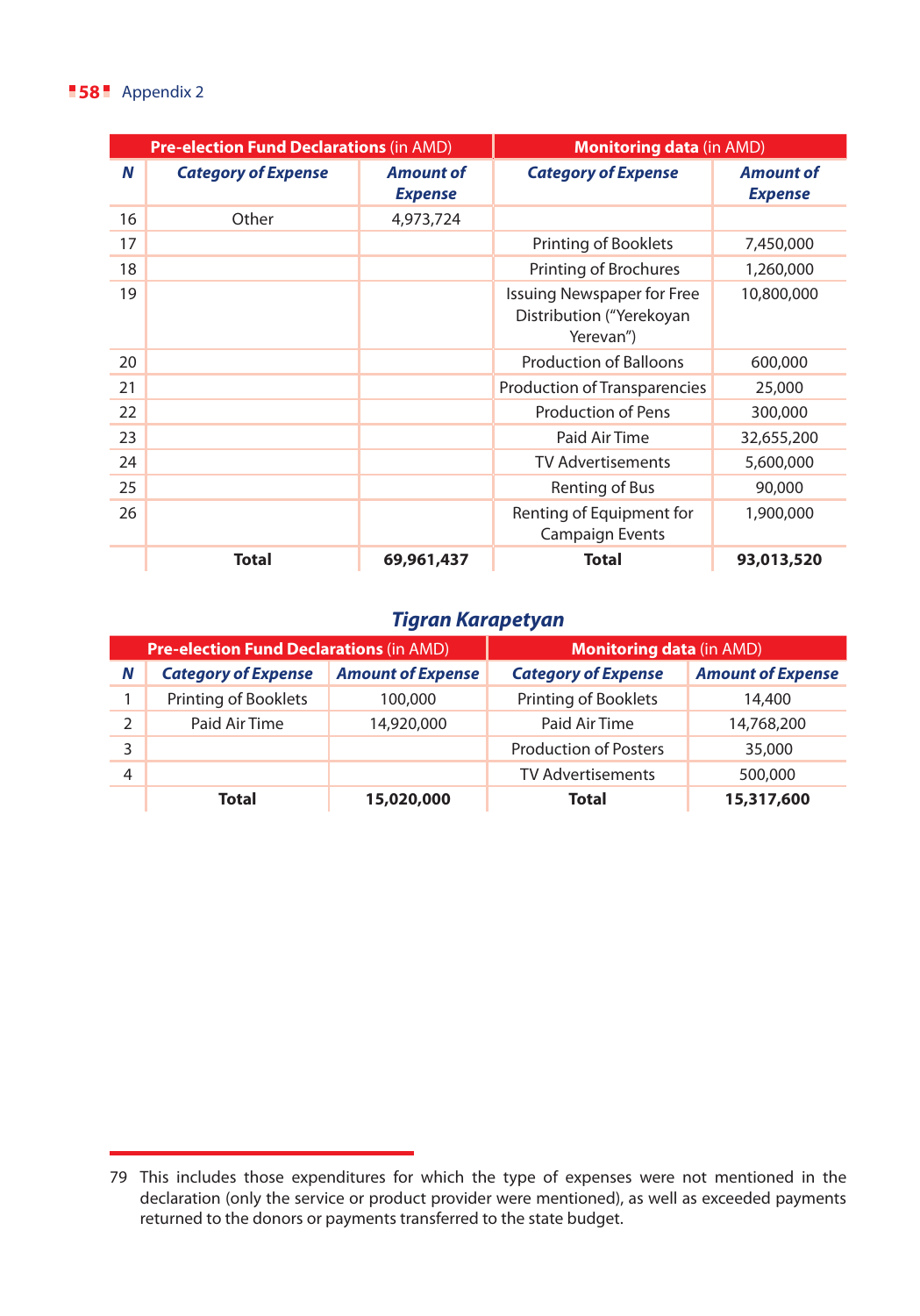|                | <b>Pre-election Fund Declarations (in AMD)</b> |            | <b>Monitoring data (in AMD)</b>                           |                          |  |
|----------------|------------------------------------------------|------------|-----------------------------------------------------------|--------------------------|--|
| N              | <b>Category of Expense</b> Amount of Expense   |            | <b>Category of Expense</b>                                | <b>Amount of Expense</b> |  |
| 1              |                                                |            | Printing of Card- and<br>Postcard-"Contracts"             | 22,000,000               |  |
| $\overline{2}$ |                                                |            | Printing of Booklets                                      | 490,000                  |  |
| 3              |                                                |            | <b>TV Advertisements</b>                                  | 1,300,000                |  |
| 4              |                                                |            | Paid Air Time                                             | 55,573,933               |  |
| 5              |                                                |            | Publication of Periodical for<br><b>Students</b>          | 990                      |  |
| 6              |                                                |            | <b>Production of Posters</b>                              | 1,261,250                |  |
| $\overline{7}$ |                                                |            | Printing of Brochures                                     | 454,700                  |  |
|                |                                                |            | <b>Renting of Minibus</b>                                 | 280,000                  |  |
|                |                                                |            | Renting of Equipment for<br><b>Campaign Events</b>        | 240,000                  |  |
|                |                                                |            | Production of Knapsack with<br>"Your Old Friend" Postcard | 100,000                  |  |
|                |                                                |            | Production of Epistle                                     | 200,000                  |  |
|                |                                                |            | Making and Placing of<br><b>Billboards</b>                | 1,105,920                |  |
|                |                                                |            | <b>Production of Postcards</b>                            | 1,405,000                |  |
|                |                                                |            | Production of "Our Friend"<br>Song                        | 600,000                  |  |
|                |                                                |            | Making of Banners                                         | 17,500                   |  |
|                |                                                |            | <b>Production of Balloons</b>                             | 50,000                   |  |
|                |                                                |            | <b>Production of Jackets</b>                              | 250,000                  |  |
|                |                                                |            | <b>Production of Scarves</b>                              | 100,000                  |  |
|                | <b>Total</b>                                   | 60,669,940 | <b>Total</b>                                              | 85,429,293               |  |

## *Vahan Hovhannisyan*

## *Vazgen Manukyan*

|   | <b>Pre-election Fund Declarations (in AMD)</b> |                          | <b>Monitoring data (in AMD)</b> |                                            |  |
|---|------------------------------------------------|--------------------------|---------------------------------|--------------------------------------------|--|
| N | <b>Category of Expense</b>                     | <b>Amount of Expense</b> | <b>Category of Expense</b>      | <b>Amount of Expense</b>                   |  |
|   | Printing of Brochures                          | 1,540,000                | Printing of Brochures           | 2,700,000                                  |  |
|   |                                                |                          | Renting of Hall for             | 720,000<br>127,350<br>1,427,000<br>200,000 |  |
| 2 | Rent of Space, Halls                           | 1,134,000                | <b>Campaign Events</b>          |                                            |  |
| 3 | <b>Printing of Posters</b>                     | 233,200                  | <b>Production of Posters</b>    |                                            |  |
| 4 | Paid Air Time                                  | 1,475,730                | Paid Air Time                   |                                            |  |
| 5 | Printing of Booklets                           | 2,018,000                | Printing of Booklets            |                                            |  |
| 6 | Printing of Placards                           | 426,000                  |                                 |                                            |  |
| 7 | <b>Printing of Calendars</b>                   | 450,000                  | <b>Printing of Calendars</b>    | 65,000                                     |  |
| 8 | <b>Purchasing of Banners</b>                   | 60,000                   |                                 |                                            |  |
|   | Expenses for                                   |                          |                                 |                                            |  |
| 9 | <b>Transportation Services</b>                 | 512,570                  |                                 |                                            |  |